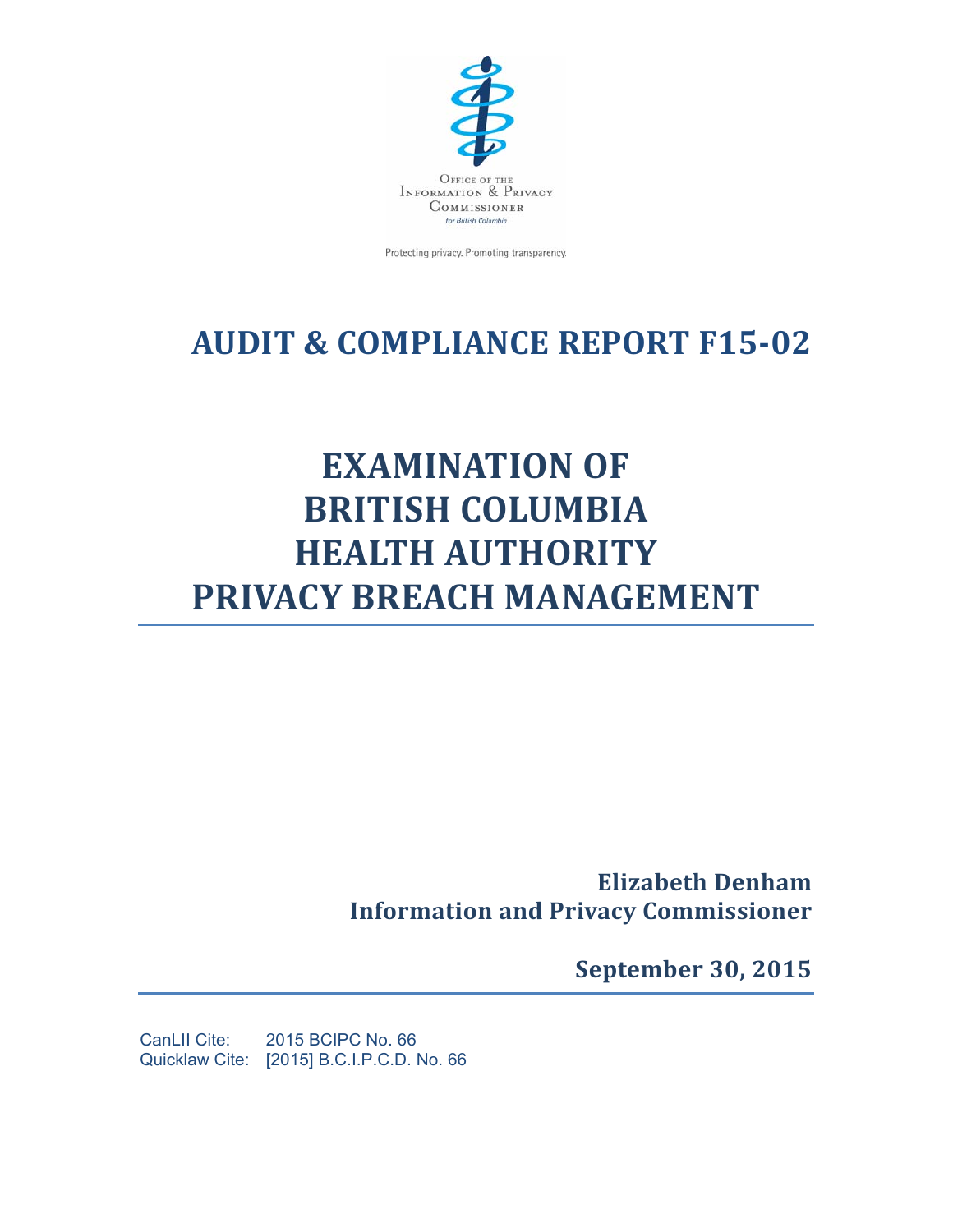*\_\_\_\_\_\_\_\_\_\_\_\_\_\_\_\_\_\_\_\_\_\_\_\_\_\_\_\_\_\_\_\_\_\_\_\_\_\_\_\_\_\_\_\_\_\_\_\_\_\_\_\_\_\_\_\_\_\_\_\_\_\_\_\_\_\_\_\_\_\_* 

# **TABLE OF CONTENTS**

#### **PAGE**

|                          | <b>COMMISSIONER'S MESSAGE</b>                                                                         | 3  |
|--------------------------|-------------------------------------------------------------------------------------------------------|----|
| <b>EXECUTIVE SUMMARY</b> |                                                                                                       |    |
| 1.0                      | <b>INTRODUCTION</b>                                                                                   | 5  |
| 2.0                      | <b>BREACH NOTIFICATION AND REPORTING REQUIREMENTS IN</b><br><b>PROVINCIAL AND FEDERAL LEGISLATION</b> | 9  |
| 3.0                      | <b>OVERVIEW OF PRIVACY BREACH MANAGEMENT IN</b><br><b>B.C. HEALTH AUTHORITIES</b>                     | 13 |
| 4.0                      | <b>EXAMINATION FINDINGS</b>                                                                           | 15 |
| 5.0                      | <b>RECOMMENDATIONS</b>                                                                                | 41 |
| 6.0                      | <b>CONCLUSION</b>                                                                                     | 43 |
| 7.0                      | <b>ACKNOWLEDGEMENTS</b>                                                                               | 44 |
|                          | <b>APPENDIX A: DESCRIPTION OF B.C.'S HEALTH AUTHORITIES</b>                                           | 45 |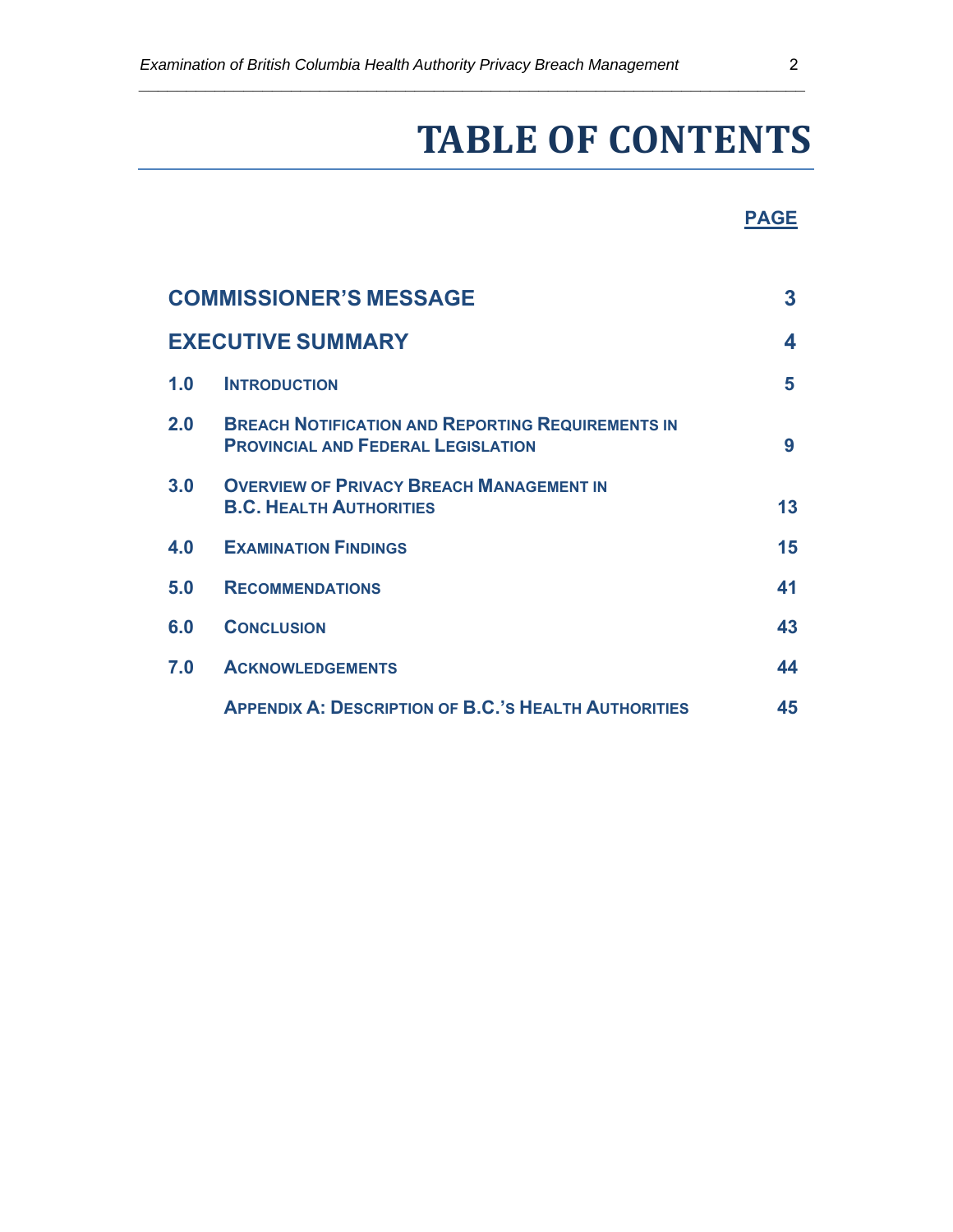### **COMMISSIONER'S MESSAGE**

One of the most important dealings citizens have with their government is when they entrust their personal information to health care providers. Whether it involves cancer treatment records, records of a person's hospitalization, mental health treatment, or the results of an HIV test, British Columbians share, by necessity, far more sensitive personal information with the health care system than any other sector.

*\_\_\_\_\_\_\_\_\_\_\_\_\_\_\_\_\_\_\_\_\_\_\_\_\_\_\_\_\_\_\_\_\_\_\_\_\_\_\_\_\_\_\_\_\_\_\_\_\_\_\_\_\_\_\_\_\_\_\_\_\_\_\_\_\_\_\_\_\_\_* 

This report addresses one aspect of B.C.'s complex, multi-party health care system – the degree to which health authorities effectively manage privacy breaches when and where they happen.

Strong privacy protection is a cornerstone of quality of care. Patients will only share sensitive information if they trust it will be kept secure; accurate and complete information is essential to proper treatment. If a privacy breach occurs, citizens can very quickly lose trust in the health care system.

Privacy breach management is an essential part of a comprehensive privacy management program, which includes proper records keeping, appropriate and authorized access to records, explicit sharing protocols, and -- should a privacy breach occur -- proper procedures and appropriate notification of affected individuals.

Through this examination we found that health authorities are doing many things that are consistent with good privacy management. However, we also identified significant gaps that must be addressed.

I trust that this report and our examination of government's breach management program, published earlier this year, will raise awareness among senior administrators of the need for a robust and adequately resourced privacy management program for all health authorities.

I would like to acknowledge the hard work of the privacy officers for B.C.'s health authorities, who play a critical role in protecting patient privacy. I also acknowledge the work of my staff in researching and preparing this important report.

I believe that through appropriately designed privacy management programs, British Columbia's health authorities can be leaders in ensuring the protection of the personal health information in their custody. It's a matter of trust.

#### **ORIGINAL SIGNED BY**

Elizabeth Denham Information and Privacy Commissioner for British Columbia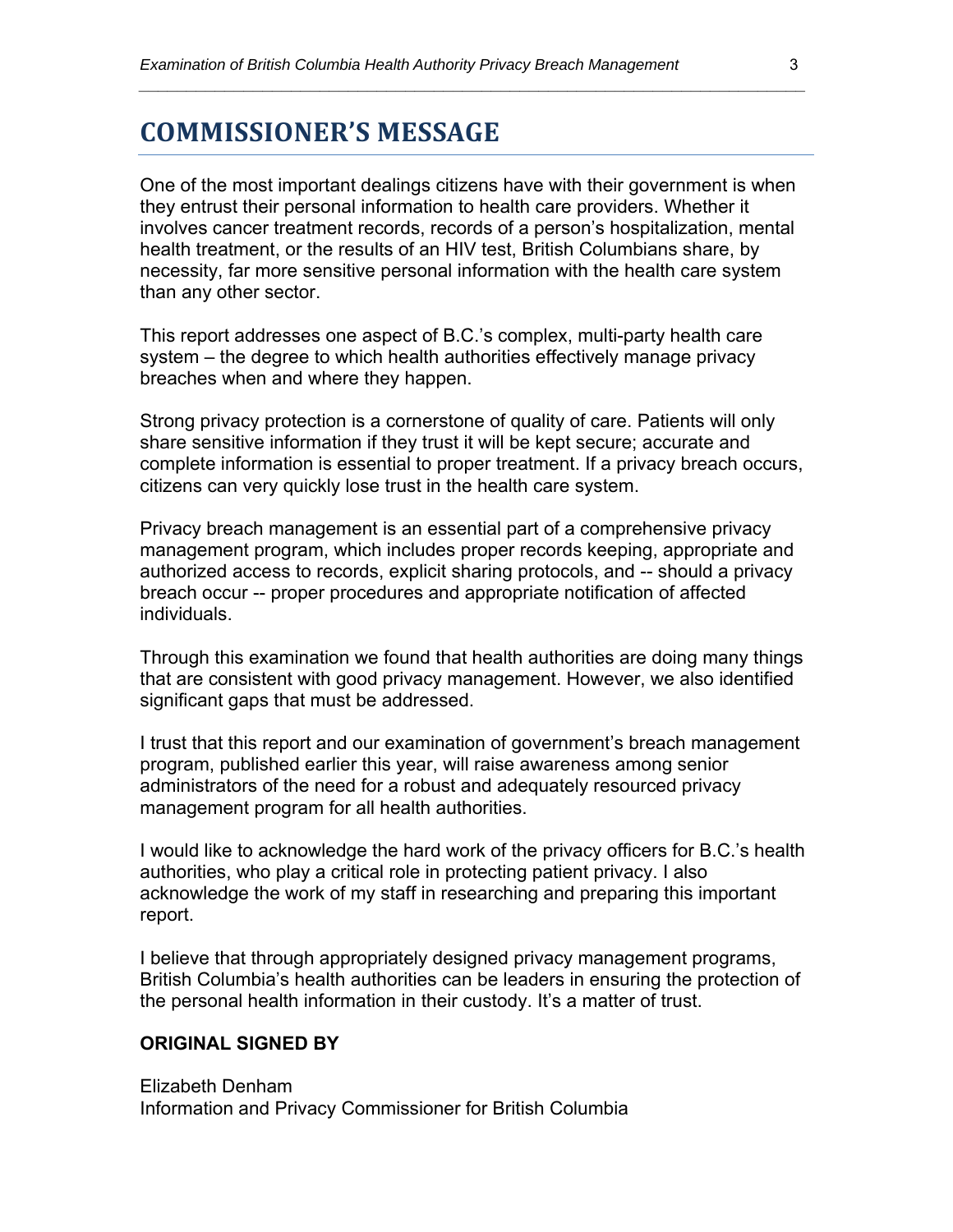### **EXECUTIVE SUMMARY**

A privacy breach involves the unauthorized access to personal information, or the unauthorized collection, use, disclosure or disposal of personal information. Such activity is "unauthorized" in British Columbia if it occurs in contravention of the *Personal Information Protection Act* ("PIPA") or the *Freedom of Information and Protection of Privacy Act* ("FIPPA"). Privacy breach management is a key component of a public body or organization's overall privacy management program.

*\_\_\_\_\_\_\_\_\_\_\_\_\_\_\_\_\_\_\_\_\_\_\_\_\_\_\_\_\_\_\_\_\_\_\_\_\_\_\_\_\_\_\_\_\_\_\_\_\_\_\_\_\_\_\_\_\_\_\_\_\_\_\_\_\_\_\_\_\_\_* 

This examination of privacy breach management within B.C.'s health authorities is the second project conducted under the Audit and Compliance Program of the Office of the Information and Privacy Commissioner ("OIPC"). The first was an *Examination of BC Government's Privacy Breach Management<sup>1</sup> (released* January 2015). The OIPC chose health authorities for examination because they collect the most sensitive personal information from British Columbians. Therefore, citizens expect that thorough precautions will be taken to safeguard this information from unauthorized access to or collection, use, disclosure or disposal of personal information.

This examination reviewed the extent of compliance with relevant legislation, OIPC guidelines, and health authority policies and procedures with respect to the management and reporting of privacy breaches. It also makes recommendations to strengthen privacy management practices to ensure that health authorities implement the legislation, guidelines, policies and procedures more effectively.

The examination revealed that, in general, privacy officers within each of the health authorities are performing well, given the breadth of their responsibilities. Findings show that most health authorities have privacy policies in place, conduct audits of user access to health records, and appear to be providing necessary breach notifications in a timely fashion to individuals whose personal health information was involved. However, the examination also revealed that there are some fundamental gaps in the foundation of privacy management programs across most of the health authorities.

The recommendations in the report comprise best practices which, if implemented, along with the provisions outlined in the OIPC's *Accountable Privacy Management in BC's Public Sector* will help to ensure health authorities are in compliance with their legislative obligations for protecting personal information. The recommendations, 13 in total, cover the following topics:

- Governance and Resourcing;
- Compliance monitoring
- Notification and Reporting; and
- Training and Confidentiality Agreements.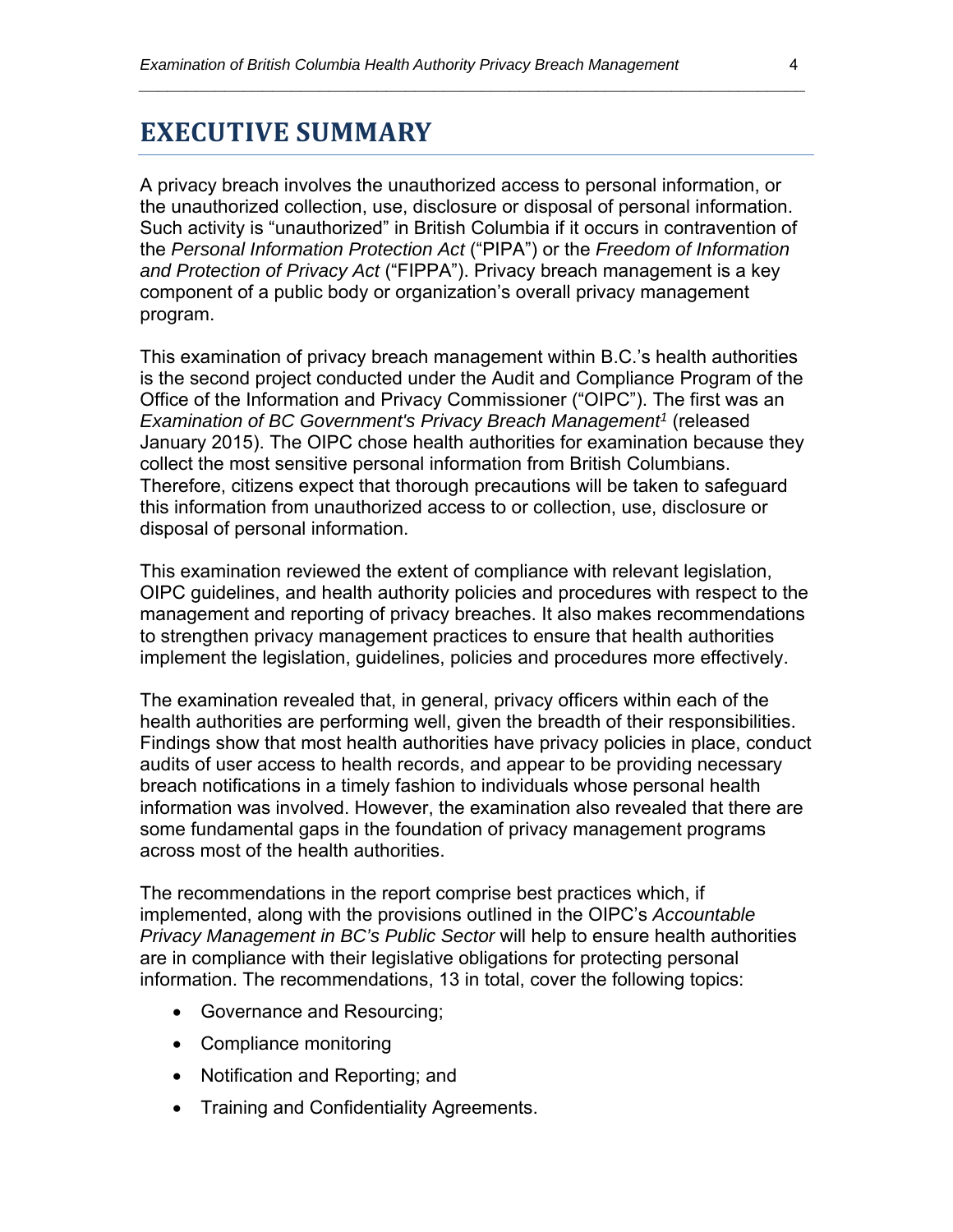### **1.0 INTRODUCTION**

The Office of the Information and Privacy Commissioner ("OIPC") established an Audit and Compliance Program to assess the extent to which public bodies and private sector organizations are protecting personal information and complying with access provisions under the *Freedom of Information and Protection of Privacy Act* ("FIPPA") and the *Personal Information Protection Act* ("PIPA"). The first two projects within this audit and compliance program comprise reviews under s. 42 of FIPPA and s. 36 of PIPA of privacy breach management programs across the broader public sector.

*\_\_\_\_\_\_\_\_\_\_\_\_\_\_\_\_\_\_\_\_\_\_\_\_\_\_\_\_\_\_\_\_\_\_\_\_\_\_\_\_\_\_\_\_\_\_\_\_\_\_\_\_\_\_\_\_\_\_\_\_\_\_\_\_\_\_\_\_\_\_* 

The first audit was *An Examination of BC Government's Privacy Breach Management2* (released January 2015). The second project, reported here, is an examination of the effectiveness of privacy breach management within B.C.'s health authorities.

Effective breach management is important to the citizens of British Columbia. As discussed in the January report,

Public bodies collect sensitive personal information in order to administer many of their programs. Members of the public are concerned about the protection of their privacy and need assurances that they can trust public bodies to appropriately safeguard their personal information and if it is released in an unauthorized fashion, that appropriate follow up steps are taken. An essential part of building and maintaining public confidence is responding appropriately whenever personal information has been compromised, which includes notifications of affected individuals and reporting to the appropriate oversight authority. Such accountability and transparency are key aspects of effective privacy breach management. (OIPC 2015, p. 8).

Over the past 10 years, the OIPC has received 200 reports of breaches from across the health authorities. This may sound like a large number but the OIPC estimates that these reports comprise less than one percent of the suspected breaches that have occurred. Of particular concern is that health authorities, through the plethora of programs, services and facilities, collect what may be considered the most sensitive personal information about members of the public.

Personal information collected in a health setting may include, in addition to personal identifiers such as name; date of birth; and personal health number and financial records:

- The physical, mental and emotional status of individuals over their lifetime;
- Lifestyle and behaviour;
- Health conditions and concerns;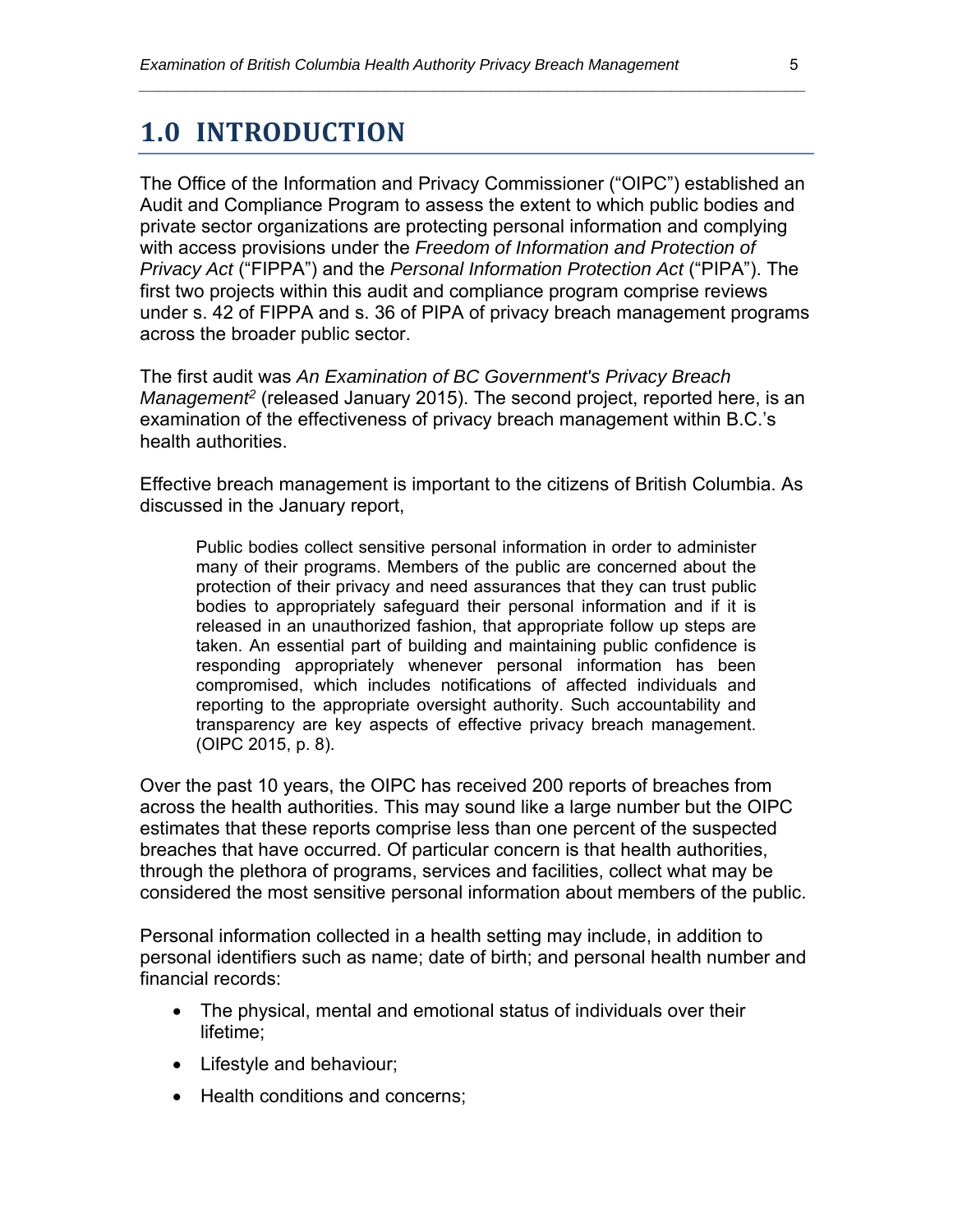- History of health care procedures and medication use;
- Results of medical tests;
- Related information about family members and other individuals; and

*\_\_\_\_\_\_\_\_\_\_\_\_\_\_\_\_\_\_\_\_\_\_\_\_\_\_\_\_\_\_\_\_\_\_\_\_\_\_\_\_\_\_\_\_\_\_\_\_\_\_\_\_\_\_\_\_\_\_\_\_\_\_\_\_\_\_\_\_\_\_* 

Genetic information about individuals and their blood relatives.<sup>3</sup>

The OIPC's 2014 special report, *A Prescription for Legislative Reform: Improving Privacy Protection in BC's Health Sector* has detailed several privacy issues and concerns relating to the collection of personal information within the healthcare sector. Some of these concerns relate to the patchwork of laws governing collection, use and disclosure; the need for role-based access controls to ensure appropriate access to patient information; complex and multiple purposes for disclosure of health records; appropriate governance and accountability; and the need for robust privacy management programs.

Considering the particularly sensitive nature of health records and the structure of health care systems and services, citizens expect that additional precautions will be taken by health authorities to safeguard this information from unauthorized access to or collection, use, disclosure or disposal of personal information.

Governments have responded to citizens' concerns regarding the security of health records. Virtually all provinces and territories already have or intend to shortly pass personal health information protection legislation. B.C., Quebec and Nunavut have yet to enact legislation specific to the health sector.

In B.C., health sector privacy legislation has been recommended by the OIPC. In its 2014 report, *A Prescription for Legislative Reform*, *<sup>4</sup>* the OIPC called for government to "enact new comprehensive health information privacy law at the earliest opportunity." The report recommended requirement for breach reporting and notification:

A legal requirement would help to ensure that this Office is advised of a privacy breach on a consistent basis so that this Office can monitor and provide advice on such issues as the appropriate notice that should be given to individuals. Given the amount and nature of personal health information that could be disclosed in a privacy breach involving EHRs, it should be a requirement in health information privacy law that this Office be notified. The law should also provide for notification of affected individuals and the public, if there is a risk of significant harm (OIPC 2014, p. 47).

The absence of mandatory breach reporting requirements hinders the ability of the OIPC to provide appropriate oversight to ensure that health authorities are meeting their obligations with respect to safeguarding personal information and effectively managing privacy breaches. The reason the OIPC decided to conduct a comprehensive review of breach management practices within health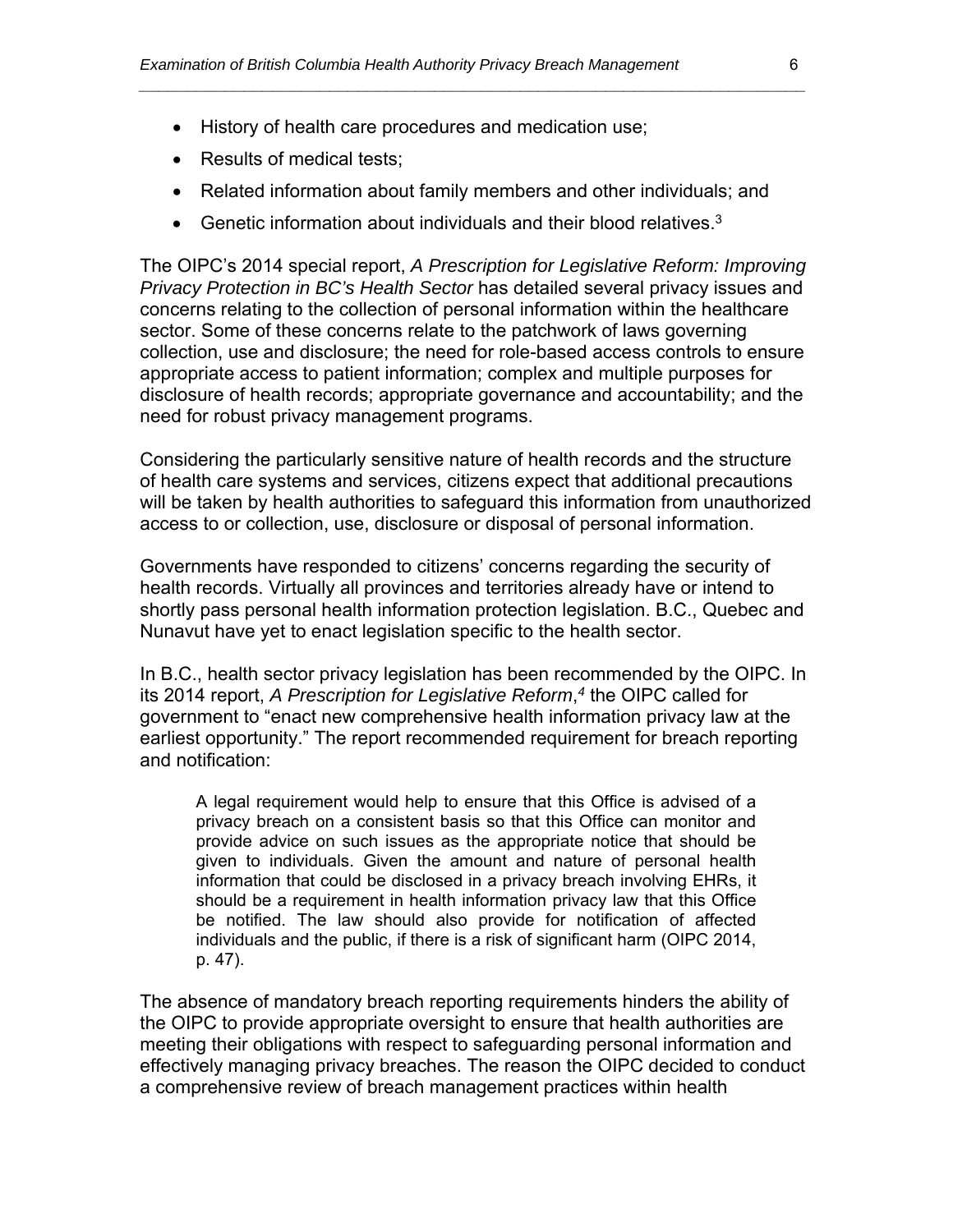authorities was due to the sensitivity of personal health information and the lack of an explicit legislative requirement for health authorities to report breaches.

*\_\_\_\_\_\_\_\_\_\_\_\_\_\_\_\_\_\_\_\_\_\_\_\_\_\_\_\_\_\_\_\_\_\_\_\_\_\_\_\_\_\_\_\_\_\_\_\_\_\_\_\_\_\_\_\_\_\_\_\_\_\_\_\_\_\_\_\_\_\_* 

The absence of legislated mandatory breach reporting makes reviewing the health authorities difficult. However, given the importance of ensuring breaches of personal health information are handled appropriately, the OIPC has undertaken this examination because of the importance of ensuring executive attention to this important privacy issue.

#### **1.1 Objectives, Scope and Methodology**

The key objectives of this examination were to:

- analyze legislation, guidelines, policies and procedures relating to the management of and response to privacy breaches, including requirements to report breaches within the health authorities, to the OIPC, and to affected individuals;
- review the extent of compliance with the legislation, OIPC guidelines, and health authority policies and procedures;
- identify risk factors and trends involved in managing privacy breaches; and
- recommend improvements to strengthen legislation, guidelines, policies or practices.

The OIPC originally planned this examination in two phases. The first phase was a high level policy and process review of breach management practices within all of the health authorities. The second would have been an in-depth review of breach investigative files from one specific health authority. As a result of the findings from phase one, the OIPC determined there was an urgent need to provide recommendations to the health authorities now to better enable them to meet the safeguarding requirements of s. 30 of FIPPA and s. 34 of PIPA. Consequently, the OIPC decided to postpone phase two.

This review was announced and letters were sent to the heads of the health authorities on April 10, 2015. Data was collected for this evaluation during April through June of 2015 and included a review of background materials relating to the legislative context for breach management within the health sector across Canada; a high-level policy and process review of breach management programs within the health authorities; and on-site interviews with key contacts.

The OIPC examiners designed the interview questions to gain a better understanding of:

services and facilities that exist within each health authority;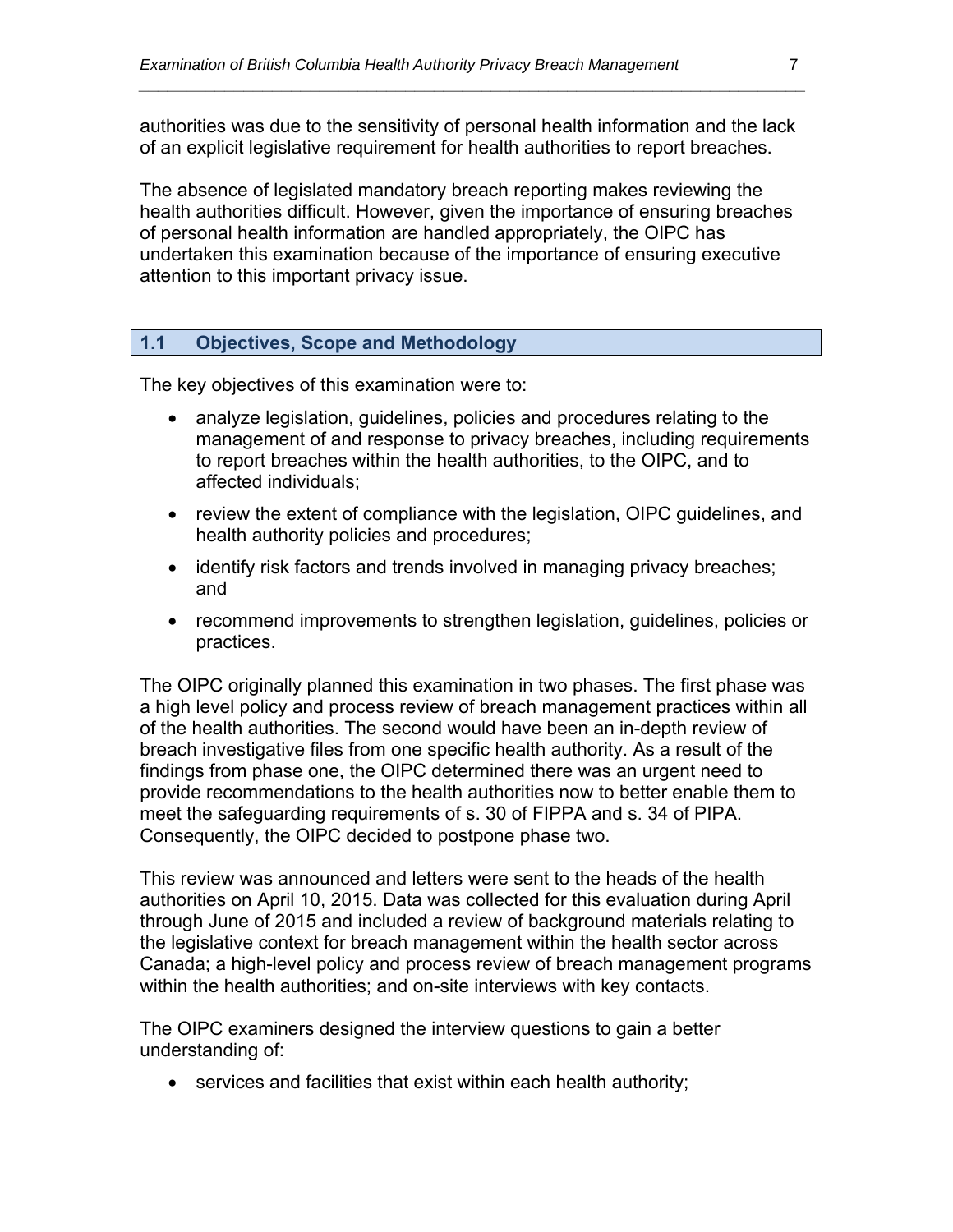- management and investigation of breaches;
- policies and processes related to breaches;
- numbers and types of breaches that occurred;
- level and types of compliance monitoring that existed;
- details regarding the reporting of breaches to the privacy office within the health authorities, to affected individuals, and to the OIPC;

*\_\_\_\_\_\_\_\_\_\_\_\_\_\_\_\_\_\_\_\_\_\_\_\_\_\_\_\_\_\_\_\_\_\_\_\_\_\_\_\_\_\_\_\_\_\_\_\_\_\_\_\_\_\_\_\_\_\_\_\_\_\_\_\_\_\_\_\_\_\_* 

- breach prevention strategies and privacy safeguards; and
- opportunities to improve privacy breach management.

The OIPC examination team has maintained open communication with the chief executive officers ("CEOs") and privacy officers throughout the review and has provided the health authorities with a copy of the draft report and asked for feedback relating to any errors, omissions or misinterpretations.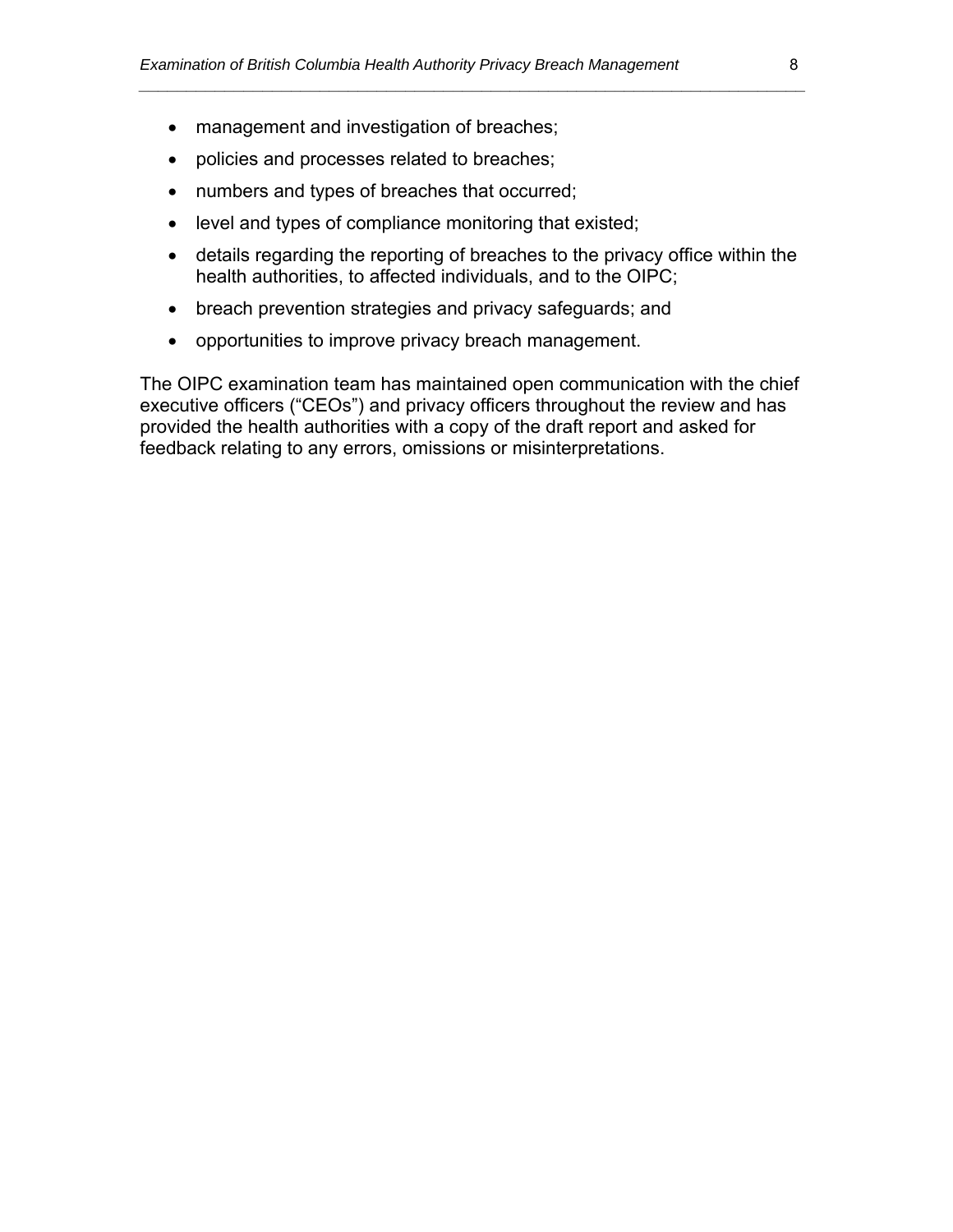### **2.0 BREACH NOTIFICATION AND REPORTING REQUIREMENTS IN PROVINCIAL AND FEDERAL LEGISLATION**

*\_\_\_\_\_\_\_\_\_\_\_\_\_\_\_\_\_\_\_\_\_\_\_\_\_\_\_\_\_\_\_\_\_\_\_\_\_\_\_\_\_\_\_\_\_\_\_\_\_\_\_\_\_\_\_\_\_\_\_\_\_\_\_\_\_\_\_\_\_\_* 

A privacy breach involves the unauthorized access to personal information, or the unauthorized collection, use, disclosure or disposal of personal information.<sup>5</sup> Privacy breaches can be unintentional or deliberate and may range anywhere from mail containing personal information being delivered to the wrong individual, to unauthorized access to databases of personal information by employees, to inappropriate disclosure of personal information of patients or clients.

Managing privacy breaches forms part of the duty to protect personal information.<sup>6</sup> Section 30 of FIPPA and section 34 of PIPA govern the responsibility for privacy breach management and establish a public body or organization's obligation to protect personal information. Both FIPPA and PIPA require that entities protect personal information in their custody or control by making reasonable security arrangements against such risks as unauthorized access, collection, use, disclosure or disposal.

FIPPA also prohibits unauthorized disclosure of personal information and contains a requirement that employees immediately report such disclosures to the head of the public body:

#### **Unauthorized disclosure prohibited**

30.4 An employee, officer or director of a public body or an employee or associate of a service provider who has access, whether authorized or unauthorized, to personal information in the custody or control of a public body, must not disclose that information except as authorized under this Act.

#### **Notification of unauthorized disclosure**

30.5 (2) An employee, officer or director of a public body, or an employee or associate of a service provider, who knows that there has been an unauthorized disclosure of personal information that is in the custody or under the control of the public body must immediately notify the head of the public body.

In addition, as discussed in the *Examination of BC Government's Privacy Breach Management*, 7 OIPC investigation reports and guidance documents highlight a need for appropriate and effective privacy breach management;<sup>8</sup> timely notification of affected individuals;<sup>9</sup> and due consideration for reporting breaches to the OIPC in order for entities to meet their legislative obligations.<sup>10</sup>

B.C.'s FIPPA and PIPA do not currently contain explicit language with respect to reporting breaches to the OIPC or affected individuals. However, the following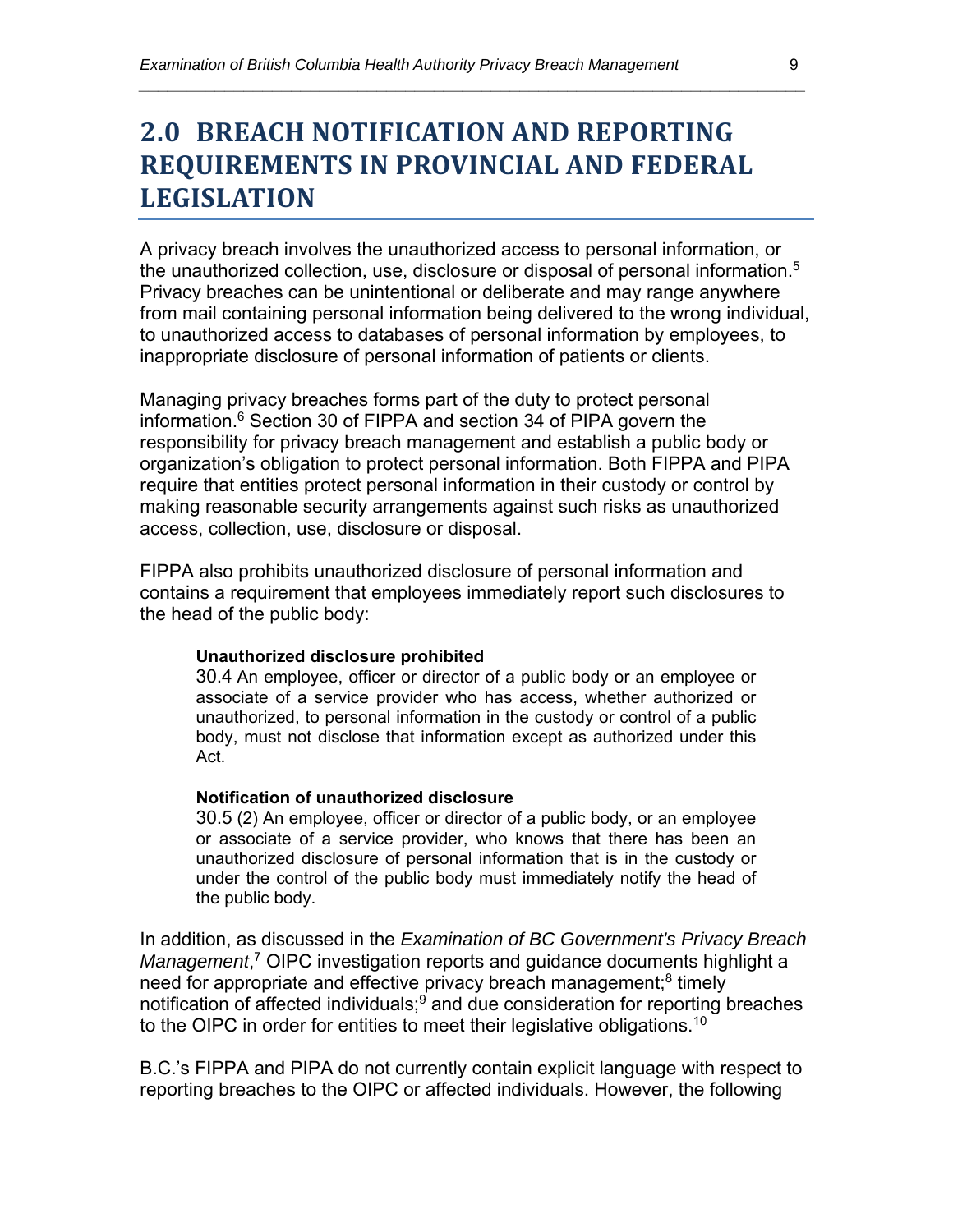OIPC reports contain recommendations regarding mandatory breach reporting requirements in legislation:

*\_\_\_\_\_\_\_\_\_\_\_\_\_\_\_\_\_\_\_\_\_\_\_\_\_\_\_\_\_\_\_\_\_\_\_\_\_\_\_\_\_\_\_\_\_\_\_\_\_\_\_\_\_\_\_\_\_\_\_\_\_\_\_\_\_\_\_\_\_\_* 

- Health Sector: *Prescription for Legislative Reform* (April 2014) called for a new and detailed comprehensive health information privacy law that includes, among other things, mandatory breach notification to affected individuals and the OIPC; $11$
- Private Sector: *Submission to the Special Committee to Review the Personal Information Protection Act* (November 2014) included recommendations for the inclusion of mandatory breach notification provisions that define privacy breaches, the threshold and timing for notifications, power for the Commissioner to order notification to individuals, the form and contents of notifications, duty to document breaches, power for the Commissioner to conduct investigations and audits to attach penalties;<sup>12</sup> and
- Public Sector: The Commissioner, in speaking to the Special Committee to Review FIPPA, noted that it is time for the government of B.C. to consider mandatory breach notification and reporting for the public sector and called for a comprehensive systems-based approach to privacy to be written into law.<sup>13</sup>

In addition, the January 2015 *Examination of BC Government Privacy Breach Management*14 included recommendations that the B.C. Government:

- Establish an ongoing privacy compliance monitoring function;
- Report to the OIPC breaches that could cause harm to, or involve a large number of, individuals;
- Improve documentation and tracking of privacy breaches;
- Update privacy and breach management policies and training; and
- Provide, and increase participation in, ongoing training and awareness of the importance of protecting personal information and breach management processes.

Several other Canadian jurisdictions have drafted or implemented mandatory privacy breach notification and reporting. When public, private and health sectors are all considered, 11 of the 13 provinces and territories, along with the federal government, have some requirement to notify affected individuals or the privacy commissioner of breaches either in legislation or in amendments that have received Royal Assent. Only three provinces have no mandatory breach reporting requirements: B.C., Saskatchewan<sup>15</sup>, and Quebec.

Sections of Bill S-4 relating to mandatory breach reporting, once brought into force, will amend the federal private sector *Personal Information Protection and Electronic Documents Act* ("PIPEDA"). While not directly applicable to B.C.'s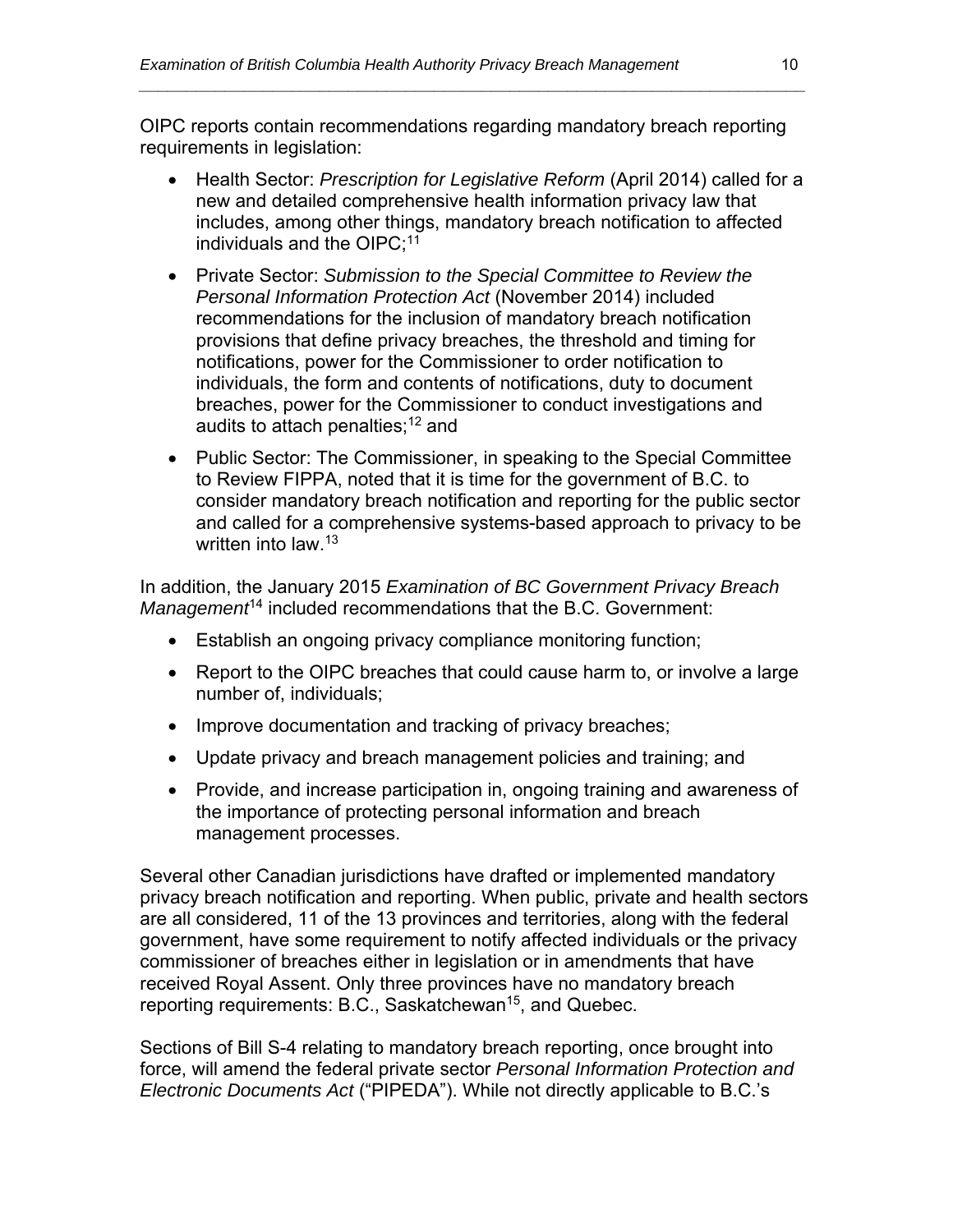private sector, which is covered by PIPA not PIPEDA, these changes will impact relevant private sector organizations for the majority of central and eastern provinces and each of the three territories. Most of these regions also already have specific health sector legislation in place, or awaiting coming into force, that requires mandatory breach reporting. In addition, Newfoundland and Labrador and Nunavut also have such requirements in public sector privacy legislation, with Newfoundland's legislation being the latest region to adopt mandatory reporting. Alberta has its own private sector reporting requirements and is awaiting the coming into force of such requirements for the health sector.

*\_\_\_\_\_\_\_\_\_\_\_\_\_\_\_\_\_\_\_\_\_\_\_\_\_\_\_\_\_\_\_\_\_\_\_\_\_\_\_\_\_\_\_\_\_\_\_\_\_\_\_\_\_\_\_\_\_\_\_\_\_\_\_\_\_\_\_\_\_\_* 

Thresholds in health legislation for notifying affected individuals of a privacy breach and reporting such breaches to privacy commissioners usually cover any occurrence where personal health information is stolen, lost or accessed by unauthorized persons. Yukon sets the thresholds higher in its pending legislative change, noting that individuals should be informed "when there are reasonable grounds to believe that the individual is at risk of significant harm as a result of the security breach."16 Most jurisdictions also include a requirement to notify individuals for any breach of their personal information or where it is reasonable to believe that the breach creates a "real risk of significant harm" to the individual.

Regardless of whether the expectation is to notify or report any occurrence of a breach or only when there exists a real risk of significant harm, all enactments require that notifications or reports be made as soon as possible and without unreasonable delay to allow individuals an opportunity to mitigate the risk of harm.

Legislative or regulatory requirements concerning the content of notifications are consistent with OIPC's privacy breach guidance document, *Privacy Breaches: Tools and Resources*. This guideline states that notifications should include the following pieces of information:

- Date of the breach:
- Description of the breach;
- Description of the information inappropriately accessed, collected, used or disclosed;
- Risk(s) to the individual caused by the breach;
- Steps taken to control or reduce the potential for harm;
- Future steps planned to prevent further privacy breaches;
- Steps the individual can take to further mitigate the potential for harm;
- Contact information for a person within the organization;
- Privacy Commissioner contact information and the fact that individuals have a right to complain to the Office of the Information and Privacy Commissioner; and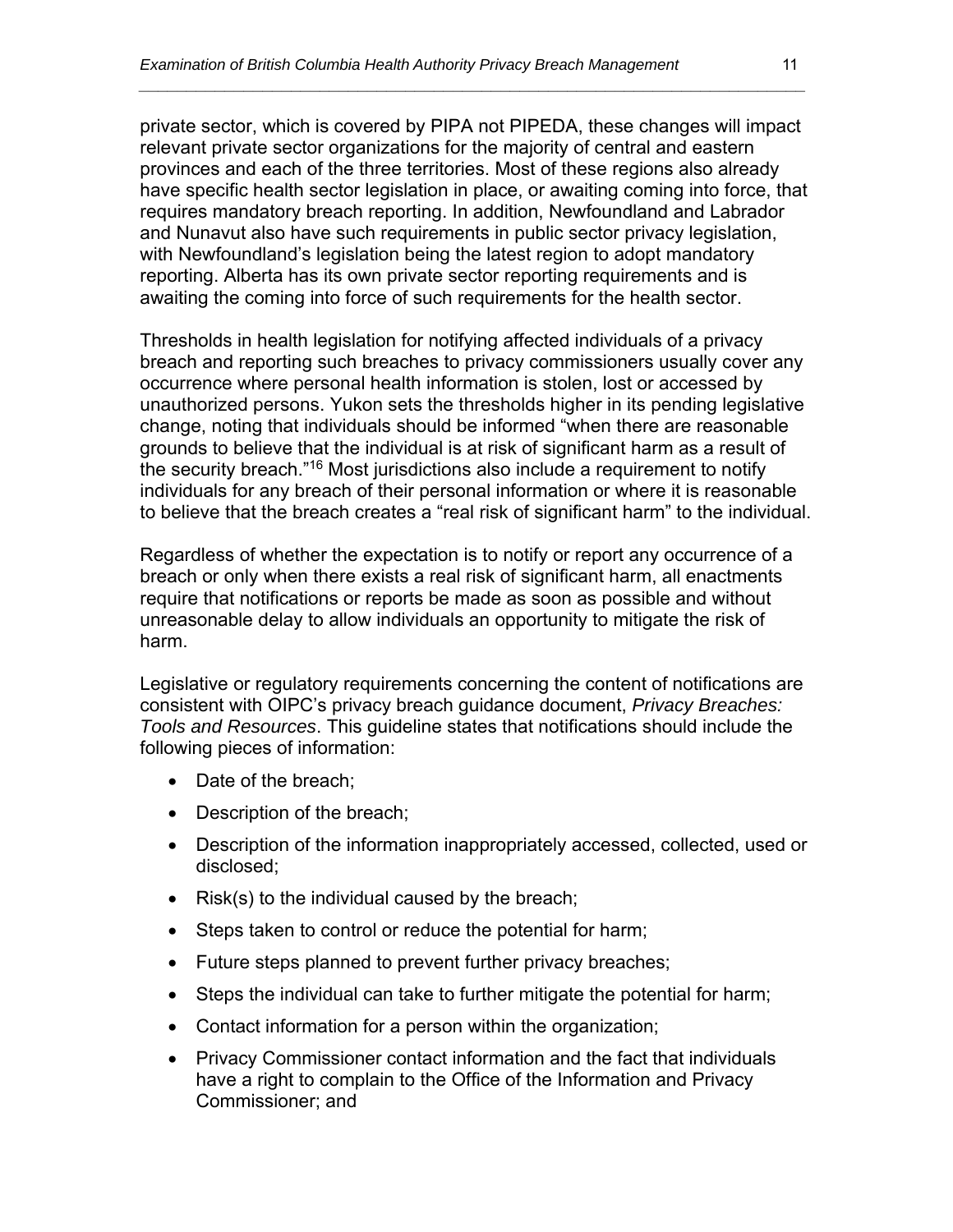Detail regarding contact with the Privacy Commissioner if the public body or organization has already made contact.17

*\_\_\_\_\_\_\_\_\_\_\_\_\_\_\_\_\_\_\_\_\_\_\_\_\_\_\_\_\_\_\_\_\_\_\_\_\_\_\_\_\_\_\_\_\_\_\_\_\_\_\_\_\_\_\_\_\_\_\_\_\_\_\_\_\_\_\_\_\_\_* 

Previous OIPC orders and special reports have interpreted s. 30 of FIPPA or s. 34 of PIPA to include consideration of notifying affected individuals as well as the privacy commissioner in order for a public body or a private sector organization to meet its obligations to safeguard personal information. However, having mandatory breach notification and reporting requirements incorporated within legislation would ensure that all public bodies and organizations have a legal duty and can thus be held accountable for protecting the personal information entrusted to them by patients, clients, employees and the public.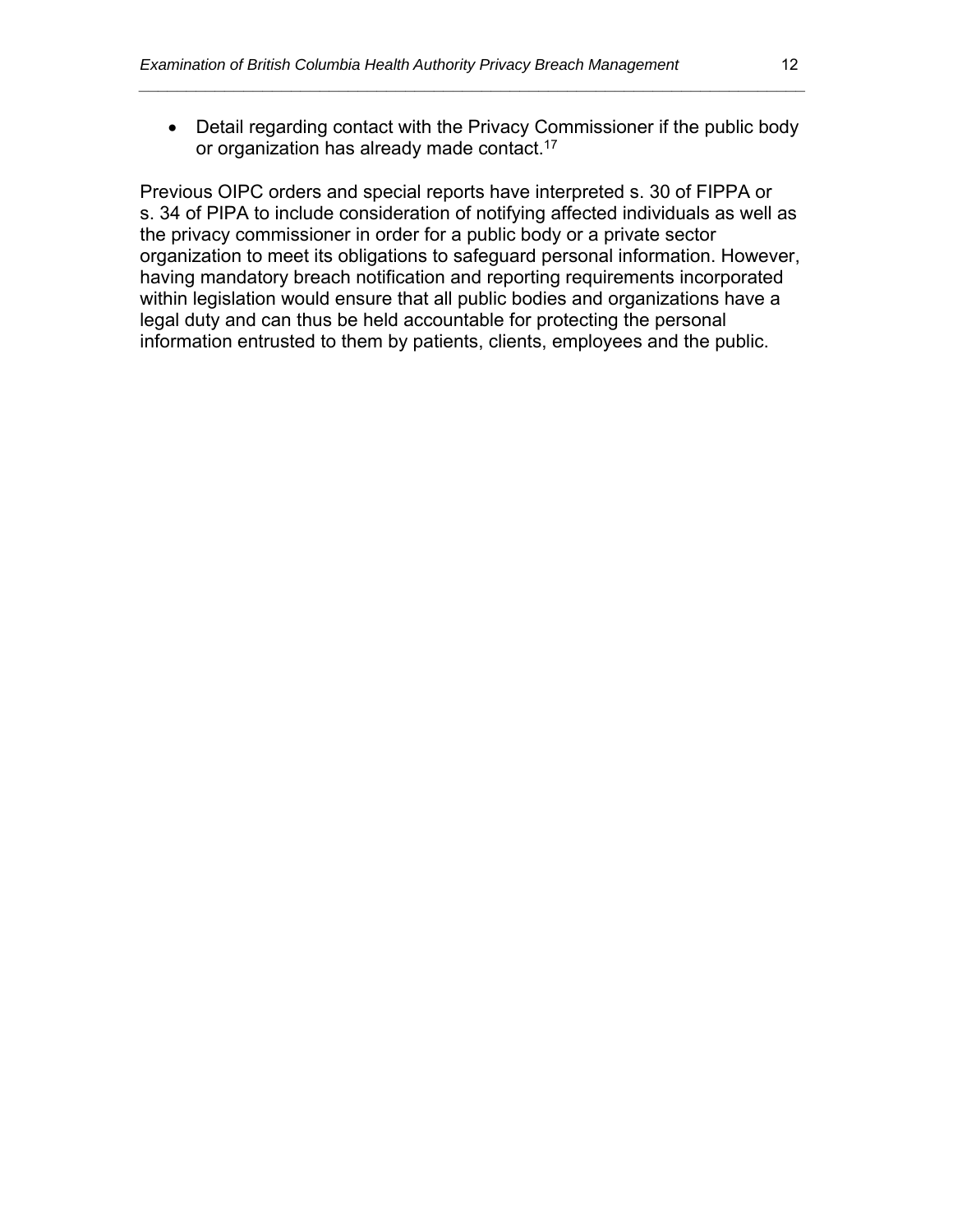## **3.0 OVERVIEW OF PRIVACY BREACH MANAGEMENT IN B.C. HEALTH AUTHORITIES**

Under the *Canada Health Act*, the federal government provides financial support to the provinces and territories. In turn, the provinces and territories are required to provide reasonable access to medically necessary hospital and doctors' services. Governance for the operation of facilities and programs in British Columbia's health authorities is provided for by the B.C. *Health Authorities Act*, which sets out requirements of regional health boards; and the B.C. *Hospital Act*, which governs hospital care.

*\_\_\_\_\_\_\_\_\_\_\_\_\_\_\_\_\_\_\_\_\_\_\_\_\_\_\_\_\_\_\_\_\_\_\_\_\_\_\_\_\_\_\_\_\_\_\_\_\_\_\_\_\_\_\_\_\_\_\_\_\_\_\_\_\_\_\_\_\_\_* 

The Ministry of Health works together with five regional health authorities and a provincial health authority to provide health services to British Columbians. The Ministry sets province-wide goals, standards and performance agreements for health service delivery by the six health authorities. Additionally, the Province has agreements in place with two private sector organizations: the First Nations Health Authority, which in 2013 assumed the programs, services and responsibilities formerly handled by Health Canada's First Nations Inuit Health Branch for the Pacific Region; and Providence Health Care, which provides services within Catholic hospitals in partnership with two of the health authorities. For simplicity, Providence Health Care is also referred to as one of the health authorities throughout this report.

There are also self-governing First Nations, such as Nisga'a and Tsawwassen, who manage the delivery of healthcare within their communities. These health authorities and services have not been included in this examination.

Together, the health authorities included in this examination are:

- Fraser Health
- Interior Health
- Island Health
- Northern Health
- Vancouver Coastal Health
- Provincial Health Services Authority ("PHSA")
- Providence Health Care
- First Nations Health Authority ("FNHA")

Within each health authority there are a variety of programs providing health services to British Columbians, including, for example: assisted living facilities, clinics, community health centres, hospices, hospitals, residential care, adult day care, seniors centres, mental health and addictions services, home care,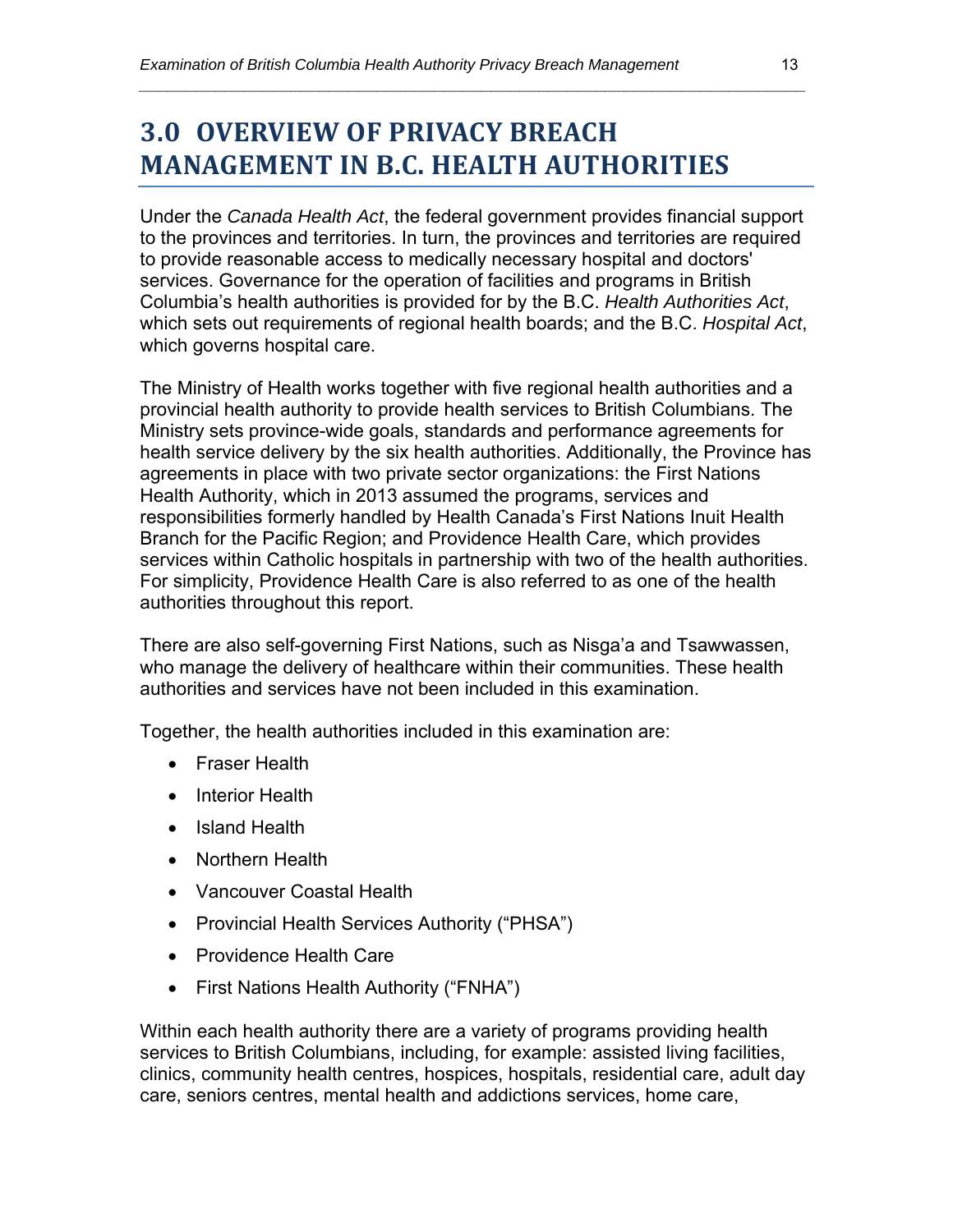laboratories, cancer agencies, the BC Centre for Disease Control, mobile medical units, urgent care units, and outpatient or ambulatory centres.

The health authorities range in size from roughly 500 ("FNHA") to nearly 30,000 employees (Interior Health). The five regional health authorities serve populations that range from less than 300,000 spread across a vast rural area (Northern Health) to 1.1 to 1.6 million condensed in a highly urban setting (Vancouver Coastal Health and Fraser Health, respectively). Please see Appendix A for further details on population, density, services and geographical regions for each of the individual health authorities.

*\_\_\_\_\_\_\_\_\_\_\_\_\_\_\_\_\_\_\_\_\_\_\_\_\_\_\_\_\_\_\_\_\_\_\_\_\_\_\_\_\_\_\_\_\_\_\_\_\_\_\_\_\_\_\_\_\_\_\_\_\_\_\_\_\_\_\_\_\_\_* 

The five regional health authorities, along with PHSA and Providence Health Care, each have a dedicated centralized privacy office responsible for receiving, assessing, investigating, and managing privacy incidents reported by the program areas within their regions. The FNHA also has a centralized privacy office that investigates privacy breaches and provides advice and guidance to the First Nations bands who have requested their service; however, their oversight does not extend to the First Nations community level.

Most of these centralized privacy offices also provide education to program and facility staff and create policies on information management, breach reporting, privacy and confidentiality. Some also conduct proactive audits of electronic health records systems ("EHR") to find instances of unauthorized access to patients' and employees' personal information.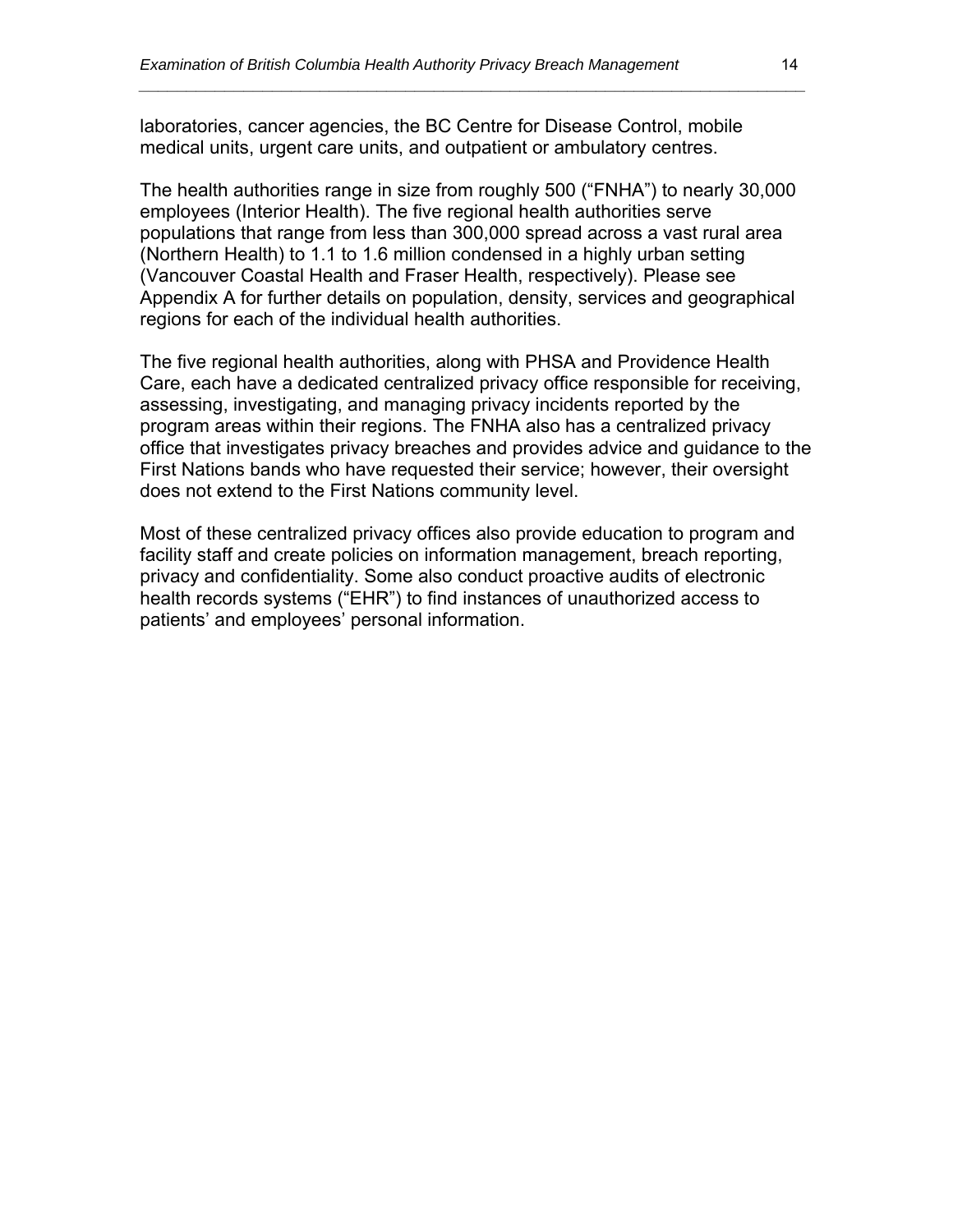### **4.0 EXAMINATION FINDINGS**

This section assesses the extent to which health authorities are complying with relevant sections of FIPPA, PIPA, and OIPC direction (as expressed through guidance documents, reports and orders) relating to privacy management programs in general and, more specifically, breach management policies and practices. It should be noted that OIPC examiners did not inspect policies for completeness or compliance with FIPPA or PIPA.

*\_\_\_\_\_\_\_\_\_\_\_\_\_\_\_\_\_\_\_\_\_\_\_\_\_\_\_\_\_\_\_\_\_\_\_\_\_\_\_\_\_\_\_\_\_\_\_\_\_\_\_\_\_\_\_\_\_\_\_\_\_\_\_\_\_\_\_\_\_\_* 

In addition, staff from the health authorities who participated in the interviews are all referred to below as "privacy officers" when they may actually be officers, advisors, analysts, researchers or investigators within the privacy office. As such, throughout this report, the term privacy officer connotes those who play a role with regard to privacy breach management, regardless of their actual title.

Findings are presented in terms of the process for responding to a breach, including:

- **•** detection of breaches;
- tracking and categorization of breaches
- investigation and management of breaches;
- risk evaluation, notification and reporting;
- prevention strategies; and
- compliance monitoring.

#### **4.1 Detection of Breaches**

#### *Do breaches have to be reported within the health authority?*

FIPPA requires that privacy breaches be reported to the head of the public body. Section 30.5(2) states:

An employee, officer or director of a public body, or an employee or associate of a service provider, who knows that there has been an unauthorized disclosure of personal information that is in the custody or under the control of the public body must immediately notify the head of the public body.

The OIPC considers having privacy policies, including a requirement to report breaches, to be a crucial part of privacy breach management. According to the OIPC's *Accountable Privacy Management in BC's Public Sector:* 

A public body must have in place policies and procedures for protecting personal information. An important function of such policies is to inform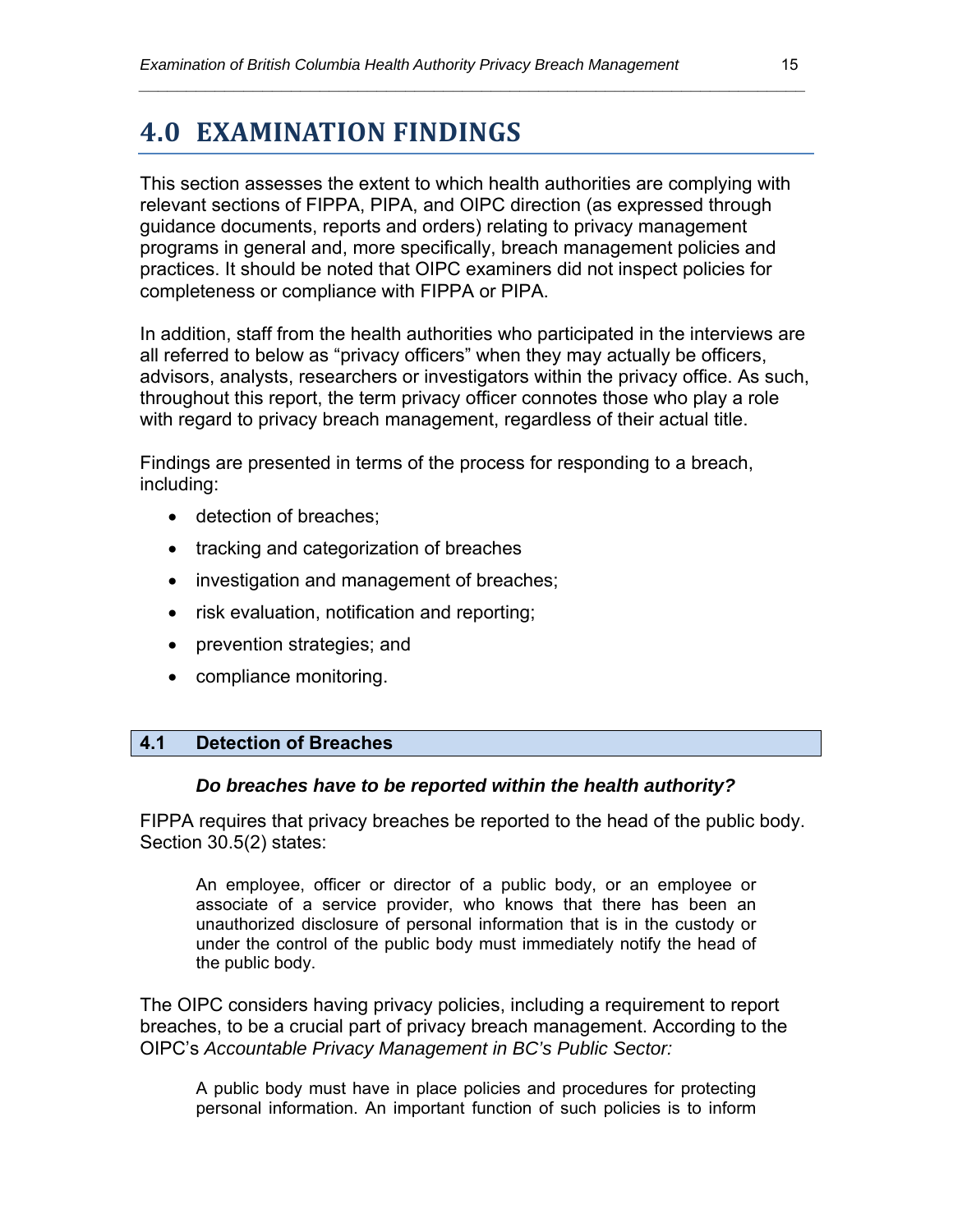employees of what is required of them in order to protect personal information.18

*\_\_\_\_\_\_\_\_\_\_\_\_\_\_\_\_\_\_\_\_\_\_\_\_\_\_\_\_\_\_\_\_\_\_\_\_\_\_\_\_\_\_\_\_\_\_\_\_\_\_\_\_\_\_\_\_\_\_\_\_\_\_\_\_\_\_\_\_\_\_* 

In order to facilitate staff in meeting this obligation, breach reporting to the head of a health authority should be included in the health authority's privacy policies. Each of the eight health authorities reviewed for this examination have a breach reporting requirement embedded in policy, mandating that staff report any suspected or confirmed breaches to a supervisor, service desk and/or directly to the privacy office.

#### *How are breaches reported within the health authority?*

There are a variety of ways for health authority employees to report a breach.

All the health authorities' policies and staff state that, upon discovery of a breach, any employee can phone or email details to their privacy office or can report verbally to a manager/supervisor who will then forward those details to the central privacy office. Contact information for the privacy office was included in only half of the policies.

During interviews some privacy officers stated that the *Patient Safety and Learning System* ("PSLS") – a system designed for capturing details of incidents involving patient safety – is also used for identifying breaches. While the PSLS does not have a separate category for breaches, some of the privacy officers noted that they also review entries for incidents that mention breaches of personal information.

In addition to reporting to the privacy office, four of the health authorities' policies also require that any theft or loss of a portable electronic storage device be reported to IT Services.

#### *Are all breaches reported within the health authority?*

When OIPC examiners asked privacy officers whether breach reporting was required, they noted that health authorities expect that all breaches be reported.

However, when asked to estimate the percent of suspected or actual privacy breaches that are reported, privacy officers acknowledged it is difficult to determine whether the policy is followed in practice as there is no meaningful way to estimate the extent of non-reporting. Views ranged from optimism that most or all breaches were being reported to belief that not all breaches were being reported. One privacy officer cited snooping and unauthorized disclosures via social media as areas where compliance with reporting policies was lacking.

Two privacy officers expressed the view that the numbers of actual breaches are decreasing, despite an increase in reports of suspected breaches. They also cited an increase in the number of proactive inquiries from program areas about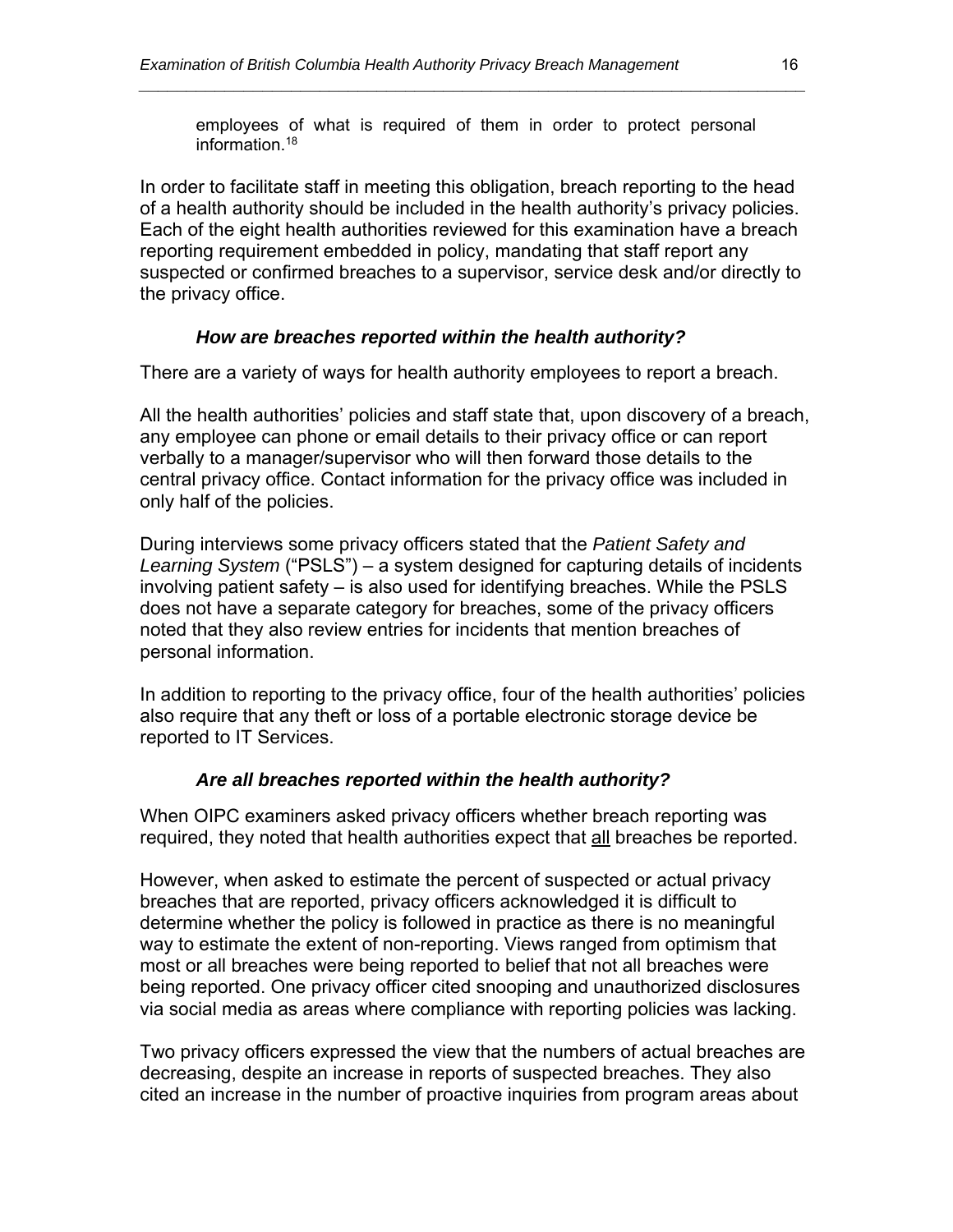privacy protection and breach prevention. They cited these trends as evidence that improved training and awareness was reducing the risk of breaches overall.

*\_\_\_\_\_\_\_\_\_\_\_\_\_\_\_\_\_\_\_\_\_\_\_\_\_\_\_\_\_\_\_\_\_\_\_\_\_\_\_\_\_\_\_\_\_\_\_\_\_\_\_\_\_\_\_\_\_\_\_\_\_\_\_\_\_\_\_\_\_\_* 

#### *Are breaches reported within the health authority in a timely fashion?*

Only three of the health authorities had policies that included direction as to when reporting should occur. In two of these instances, the policies stated that potential, suspected, or actual breaches should be reported "immediately" while the third indicated that reporting should be "timely, systematic, and effective".

OIPC examiners did not ask the privacy officers about the timeliness of breach reporting within their health authorities. However, staff from FNHA noted that they are establishing and fine-tuning their breach management procedures to inform all staff who to contact because, at the time of the examination, breach incidents were often being reported to other offices within the health authority. Consequently, it has taken time for the reports to reach the privacy officer tasked with managing breaches.

#### **4.2 Tracking and Categorization of Breaches**

#### *How are breaches and breach investigations documented?*

Staff from each of the health authorities' centralized privacy offices reported that they electronically log breaches reported to their office, along with the subsequent breach investigations. Systems for tracking breaches and investigations varied from simply filing documents (such as breach reporting forms, email communications, notification letters) on a shared drive, to tracking breaches with a Microsoft Excel sheet, Access database, on a SharePoint site, or IT-helpdesk-type ticketing systems.

There appear to be a number of issues with these tracking systems. Generally, the electronic tracking systems for managing breaches appear to be lacking in terms of their ability to:

- track emails, investigators notes and other records related to breaches and breach investigations;
- capture sufficient details regarding breaches;
- categorize or code breaches;
- prompt investigators to follow up with additional or next steps; and
- proactively analyze patterns or trends.

Most of the privacy officers also identified a challenge in using existing electronic tracking systems for case management. Staff from half of the health authorities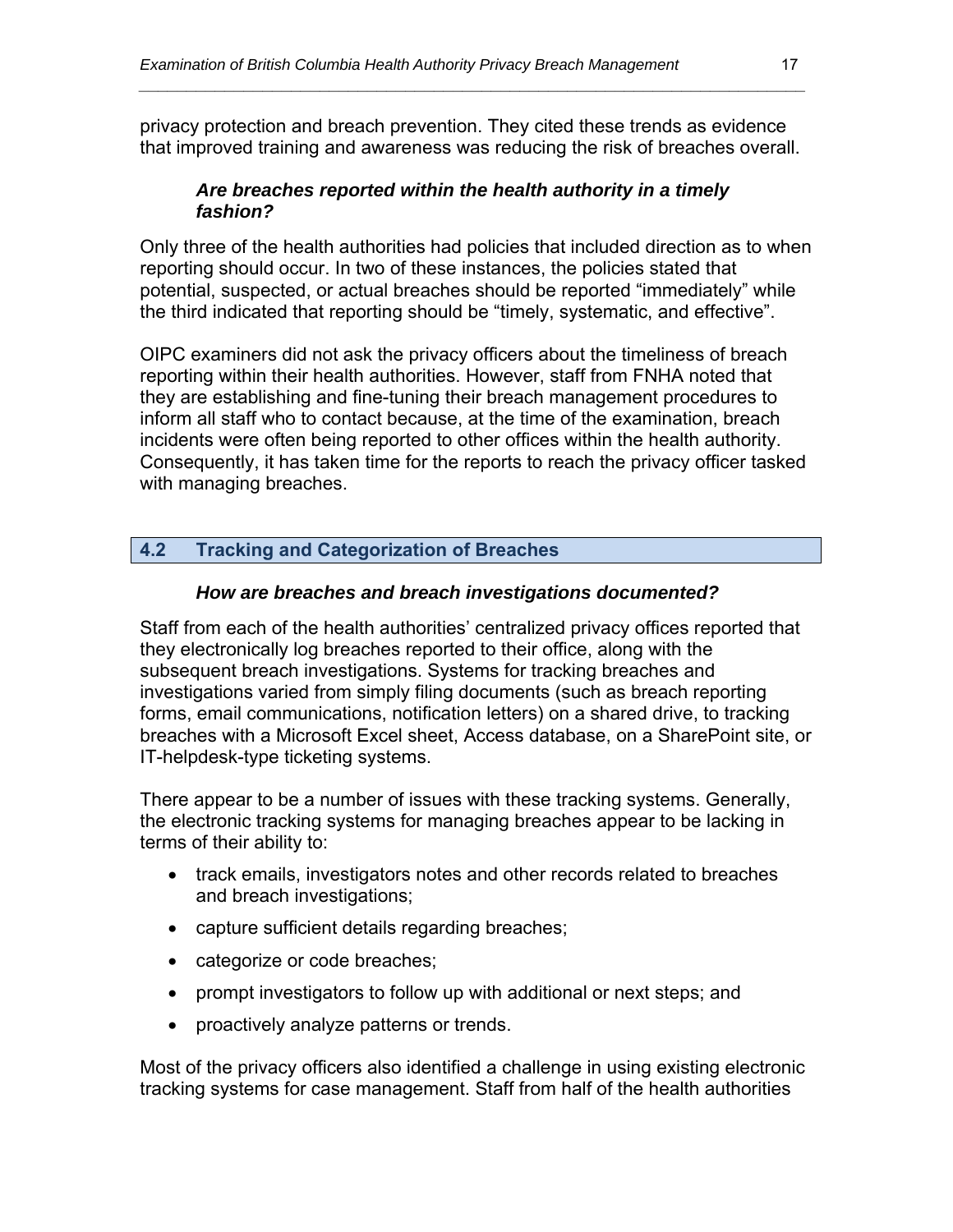reported that they are actively reviewing database applications with more functionality (such as FileMaker) and preparing business cases to acquire case management software within their offices.

*\_\_\_\_\_\_\_\_\_\_\_\_\_\_\_\_\_\_\_\_\_\_\_\_\_\_\_\_\_\_\_\_\_\_\_\_\_\_\_\_\_\_\_\_\_\_\_\_\_\_\_\_\_\_\_\_\_\_\_\_\_\_\_\_\_\_\_\_\_\_* 

Tracking breaches in an electronic system that allows for categorization of breaches and documentation of breach investigations is the first step in being able to provide an adequate compliance monitoring function. Even if the tracking and documentation takes place in a simple database such as Microsoft Excel, it is imperative that health authorities ensure they have adequate documentation and ability to categorize breaches; document investigative processes; and proactively analyze the causes of and potential solutions for breaches that occur within the health authority.

#### *Are there common categories for types of breaches across the health authorities?*

Most of the health authorities were able to provide information relating to the number of reported breaches, whether they were suspected or actual breaches; services or facilities involved; and the category or type of breaches that occurred. Interior Health and Northern Health did not provide information relating to the services or facilities where breaches have occurred but provided all other requested information. All other health authorities provided the requested information.

The OIPC examination team found that each of the health authorities used some sort of categorization or coding based on the type of breach or suspected breach. There appeared to be some recurring categories in the statistics provided but there was no common coding system across the health authorities, so OIPC examiners were unable to make comparisons based on prevalence of types or categories of breaches.

Some of the many types or categories included, for example:

- misdirected communications (mail, email or fax);
- administrative error;
- lost or stolen records;
- lost or stolen devices (encrypted or unencrypted);
- records or devices removed from a vehicle:
- unsecured storage, transportation or transmission of personal information;
- records located in a public place;
- inadequate safeguards;
- access or storage outside of Canada;
- inappropriate access (accidental or deliberate);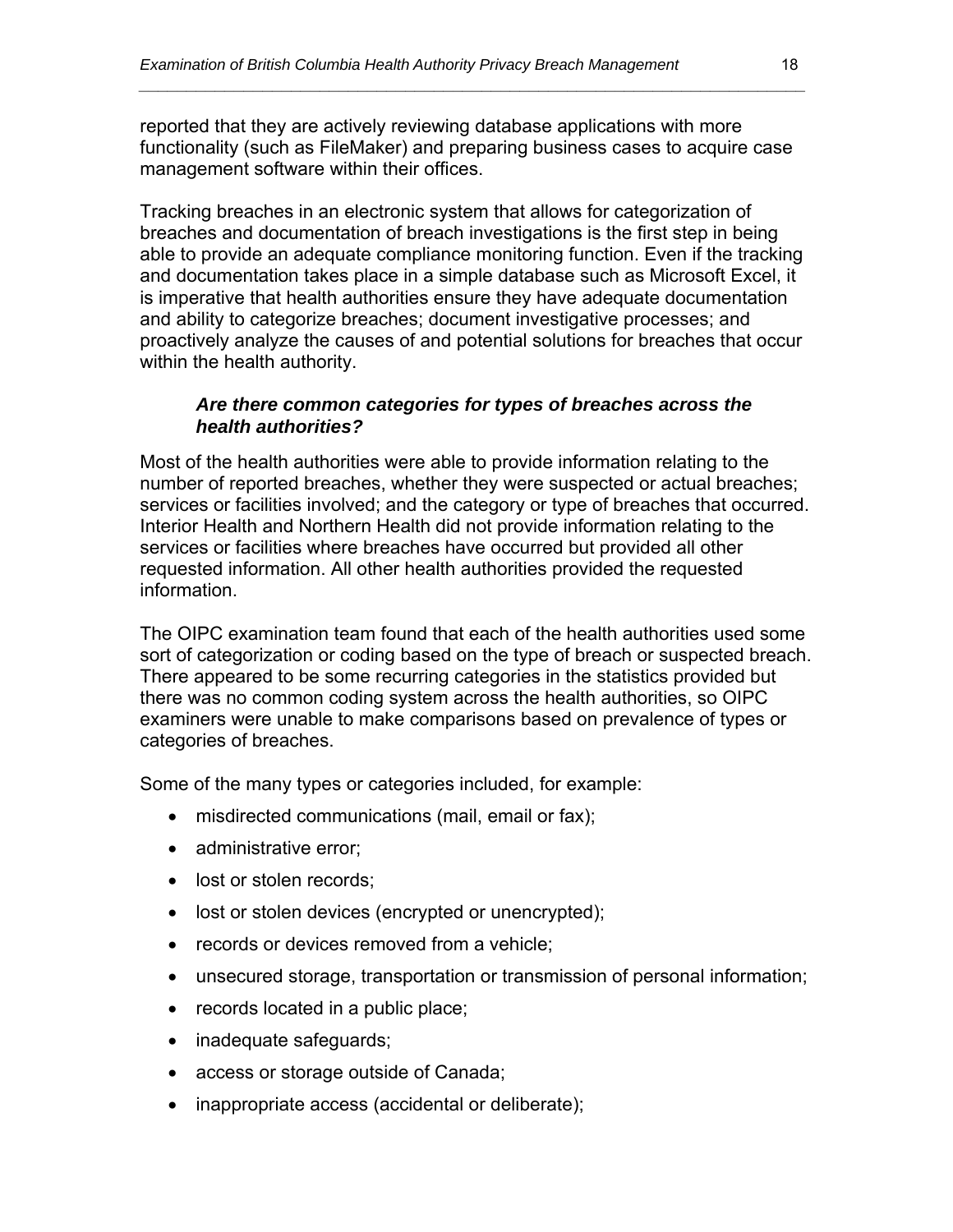- sharing personal information for unauthorized purposes;
- inappropriate disclosure to unauthorized individuals;
- inappropriate disclosure via social media, texting or email;
- inappropriate use of photography or recordings;
- incorrect patient information disclosed;
- inappropriate collection or over-collection of personal information;

*\_\_\_\_\_\_\_\_\_\_\_\_\_\_\_\_\_\_\_\_\_\_\_\_\_\_\_\_\_\_\_\_\_\_\_\_\_\_\_\_\_\_\_\_\_\_\_\_\_\_\_\_\_\_\_\_\_\_\_\_\_\_\_\_\_\_\_\_\_\_* 

- inappropriate disposal of personal information;
- network attacks, hacking, phishing, malware; and
- inappropriate use of resources.

Staff from the health authorities noted that it would be useful to have standardized terminology for coding breaches that may be used across all health authorities in order to facilitate the tracking of breaches and communication across health authorities. OIPC examiners agree that such a coding system would be beneficial for all of the health authorities, and suggest that the privacy officers, perhaps through Health Information Privacy and Security Standing Committee ("HIPSSC"), develop a system that will be of use for each of the health authorities across B.C. In developing this common coding system, the OIPC also suggests that health authorities consider separate classification of:

- legislative default (for example, unauthorized access, collection, use, disclosure, or disposal);
- cause of the breach (such as human error, malicious or otherwise purposeful intent, or inappropriate safeguards);
- the means by which the breach occurred (i.e., fax, email, mail, verbal, social media, hacking, lost, stolen, snooping).

#### *What are the common types of breaches that occur across health authorities?*

The OIPC examination team found that there is no meaningful way to compare breach statistics across the health authorities. Some health authorities count every misdirected fax in their overall statistics while others do not. Some health authorities have more advanced training and awareness programs which likely contribute to receiving more reports of suspected breaches. In addition, there may be an overlap of breaches counted by different health authorities, particularly in the lower mainland where a service may be provided by one health authority but the patient or employee are associated with a different health authority. All of these circumstances work to skew any statistical comparison of reported breaches across B.C. health authorities.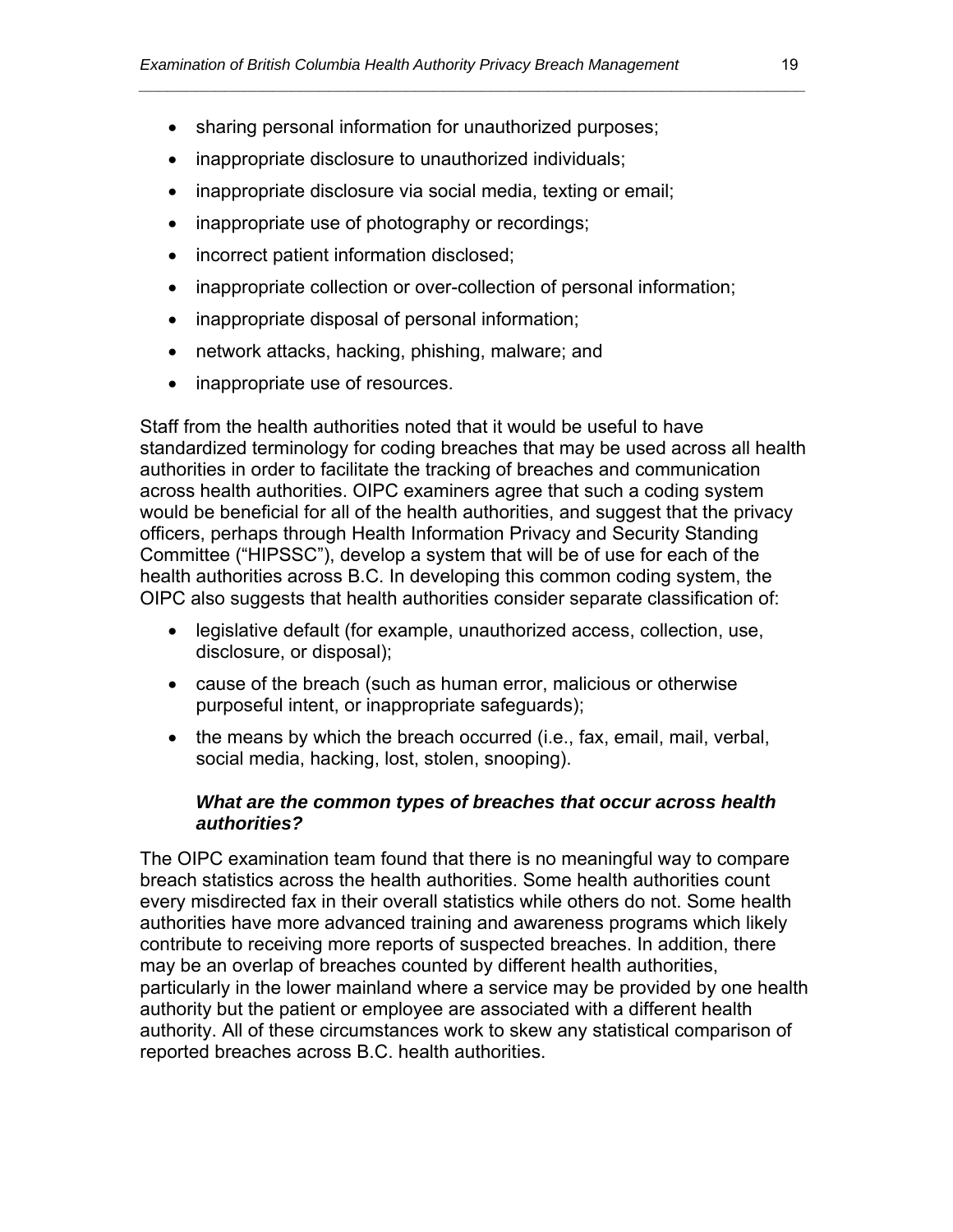Based on statistics provided by the health authorities relating to breach categories, however, the most common categories of breaches across the health authorities appeared to be: misdirected communications; human error; lost records; unsecured storage; and inappropriate access.

*\_\_\_\_\_\_\_\_\_\_\_\_\_\_\_\_\_\_\_\_\_\_\_\_\_\_\_\_\_\_\_\_\_\_\_\_\_\_\_\_\_\_\_\_\_\_\_\_\_\_\_\_\_\_\_\_\_\_\_\_\_\_\_\_\_\_\_\_\_\_* 

Misdirected faxes appeared to be the most common type of breach that occurred across the health authorities from 2012 to 2014. According to privacy officers, administrative errors tend to be at the root of fax breaches, where someone has misdialed the number, or a physician's office has moved and not updated their fax number. While some of the privacy officers reported that they investigate every fax breach, others noted that little or no effort is put into investigating these breaches apart from ensuring containment (i.e., that the faxed materials have been retrieved or deleted).

With regard to lost or stolen records and mobile devices, statistics provided by some of the health authorities indicated that this type of breach occurred more commonly in home health and community care programs. Half of the health authorities noted in interviews that there have been issues over the years with home care workers leaving patient records unsecured in their cars, despite policy requiring locked boxes or stating that there should be no movement of physical records.

Some examples of lost or stolen records received by the OIPC over the last few years include:

- A patient care report fell out of a staff members pocket and was lost;
- Theft of medical student's unencrypted laptop containing information relating to 61 patients;
- 32 patient records stolen from physician's car;
- 66 sensitive patient records were in a vehicle and the vehicle was stolen; and
- A video camera was stolen, containing images of 28 patients.

In addition, most of the health authorities noted during interviews that there are still breaches being reported relating to unencrypted portable devices such as laptops or USBs. This is despite the fact that the health authorities have policies requiring encryption and some of them even provide encrypted devices to mobile workers.

Some of this problem may be explained by noting that most physicians, researchers, and interns are not generally employees of health authorities and, thus, may have their own laptop computers and (unencrypted) USBs instead of organizational devices that are encrypted. Mandatory privacy and security training for all persons with access to personal health information, along with policies requiring the use of encrypted devices, is critical.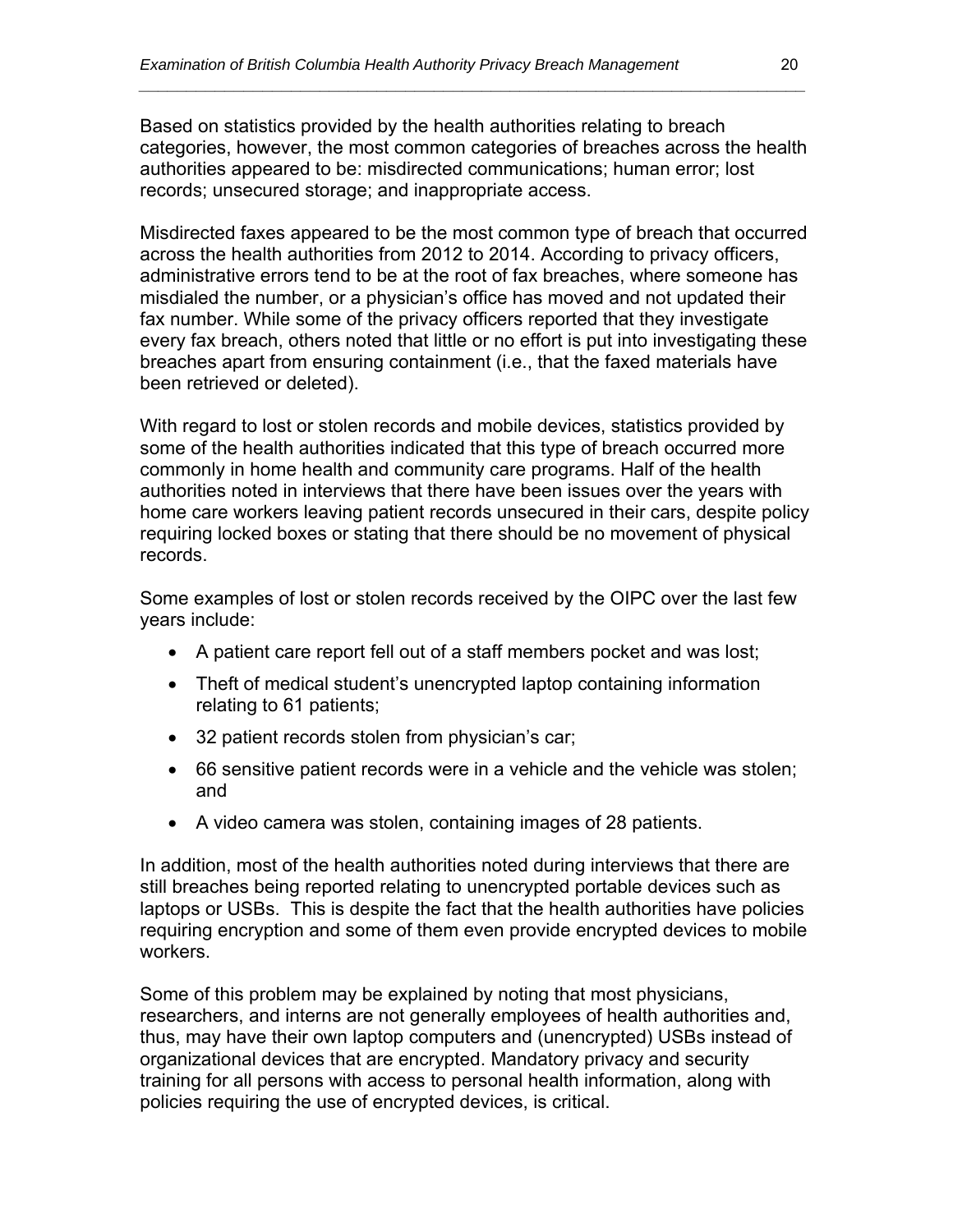Health authorities should ensure that adequate physical and technological resources, such as encrypted USBs for electronic records and trunk lock-boxes for physical records, are in place throughout the health authority for transporting personal information.

*\_\_\_\_\_\_\_\_\_\_\_\_\_\_\_\_\_\_\_\_\_\_\_\_\_\_\_\_\_\_\_\_\_\_\_\_\_\_\_\_\_\_\_\_\_\_\_\_\_\_\_\_\_\_\_\_\_\_\_\_\_\_\_\_\_\_\_\_\_\_* 

Of more serious concern to OIPC examiners is the number of occurrences of inappropriate access to electronic heath records by health authority employees and deliberate disclosures via social media and through personal mobile devices like cellular telephones.

With regard to unauthorized access: the numbers of suspected breaches across the health authorities may be higher for breaches involving unauthorized access due to the existence of audit programs looking specifically for inappropriate access by staff. The OIPC examination team understands that not all inappropriate access breaches involve intentional or malicious snooping (for example, access to an online application allowed the personal information of others to be viewed unintentionally by a staff member). As well, the degree of potential harm that could be caused from intentional snooping differs from examples where a staff member may access their own or their child's records to cases of snooping where staff members access records of VIP or other patients out of curiosity or for a malicious intent.

In addition to snooping, the OIPC has serious concern regarding health authority staff deliberately disclosing the sensitive personal information of patients through their own mobile devices and on social media. These types of breaches can be difficult to discover as privacy offices must rely heavily on reports received from other staff who suspect a breach may have occurred. Examples of such breaches received by the OIPC from the health authorities since 2013 include:

- Four incidents of health authority staff posting photos of patients on Facebook or Instagram;
- Three additional incidents of physicians, nurses or LPNs taking photos of patients on their own mobile devices (one inappropriately shared the photo with a colleague); and
- Another nurse commented on Facebook regarding the personal health information of another individual.

In addition to these examples, challenges around staff use of personal mobile devices and email make it extremely difficult for health authorities to safeguard the information in their care and custody. These circumstances violate patients' expectations of privacy. This is a serious issue because snooping in health records and inappropriately disclosing sensitive personal information of patients undermine public trust in the health care system and seriously impact the quality of service from a patient care perspective.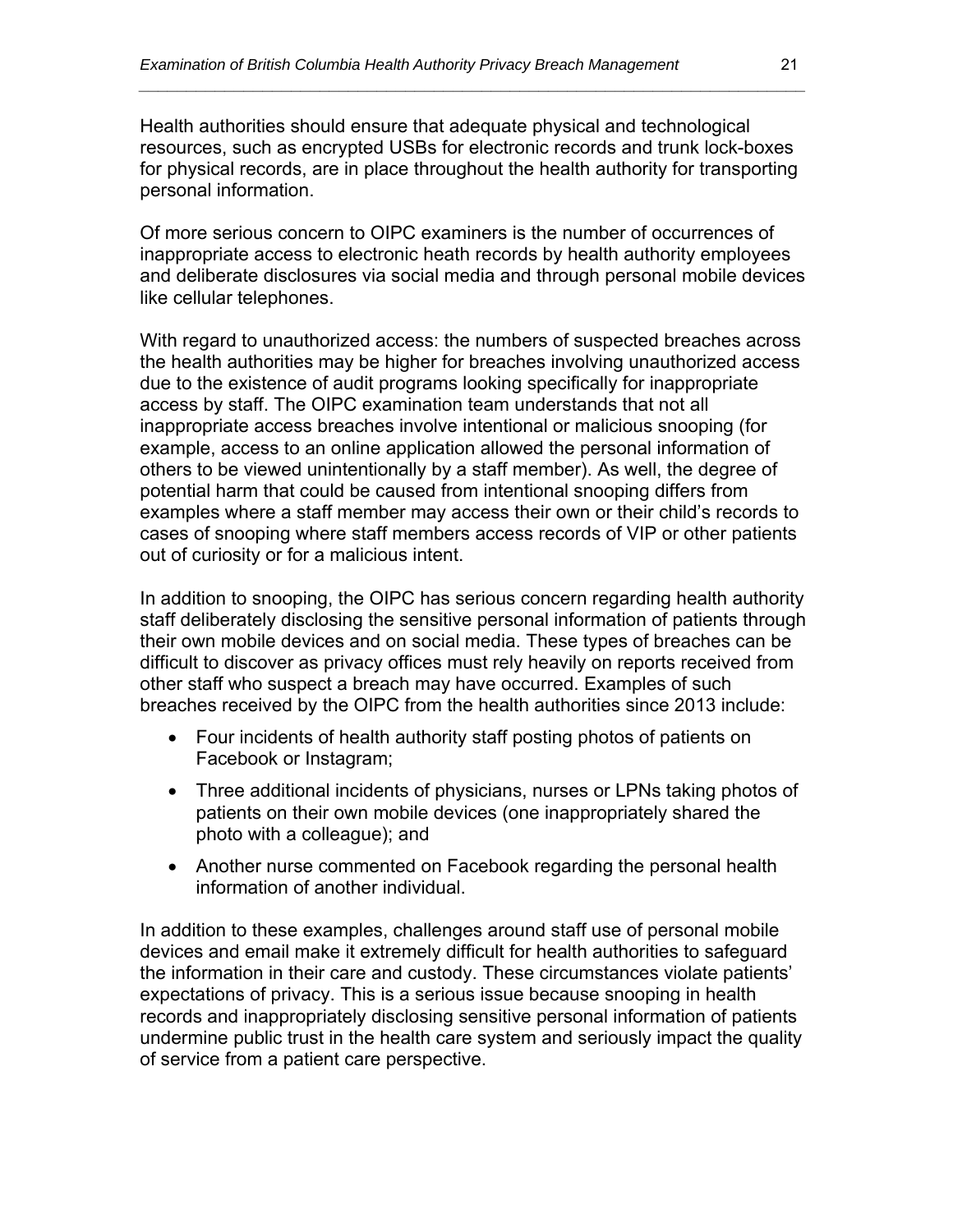Issues of deliberate snooping and disclosures need to be addressed by the leadership within health authorities as well as the B.C. government. Other governments across the country, as well as other health authorities, are aware of the seriousness of snooping violations within healthcare records. Employees have been fined through courts; suspended or fired from their positions without pay; charged with criminal code sanctions; or otherwise penalized for intentional breaches of personal information.<sup>19</sup> Class action lawsuits have been raised against health authorities due to the systemic nature of snooping breaches. In addition, governments are adding health record snooping as a specific offence and are increasing fine options within their legislation.<sup>20</sup> Cases of deliberate disclosures have not received the same degree of attention as cases of snooping. However, they also need to be addressed with similar sanctions to control such inappropriate actions.

*\_\_\_\_\_\_\_\_\_\_\_\_\_\_\_\_\_\_\_\_\_\_\_\_\_\_\_\_\_\_\_\_\_\_\_\_\_\_\_\_\_\_\_\_\_\_\_\_\_\_\_\_\_\_\_\_\_\_\_\_\_\_\_\_\_\_\_\_\_\_* 

During interviews, most privacy officers stated belief that their IT program controls are adequate to prevent snooping breaches, when combined with audits and training.

The frequency and impact of these types of breaches highlight the importance of adequate privacy safeguards. These safeguards should include adequate training and awareness programs to aid staff understanding of the importance of safeguarding personal information; adequate audit controls to identify and deter snooping; and sufficient electronic and employee resources to detect and manage breaches. In addition, consequences for intentional violations of personal information need to be included in privacy legislation in B.C.

#### *How many people are affected by health authority breaches?*

Regarding the numbers of individuals involved in individual breaches, privacy officers from each of the health authorities estimated that anywhere from 50 percent to 99 percent of all breaches affected only one individual. Similarly, privacy officers reported that privacy breaches that include a large number of individuals occur only once or twice a year. Privacy officers defined large numbers as anywhere from five individuals to 30, 100, 400 or more and noted that it depends on the context of the specific breach.

#### **4.3 Investigation and Management of Breaches**

#### *What is the investigative process?*

Evidence from policies and interviews indicated that the investigative process for breaches varied between the health authorities, with some adhering to the four steps outlined in the OIPC quidelines<sup>21</sup> and others following their own step-bystep processes. For example, PHSA's breach management policy also outlined responsibilities and accountabilities for the various roles taken in a breach investigation.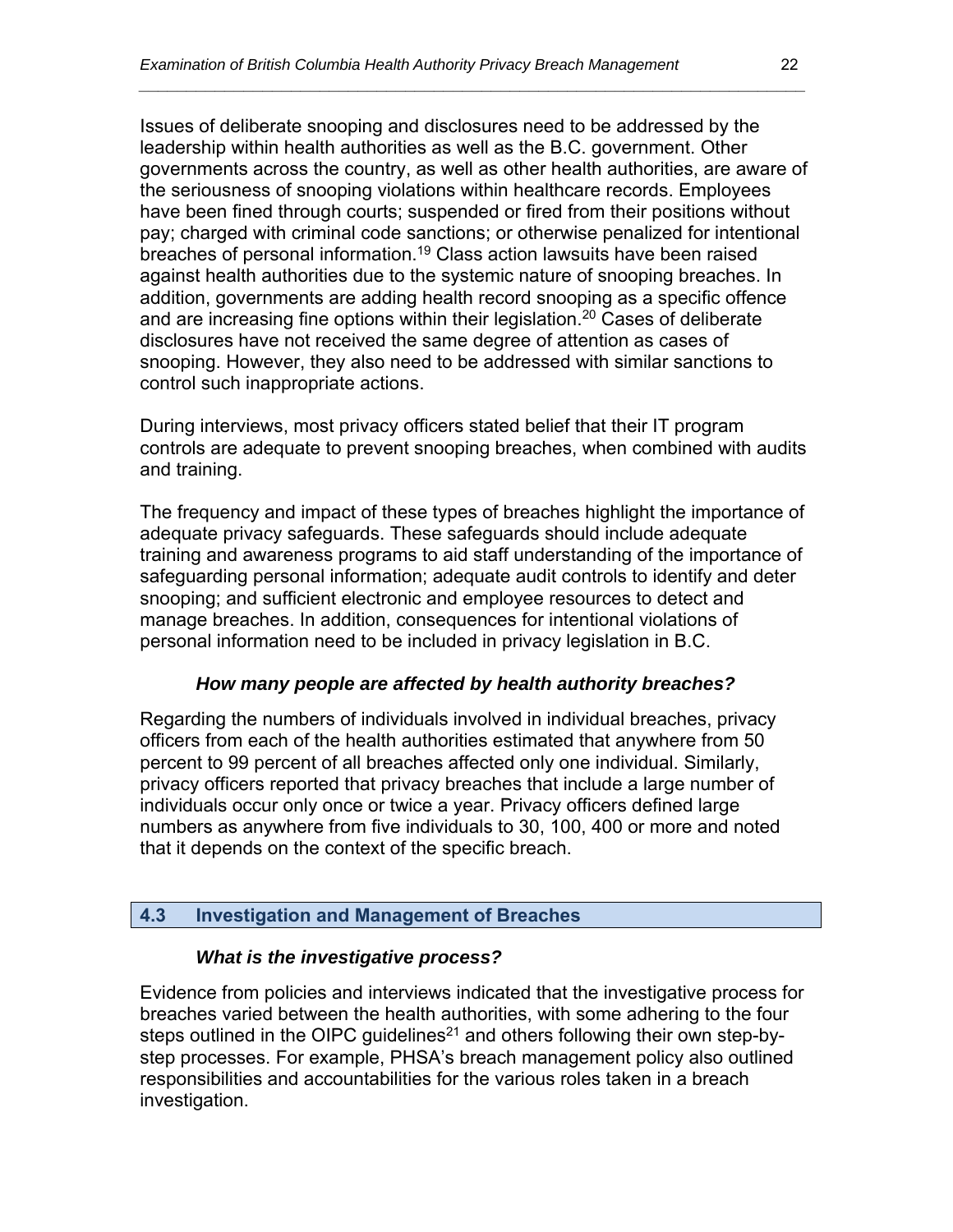These additional responsibilities included:

 confirming data elements that have been breached and ensuring that evidence has been preserved;

*\_\_\_\_\_\_\_\_\_\_\_\_\_\_\_\_\_\_\_\_\_\_\_\_\_\_\_\_\_\_\_\_\_\_\_\_\_\_\_\_\_\_\_\_\_\_\_\_\_\_\_\_\_\_\_\_\_\_\_\_\_\_\_\_\_\_\_\_\_\_* 

- following up with witnesses;
- logging and documenting all information collected during the investigation; and
- liaising with external parties (e.g., OIPC, local police, and other health authorities).

In addition, privacy officers noted that supervisors, managers and the human resources department would be included during investigations of inappropriate access, and that IT departments are included when breaches involve the loss or theft of electronic storage devices.

#### *Who leads the investigation?*

In privacy offices with a smaller number of staff, the same privacy officer usually investigates all breaches. Other privacy offices, for example Fraser Health, assign different privacy officers to lead investigations. In PHSA, managers of areas where a breach occurs are responsible for the investigation. PHSA policy notes that privacy officers act as facilitators to advise managers on investigative steps. The PHSA privacy officers added that they provide guidance and support throughout the investigation.

#### *What training is provided to investigators?*

From interviews with privacy officers, it appears that most breach investigators have learned on the job. However, privacy officers with Fraser Health and Interior Health reported that they have prior investigative experience either working in law enforcement or by taking investigative courses at the Justice Institute of BC. Three of the privacy officers from across the health authorities also mentioned having participated in International Association of Privacy Professionals (IAPP) programs.

Several of the privacy officer mentioned that the HIPSSC group meets monthly and provides privacy staff at the health authorities with opportunities to share techniques they have used in privacy breach investigations within their own health authorities. Privacy officers reported that this group is very beneficial for sharing information and for offering privacy professionals the opportunity to ask questions and compare investigative materials.

Other learning opportunities mentioned by privacy officers include:

• webinars with discussions on privacy;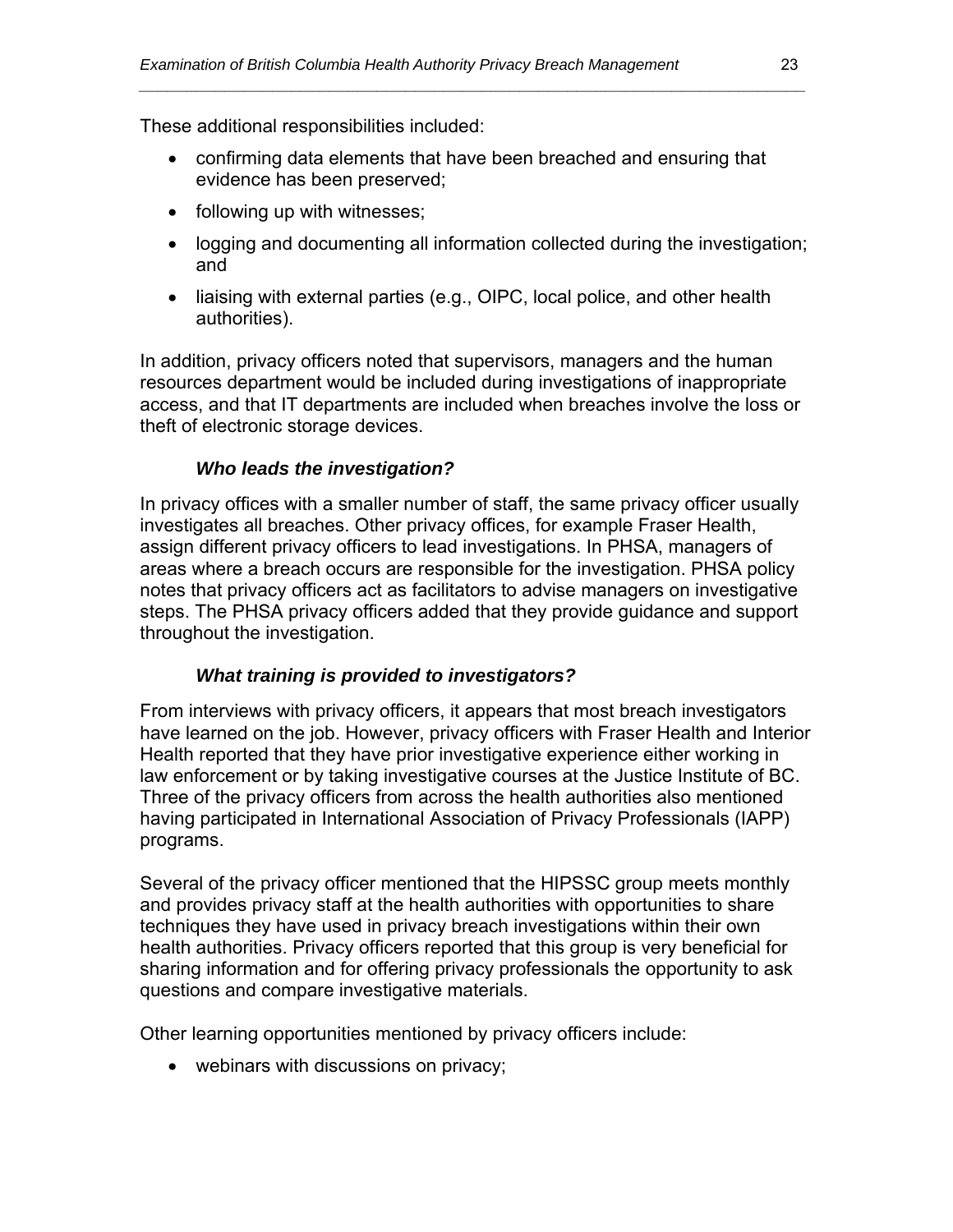• breach management sessions provided by the Office of the Chief Information Officer;

*\_\_\_\_\_\_\_\_\_\_\_\_\_\_\_\_\_\_\_\_\_\_\_\_\_\_\_\_\_\_\_\_\_\_\_\_\_\_\_\_\_\_\_\_\_\_\_\_\_\_\_\_\_\_\_\_\_\_\_\_\_\_\_\_\_\_\_\_\_\_* 

- reports and quidance documents published by the OIPC;
- emerging case law; and
- privacy conferences and seminars.

It is important that health authorities provide adequate investigative training to privacy officers or others who are leading breach investigations in order to ensure objectivity, thoroughness, and consistency in investigations

#### *How many investigators are there within the health authorities?*

Within the health authorities, the number of privacy breach investigators ranges from one to five individuals. Resourcing appears to be a limiting factor for Vancouver Coastal Health and Northern Health. These offices are staffed by only one or two individuals and, while they do appear to receive support as necessary from risk management and human resources departments, they are still understaffed compared to other health authorities.

The majority of the health authorities were unable to provide definitive information regarding investigative caseloads due to a failure to effectively track breaches. Island Health estimated that a typical caseload for an investigator would be between 30 to 40 files. The average length of time for investigations differs with each breach depending on the complexity and nature of the circumstance.

Resources available for breach management are further constrained by other privacy-related responsibilities that privacy officers have, including:

- establishing and implementing program controls;
- ongoing assessment and revision of program controls;
- creating privacy policies and procedures;
- designing and implementing employee training and education;
- monitoring and auditing, with documentation, implementation of the privacy management program;
- representing the health authority in the event of an OIPC investigation; and
- demonstrating leadership within the health authority in creating and maintaining the desired culture of privacy.<sup>22</sup>

Interviews with privacy officers and documentation provided by the health authorities confirmed these competing priorities. In addition, during interviews, some of the privacy officers noted that they are also responsible for developing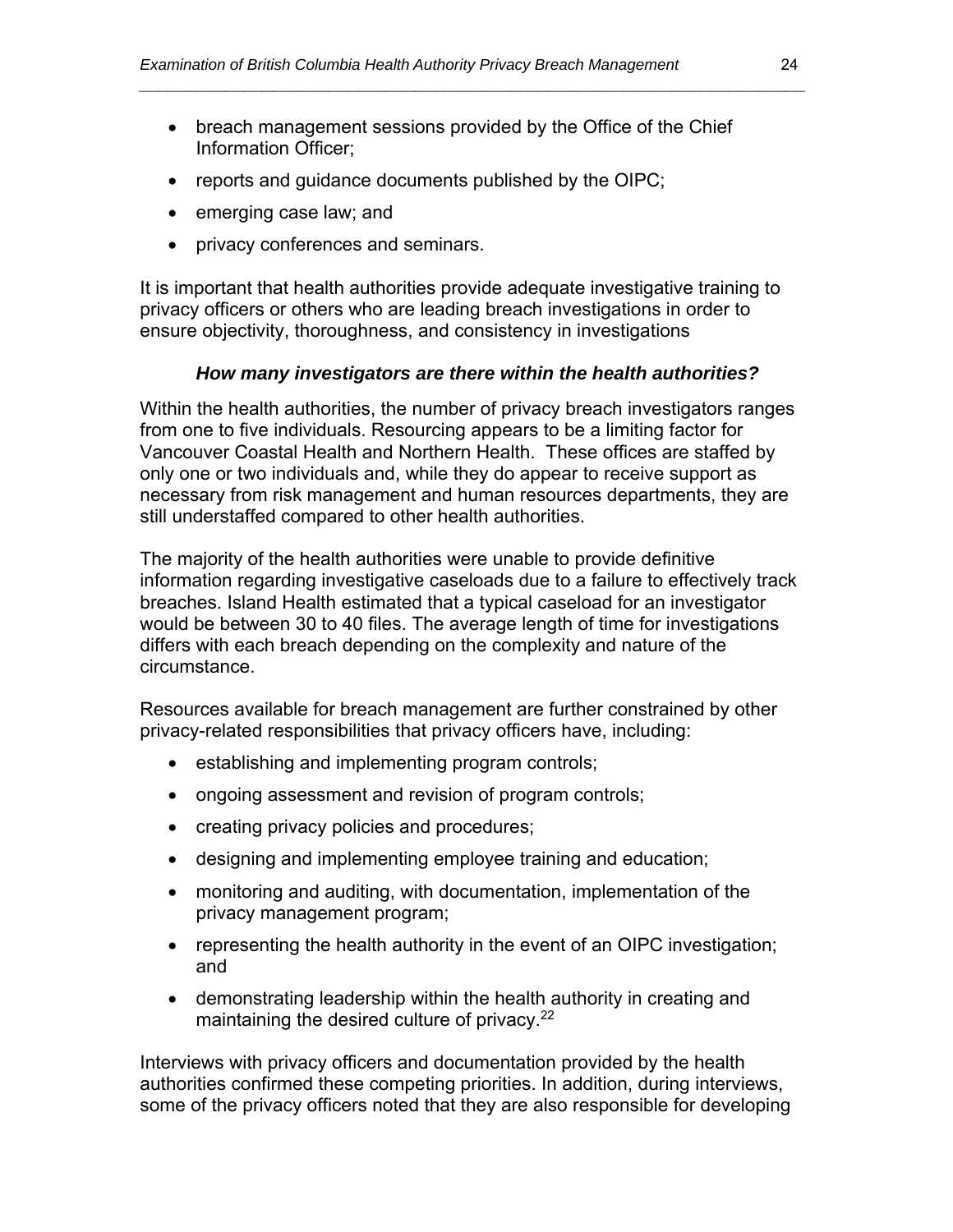information sharing agreements and privacy impact assessments as well as various access-related duties, including responding to FOI requests and assessing requests for corrections to personal information.

When comparing the number of privacy officers within a health authority to the population of the region or to the number of other staff within the health authority, Vancouver Coastal Health and Northern Health had consistently lower ratios. Under-resourcing has the potential to seriously impact privacy compliance duties in these health authorities.

*\_\_\_\_\_\_\_\_\_\_\_\_\_\_\_\_\_\_\_\_\_\_\_\_\_\_\_\_\_\_\_\_\_\_\_\_\_\_\_\_\_\_\_\_\_\_\_\_\_\_\_\_\_\_\_\_\_\_\_\_\_\_\_\_\_\_\_\_\_\_* 

In the OIPC's *Prescription for Legislative Reform*, the Commissioner noted that:

To actively champion a privacy management program, the executive should ensure that all resources necessary to develop, implement, monitor and adapt the program are available to the head. Public bodies face competing demands for public resources, which can be scarce. However, compliance with provincial privacy law is not discretionary; adequate funding and support needs to be devoted to privacy compliance.<sup>23</sup>

Similarly, in the OIPC's guidance on public sector accountability, the adequacy of resources was noted as an important piece to ensuring an effective privacy management program.24

#### **4.4 Risk Evaluation, Notification and Reporting**

#### **4.4.1 Notification of affected individuals**

As noted above, part of a public body's duties under s. 30 of FIPPA include determining whether affected individuals should be notified of a privacy breach. Notification of affected individuals can be an important mitigation strategy. Public confidence in health authorities' collection and use of personal information is strengthened when notifications to affected individuals are provided in appropriate cases.

#### *When should affected individuals be notified?*

Policies from six of eight health authorities included criteria to aid in deciding when to notify affected individuals of a breach involving their personal information; however, they did not include a specific threshold that triggers a requirement to notify.

The level of detail for making a decision regarding notification varied considerably in the policies, from simply stating that decisions will be made by the privacy office on a case-by-case basis; to providing a full breach risk assessment evaluation matrix (Fraser Health and Island Health).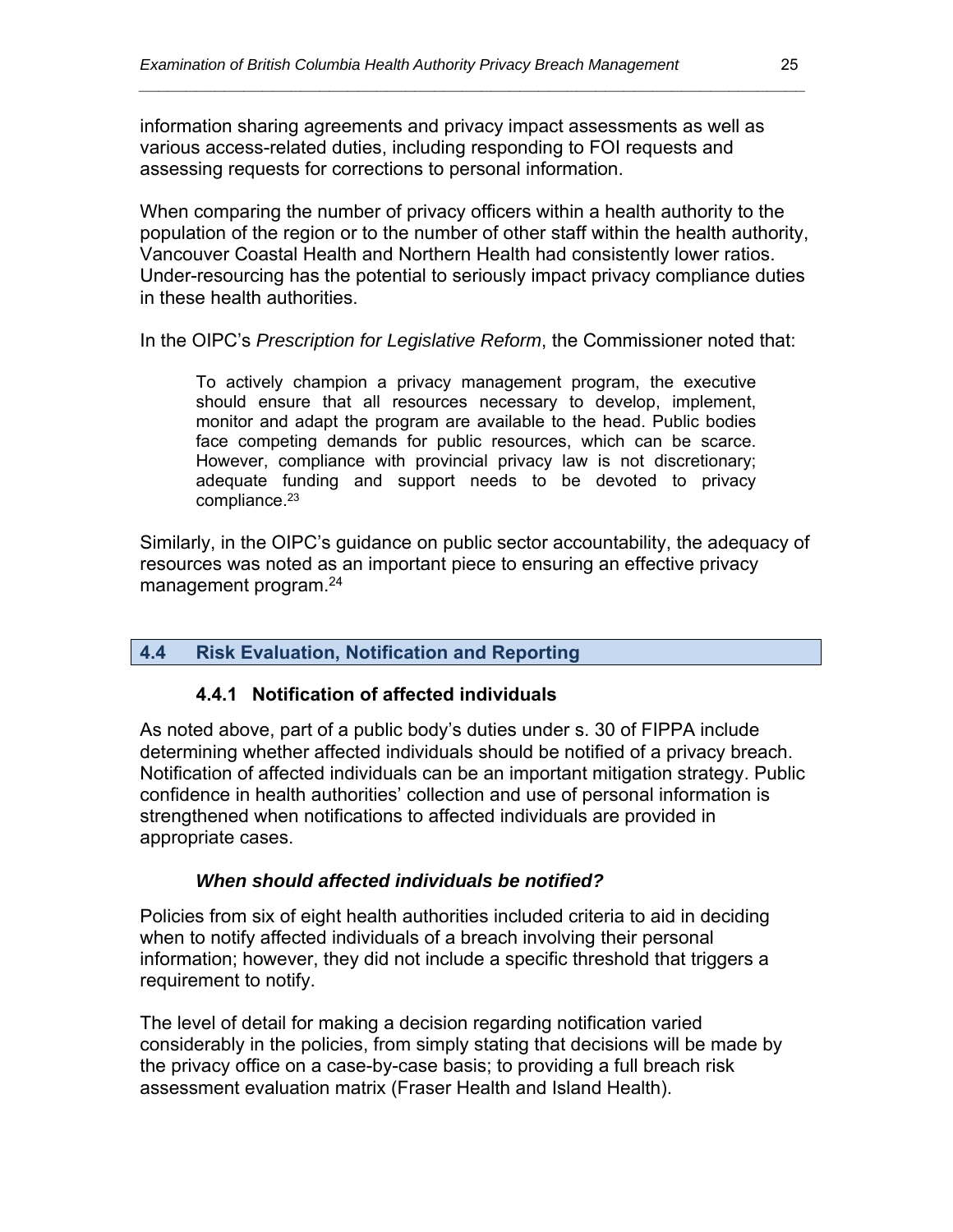As noted in the OIPC's examination of breach management in the B.C. government, decisions around notification are challenging:

Privacy risk evaluation is a difficult exercise because the unique circumstances and context for any given privacy breach can be so variable. The sensitivity of the information is not the only consideration. It is also important to explore the potential uses for the information and who might have had access to it. OCIO policies (as well as OIPC guidelines) do not provide direction as to how to actually conduct the risk evaluation process. There needs to be explanation of how to draw a connection between the personal information involved and the types of harm the individual could suffer from the breach, the probability or likelihood of that harm occurring, and the severity of harm if it did occur.<sup>25</sup>

*\_\_\_\_\_\_\_\_\_\_\_\_\_\_\_\_\_\_\_\_\_\_\_\_\_\_\_\_\_\_\_\_\_\_\_\_\_\_\_\_\_\_\_\_\_\_\_\_\_\_\_\_\_\_\_\_\_\_\_\_\_\_\_\_\_\_\_\_\_\_* 

When asked during interviews how they make decisions regarding notification of affected individuals, privacy officers noted that they make decisions based on:

- the context and extent of the breach and whether the breach was contained;
- the exposure of particular elements of personal information (the personal health number or birth date, specifically);
- whether the breach was caused by carelessness, curiosity or intentional violation of the rules;
- the likelihood that the personal information breached would result in negative consequences for the affected individuals;
- the number of individuals potentially affected by a breach; and
- the need to balance the potential harm that may result from a breach with the potential harm of notification (particularly with regard to vulnerable persons; for instance, those with certain mental health conditions that may compromise their ability to understand, interpret or respond to such notifications).

These factors, although helpful in making determinations about when to notify individuals, do not provide a standard measure that clearly delineates when such notification should occur, leaving decisions of whether to notify affected individuals subjective.

Health legislation in other Canadian jurisdictions makes it mandatory to notify affected individuals, in most cases, any occasion where personal health information is stolen, lost or accessed by unauthorized persons.

Other types of public and private sector legislation (for example, in Alberta, Nunavut, and the not-yet-in-force changes to the *Personal Information Protection and Electronic Documents Act*, or PIPEDA) refer to a threshold that includes a risk of significant harm. There is no such explicit requirement in B.C.'s FIPPA or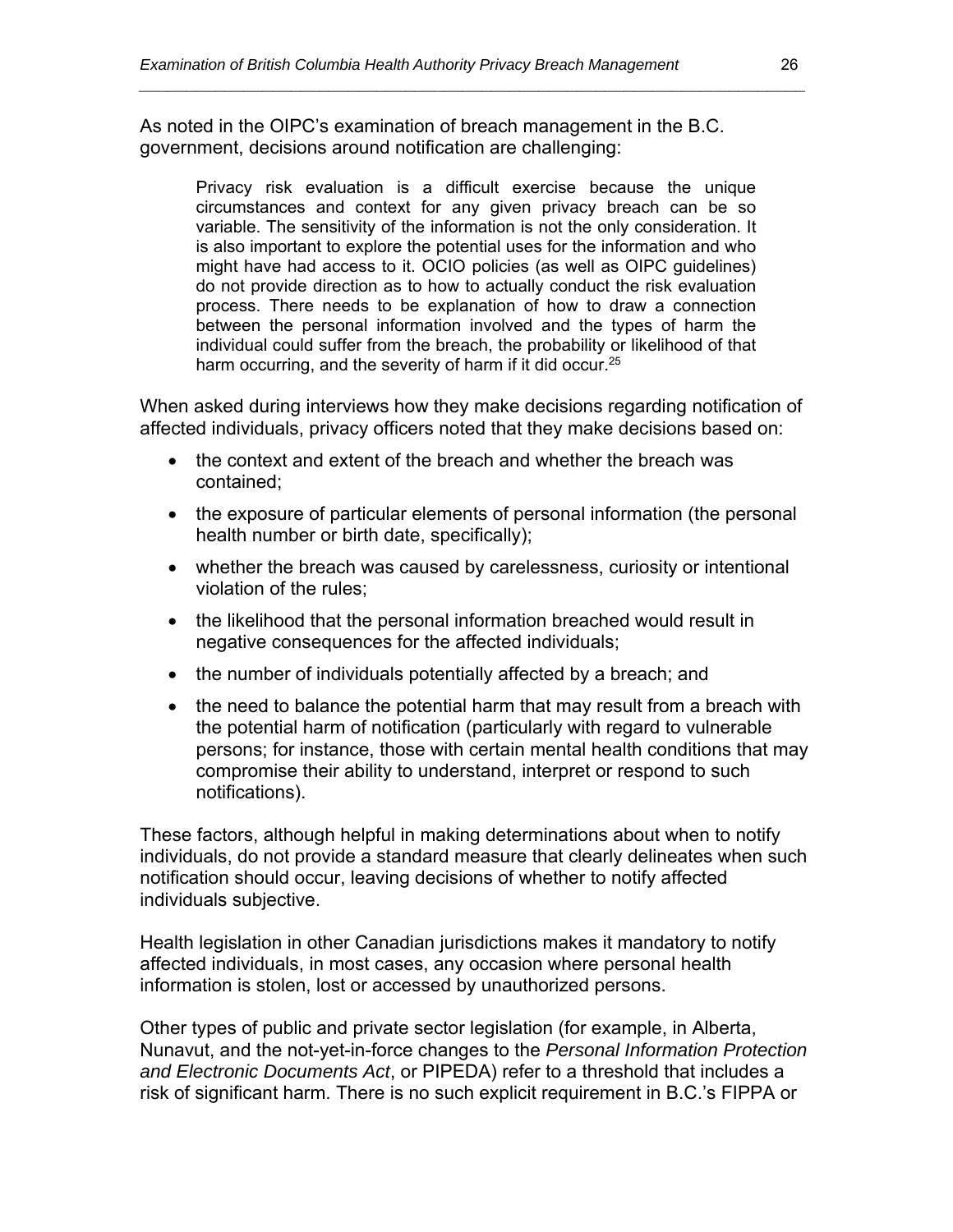PIPA. One of the benefits of having a threshold in legislation is that it would allow entities to have greater confidence in ensuring that they are meeting their duties under the legislation when making decisions about notifying affected individuals.

*\_\_\_\_\_\_\_\_\_\_\_\_\_\_\_\_\_\_\_\_\_\_\_\_\_\_\_\_\_\_\_\_\_\_\_\_\_\_\_\_\_\_\_\_\_\_\_\_\_\_\_\_\_\_\_\_\_\_\_\_\_\_\_\_\_\_\_\_\_\_* 

In addition, the quality of patient care within specific health authorities, as well as public confidence in health information management in general, would be improved with a structured requirement mandated by specific legislation in the health sector.

#### *Are individuals notified when their personal information has been breached?*

Where relevant, OIPC examiners asked the privacy officers to estimate the percentage of breaches that included notification of affected individuals. Privacy officers found it difficult to estimate how often they provided notification, although Fraser Health did indicate that they notify in almost every circumstance.

Privacy officers indicated that they provide notifications verbally (face-to-face, telephone, or video conference), by written letter, or a combination of both verbal and written, depending on the circumstances. Factors they considered included the number of people affected, the sensitivity of the situation (for instance, whether a clinician will be involved in notification to a vulnerable patient), and whether the affected individual requested a letter following a verbal notification. Privacy officers from Fraser Health, Island Health, Northern Health and the PHSA indicated that there is often an initial verbal notification followed-up by a written letter.

In most of the health authorities, privacy officers indicated that the program area responsible for the breach and for the patient provides the initial notification to affected individuals. This is consistent with health authority policies that name the program area as responsible for notification. Privacy officers noted that they provide support to program areas in the form of suggesting wording and other direction regarding notification. In most cases, privacy officers also stated that they routinely retain a copy of the notification within their case file documentation.

#### *Are individuals notified in a timely fashion?*

As discussed in the OIPC examination of the B.C. government's breach management program, for notification to be effective and to constitute reasonable security, it must be timely enough to allow those notified to mitigate harm. The OIPC guidelines indicate that notification should occur as soon as possible following a privacy breach and within one week following the discovery of the breach.<sup>26</sup> Investigation Report F08-02 found an inappropriate delay of notification of affected individuals to be a failure by the public body to meet its s. 30 obligations.27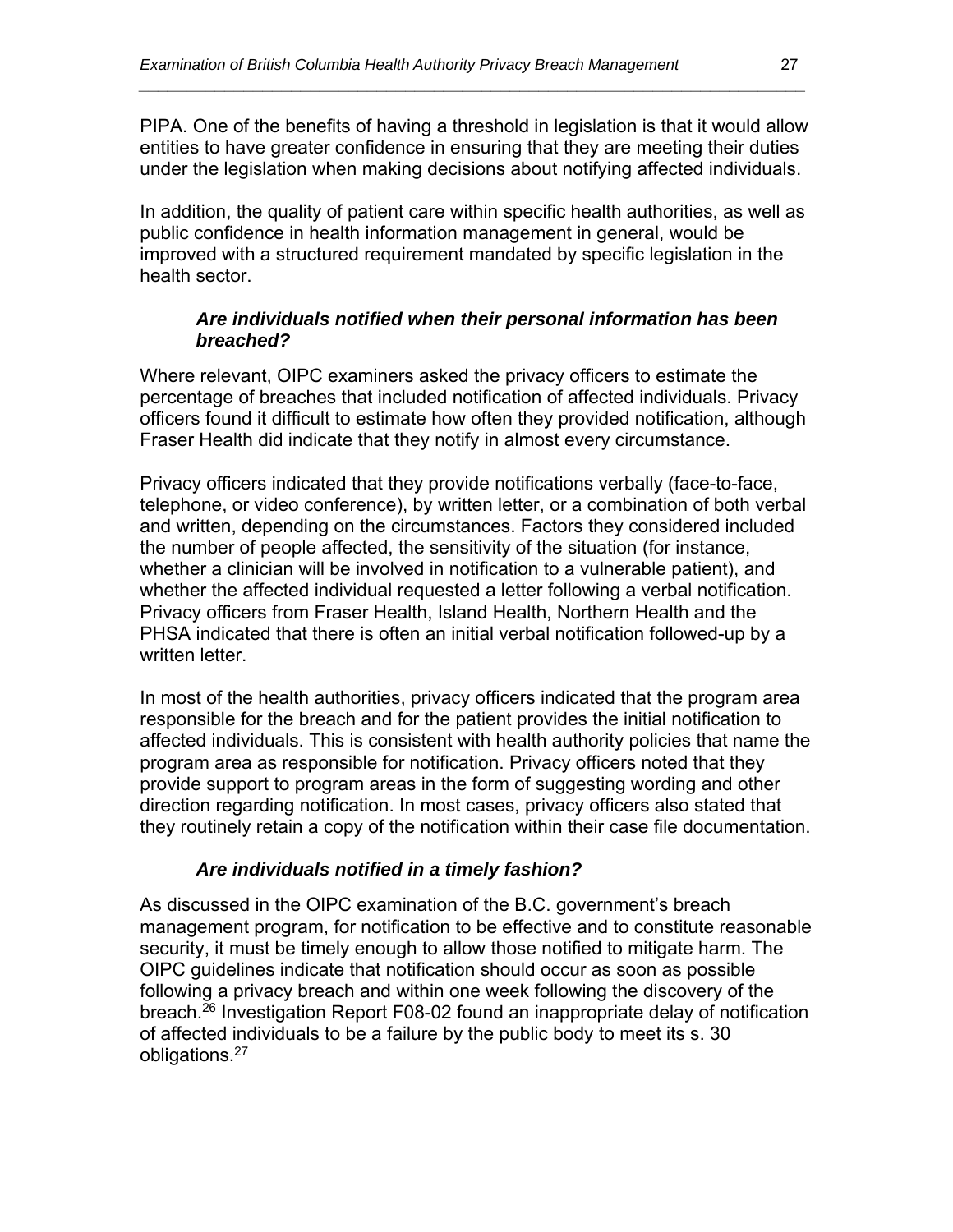Only half of the health authorities had policies that included a requirement for the timing of notification. OIPC examiners found that timelines varied from "as soon as possible" to "within three days of the discovery of the breach" to "within one week". During interviews, most of the privacy officers noted that they provide notification typically within two-to-three business days of the breach, although two privacy officers acknowledged that sometimes it was not possible to do so.

*\_\_\_\_\_\_\_\_\_\_\_\_\_\_\_\_\_\_\_\_\_\_\_\_\_\_\_\_\_\_\_\_\_\_\_\_\_\_\_\_\_\_\_\_\_\_\_\_\_\_\_\_\_\_\_\_\_\_\_\_\_\_\_\_\_\_\_\_\_\_* 

In contrast, Island Health's privacy policy requires immediate notification if necessary to mitigate harm. The policy also points to a variety of factors, such as the degree of containment, which may impact the timing and nature of notification. Privacy staff from Island Health also reported that notification occurred once there was sufficient information to do so. They noted that it was not helpful to notify individuals before they had sufficient details, so as not to incite fear, and to allow the health authority to explain the specific actions they were taking to contain the breach and/or prevent further similar occurrences.

#### **4.4.2 Reporting to the OIPC**

Both citizens and health authorities benefit from the reporting of breaches to the OIPC at the earliest stages of breach management. The OIPC is well placed to help as it has broad knowledge and expertise from both public and private sector experiences. With this knowledge and expertise, the OIPC provides independent and expert guidance on the management of breaches that is best suited to the needs of those involved.

Reporting breaches to the OIPC is an important consideration for health authorities to manage privacy breaches and meet their duties under s. 30 of FIPPA. Effective oversight by the OIPC increases public trust and confidence that the government is appropriately managing and safeguarding personal information. Open, accountable and transparent communication with the OIPC, particularly with regard to reporting breaches that occur, is important for the oversight function and is in the public interest.

#### *When should breaches be reported to the OIPC?*

The OIPC expects that public bodies and private sector organizations, as part of their legislated duty to protect personal information under FIPPA and PIPA, will promptly report relevant privacy breaches to the OIPC. Reporting breaches to the OIPC is important in ensuring that entities have taken steps to reduce the potential harm from a breach; and is essential from a trust and accountability perspective. While the legislation does not include an explicit requirement for health authorities to report breaches to the OIPC, the OIPC's privacy breach guidelines set out factors to be considered in reporting a breach to this office. <sup>28</sup> These factors, though helpful in balancing considerations about when to report to the OIPC, do not provide a standard measure that clearly delineates when reporting should occur. As such, the decision of whether to report breaches to this office is unavoidably subjective.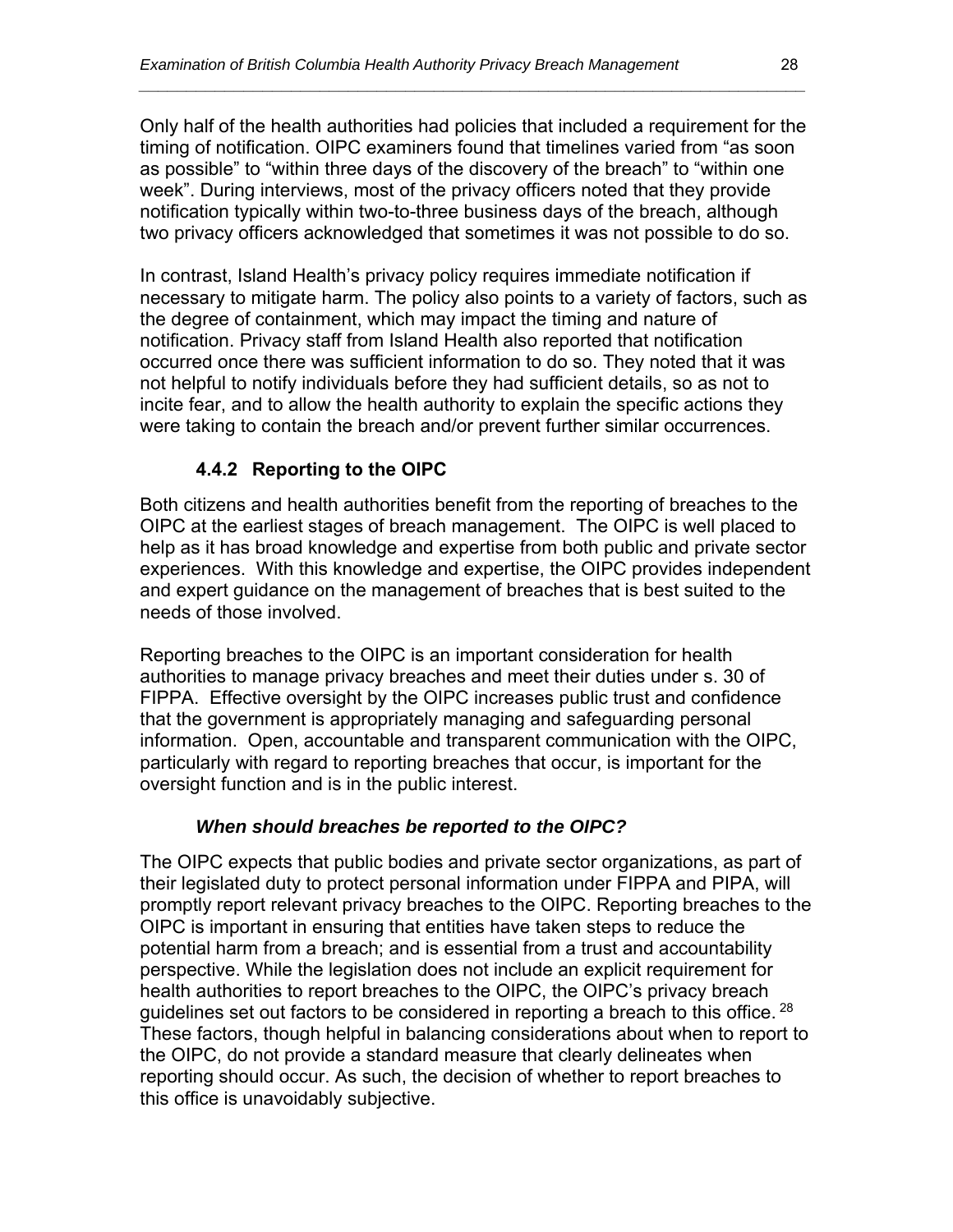The majority of health authorities' policies pointed to considerations of whether to report breaches to the OIPC, though there was no mention of a specific threshold or trigger for mandatory reporting to the OIPC. During interviews, privacy officers noted a variety of factors they consider when deciding to report a breach to the OIPC. Some of these included:

*\_\_\_\_\_\_\_\_\_\_\_\_\_\_\_\_\_\_\_\_\_\_\_\_\_\_\_\_\_\_\_\_\_\_\_\_\_\_\_\_\_\_\_\_\_\_\_\_\_\_\_\_\_\_\_\_\_\_\_\_\_\_\_\_\_\_\_\_\_\_* 

- high risk, serious or severe breaches;
- systemic issues;
- large numbers of affected individuals;
- issues that have garnered media attention; and
- whether affected individuals have been notified.

Every privacy officer noted that they consider the potential for risk of harm to affected individuals as criteria for involving the OIPC. However, there did not appear to be a consistent way for health authorities to measure the level of risk. As noted above, two of the health authorities (Fraser Health and Island Health) have produced matrices to assist in making these determinations. Nevertheless, a more definitive measure for use across the public sector would provide a greater level of certainty. A clear standard could help ensure greater consistency in breach reporting and give health authorities greater confidence that their decisions would comply with s. 30 of FIPPA or s. 34 of PIPA.

As discussed in Section 2 of this report, other Canadian jurisdictions have pending amendments or have already implemented legislative change to include thresholds for mandatory reporting of breaches to privacy commissioners:

- Health Information Acts in New Brunswick, Nova Scotia, Prince Edward Island, Newfoundland and Labrador, Northwest Territories, and Yukon;
- Private sector legislation across Canada (Bill S-4 PIPEDA, which is not yet in force) and in Alberta; and
- Public sector legislation in Newfoundland and Labrador, Nunavut, and for federal public bodies via the Treasury Board of Canada Secretariat Directive on Privacy Practices.

These breach reporting models appear to be relatively similar in terms of the threshold for reporting to the privacy commissioner, with sensitive personal information and a reasonable expectation of injury or harm to affected individuals consistently being the trigger. The examples from other jurisdictions may be useful in forming the basis for a clear reporting threshold for use by the health sector in British Columbia. A clear reporting threshold in British Columbia would provide public bodies and organizations with more specific direction and less subjectivity in determining when to report to the OIPC (and when to notify affected individuals) about breaches. This would, in turn, increase public confidence that personal information is being managed properly.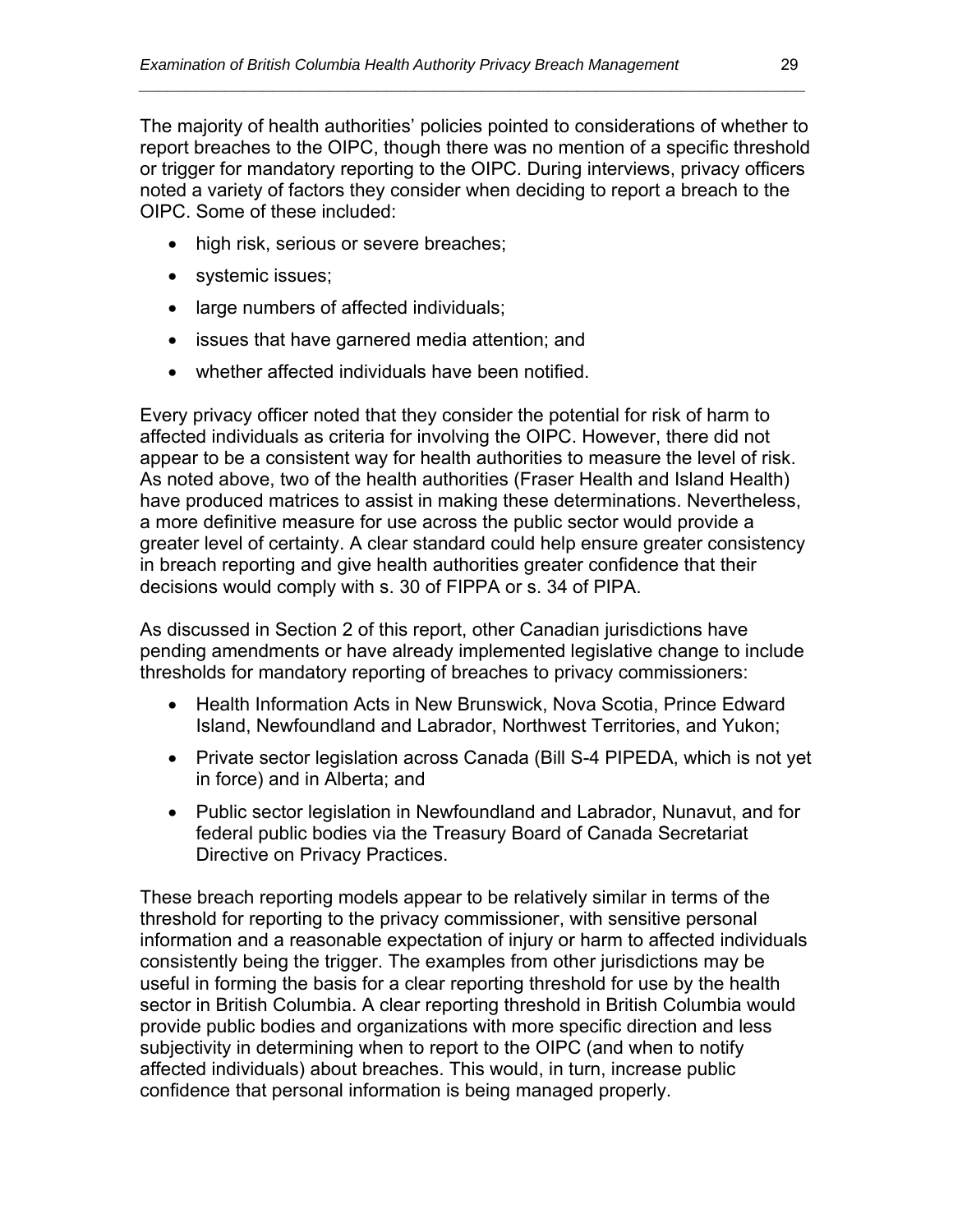#### *Are breaches reported to the OIPC?*

OIPC examiners asked privacy officers to estimate the percentage of breaches they reported to the OIPC. In some cases, privacy officers noted they could not answer the question and would have to consult their statistics. Among others, answers ranged considerably. One privacy officer estimated that less than one percent of breaches were reported to the OIPC; one indicated that only two breaches had been reported to the OIPC in the last three years; and two estimated that they reported to the OIPC between 4 and 6 times per year.

*\_\_\_\_\_\_\_\_\_\_\_\_\_\_\_\_\_\_\_\_\_\_\_\_\_\_\_\_\_\_\_\_\_\_\_\_\_\_\_\_\_\_\_\_\_\_\_\_\_\_\_\_\_\_\_\_\_\_\_\_\_\_\_\_\_\_\_\_\_\_* 

Statistics on the number of suspected or actual breaches that are documented by a health authority compared to the number of breaches reported to the OIPC show that, in fact, this office receives less than one percent of all suspected privacy breaches identified by the health authorities. Due to the differences in the tracking of privacy breaches within the different health authorities, there is no meaningful way to compare across the health authorities in terms of compliance with guidelines on reporting to the OIPC.

#### *Are breaches reported to the OIPC in a timely fashion?*

Data was not collected during this examination to determine the timeliness of reporting to the OIPC. However, it is important to note that the Commissioner expects prompt reporting of privacy breaches to the OIPC in cases where reporting is appropriate.<sup>29</sup> The OIPC privacy breach guidelines state that determination of whether it is appropriate to report the breach to the OIPC should be made "generally within 2 days" of the breach. $30$ 

#### **4.5 Prevention Strategies**

After taking initial steps to contain the breach and mitigate potential harms associated with the breach, including notification and reporting, health authorities should conduct more in-depth analysis with a view to preventing future breaches.

OIPC guidance documents point to a review of policies and procedures, an audit of physical and technical security, training, and an eye toward long term safeguards as ways to minimize the potential for further breaches.<sup>31</sup> Examples of preventative measures may include changes to health authority policies or procedures; improved physical security; enhanced technological security; training for staff or service providers; and changes to supervision and/or contracts with service providers or other contractors.

#### *Are preventative measures being identified and implemented?*

Prevention is the final step outlined in the OIPC guideline for responding to privacy breaches and is critical in preventing future breaches.<sup>32</sup> All of the privacy officers indicated that they provide recommendations to the program areas as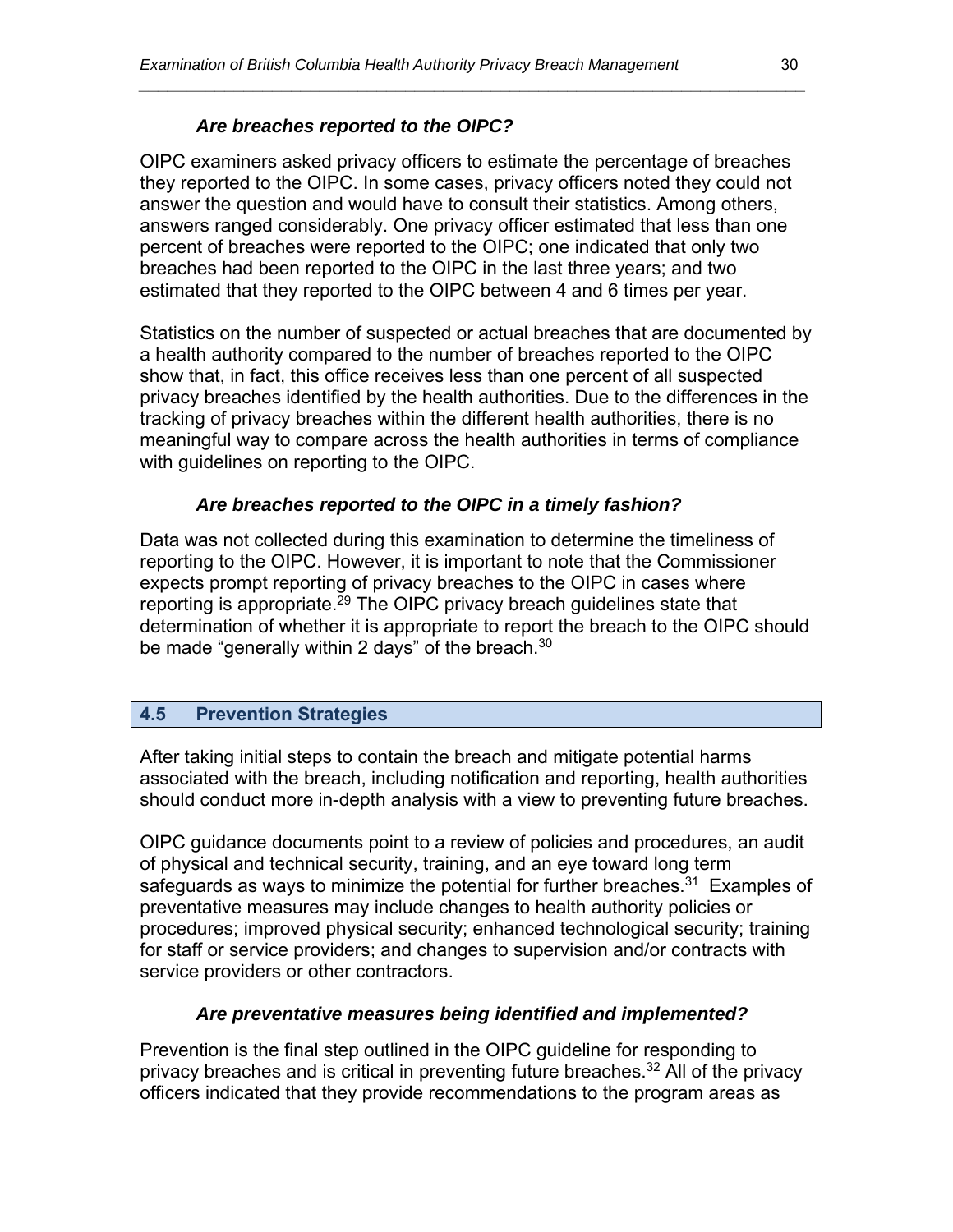part of a breach investigation. Only half of the privacy officers confirmed that they follow up on the recommendations provided in order to determine whether the recommendations have been fully implemented. The remaining privacy officers stated that it is not always practical or possible to follow up after a recommendation has been provided by their office.

*\_\_\_\_\_\_\_\_\_\_\_\_\_\_\_\_\_\_\_\_\_\_\_\_\_\_\_\_\_\_\_\_\_\_\_\_\_\_\_\_\_\_\_\_\_\_\_\_\_\_\_\_\_\_\_\_\_\_\_\_\_\_\_\_\_\_\_\_\_\_* 

For instance, privacy officers from Northern Health, PHSA, FNHA and Providence Health Care noted that they do not always follow up on recommendations. Northern Health and PHSA added that the privacy office does not have authority to require implementation. In addition, FNHA distinguished between the health authority and community organizations for which they provide services, explaining that they have mandated authority to compel action within the health authority. This power, however, does not extend to community or band level. The privacy officer from Providence Health Care noted that, with the recent hiring of a privacy advisor, they intend to follow up on recommendations.

Most of the privacy officers stated that they have the authority to make recommendations during a breach investigation regarding simple preventative measures, such as training. Roughly half of the privacy officers noted that they do not have the authority to require that recommendations be implemented. If a program area ignores or chooses not to implement a recommendation, the issue could be escalated to management for enforcement. However, this escalation may not occur consistently enough to ensure implementation of recommendations provided by the privacy office.

Overall, the majority of privacy officers noted that they do not have an adequate level of authority and/or are not strategically positioned within the entity to be able to effect privacy compliance. If a privacy officer does not have the authority to enforce compliance with its privacy management program, then an entity cannot meet its requirements to appropriately safeguard personal information under FIPPA and PIPA. The first building block is the development of a robust and well-thought-out internal governance structure that prioritizes privacy compliance and fosters a privacy-respectful culture.<sup>33</sup>

#### *Training and confidentiality agreements*

The majority of the privacy officers stated that privacy and security training is a mandatory requirement within their health authority. FNHA stated that mandatory training is in process.

Privacy officers also noted that most of the training regarding privacy obligations and breach management for staff and physicians is available online. Fraser Health launched an online training module during the June 2015 Privacy Awareness Week, and privacy officers expressed hope that this training would be made mandatory soon as a supplement to their regular mandatory privacy and security training program.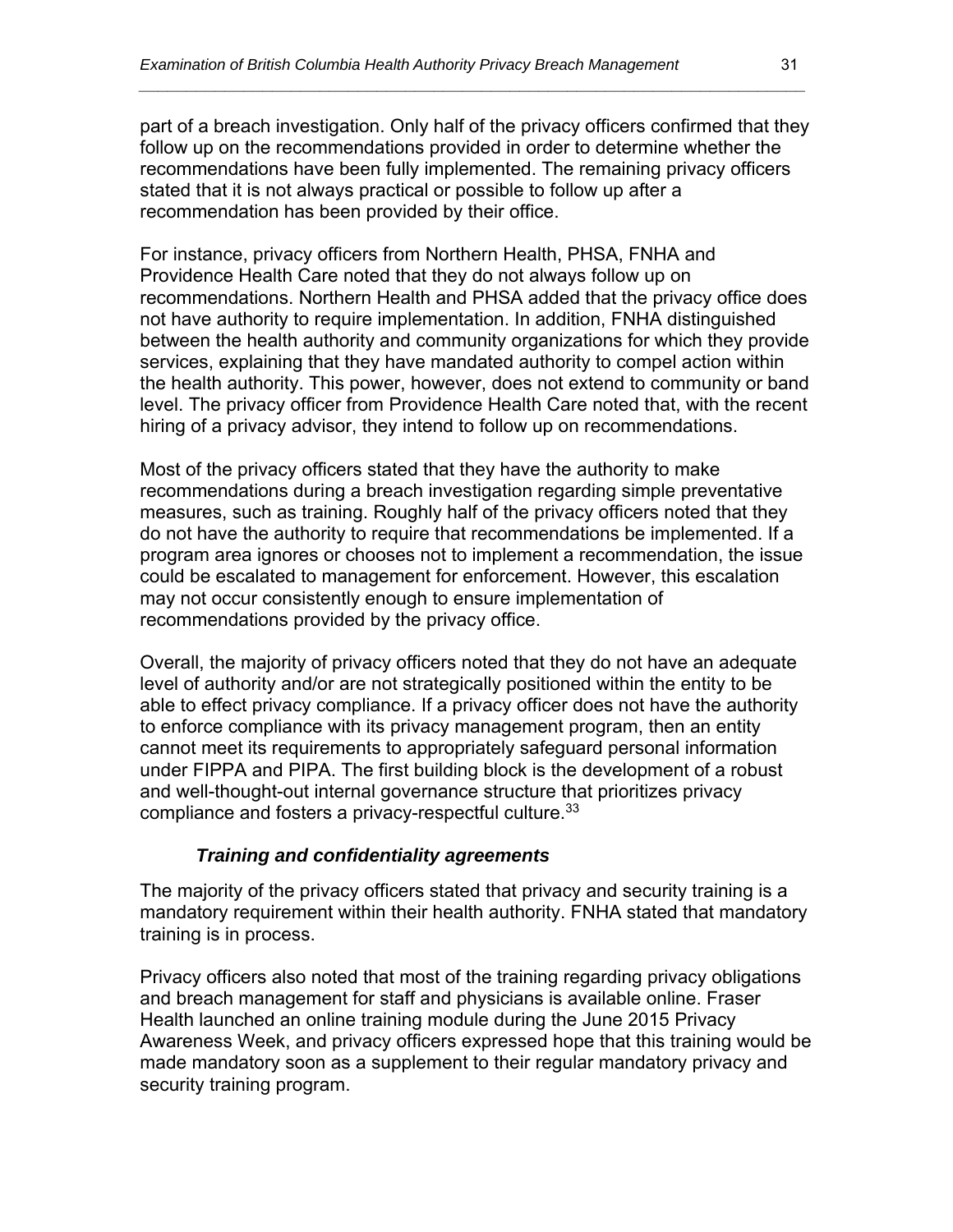Despite reports of training being mandatory, the majority of health authorities do not track participation rates in privacy training. For example:

*\_\_\_\_\_\_\_\_\_\_\_\_\_\_\_\_\_\_\_\_\_\_\_\_\_\_\_\_\_\_\_\_\_\_\_\_\_\_\_\_\_\_\_\_\_\_\_\_\_\_\_\_\_\_\_\_\_\_\_\_\_\_\_\_\_\_\_\_\_\_* 

- Privacy officers from PHSA stated that tracking is available but not reliable because it is difficult to pull accurate statistics from their learning hub;
- Providence Health Care reported that employees did not always finish the privacy training and the privacy officer stopped following up;
- Privacy officers from Island Health noted that they were able to track participation when training was done in person but online refresher training has not been tracked because the supporting infrastructure does not exist; and
- In Vancouver Coastal, the privacy officer reported that staff must participate in refresher training every two years and that Human Resources is supposed to track participation (and follow up with managers if not completed) but that tracking is not consistent. As of December 2014, the training completion rate was 57.4%.

Interior Health's privacy officer reported that training completion rates were tracked and that only 10% of the staff had completed the 15-minute online privacy training module. The privacy officer added that, while signing the confidentiality agreement was mandatory, privacy training was not.

The privacy officer from Northern Health reported that they ensure employee participation in privacy training by limiting access to pay stubs and leave allotments until annual refresher training has been completed. Staff may opt to skip the requirement one time and would still be able to access their records; however, if they opt to skip, a notice is sent to the privacy office and follow up is conducted with the employee's manager to ensure that training is completed.

With regard to confidentiality agreements, all health authorities, either via policy or during interviews, confirmed that all employees must sign a confidentiality agreement as a condition of employment. However, in some cases, privacy officers reported that the signed agreement contains an attestation that staff have read the policies or completed the training but that there is no way to verify if they have actually done this.

Physicians, radiologists, researchers, students and any others (who may not be employees of the health authority but have access to personal health information within the care and custody of the health authority) may undergo separate processes with regard to confidentiality attestations or privacy and security training. Privacy officers from the majority of health authorities reported that external users are required to participate in regular privacy training and to sign confidentiality agreements prior to being given access to personal information or in order to maintain privilege to practice within the health authority.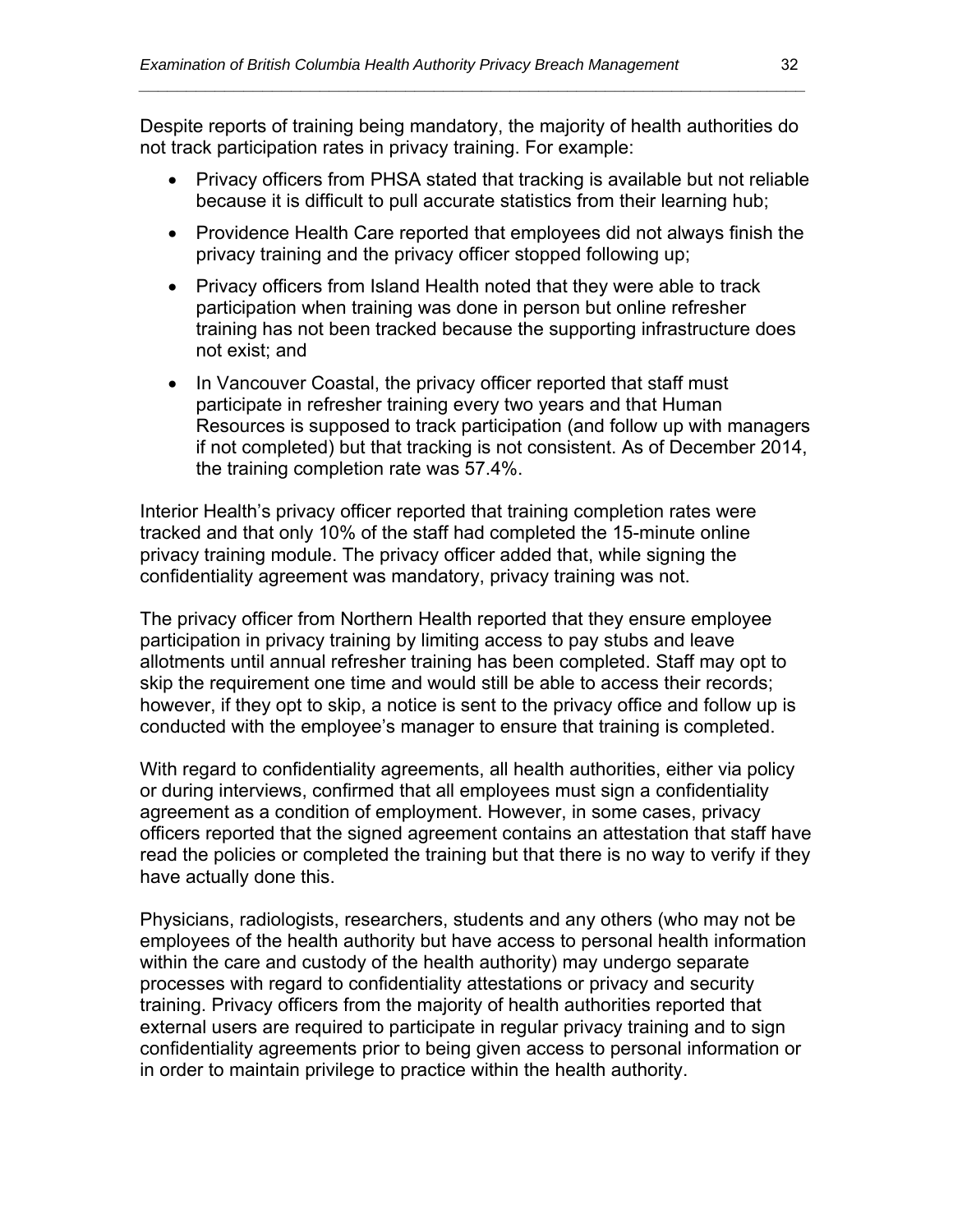The Commissioner has stated that privacy training should be mandatory for all employees and should be ongoing, regular and sufficiently detailed as to equip employees with the knowledge and awareness necessary to meet privacy obligations.34 To meet these obligations, every person who has access to personal health information in the custody or control of a health authority should have privacy training and should sign a confidentiality agreement prior to being provided access privileges to such information.

*\_\_\_\_\_\_\_\_\_\_\_\_\_\_\_\_\_\_\_\_\_\_\_\_\_\_\_\_\_\_\_\_\_\_\_\_\_\_\_\_\_\_\_\_\_\_\_\_\_\_\_\_\_\_\_\_\_\_\_\_\_\_\_\_\_\_\_\_\_\_* 

The OIPC examination team found the lack of consistency in the tracking of employee privacy education to be a serious issue. Health authorities must ensure that participation in privacy training and comprehension of the material is documented and must follow up to ensure compliance with training requirements. Having staff who understand their responsibilities regarding the protection of personal information and their role in the event of a privacy breach is imperative to ensuring that personal health information is properly managed.

Management within health authorities must implement safeguards that include effective privacy policies, procedures, and practices. These should also include mandatory comprehensive privacy training and awareness programs and initiatives. Without such, not only is management lacking the foundation to create a culture of privacy within the health authority but there exists a significant gap in the protection of personal health information.

#### *What safeguards are in place?*

The health authorities have a number of administrative, physical, and technological program controls that are designed to safeguard personal information, whether in electronic or paper form. The success of these controls can vary depending on the ability to enforce compliance and the level of technological capability within the health authority systems. As well, there are challenges around securing paper files, for example, within a hospital setting where multiple parties need immediate access to patient charts or other personal health information.

Some of the administrative security measures mentioned by the privacy officers included:

- privacy and confidentiality policies;
- privacy and security training;
- research agreements;
- information sharing agreements; and
- security threat risk assessments.

Physical security measures noted by the privacy officers included:

• locking doors and cabinets;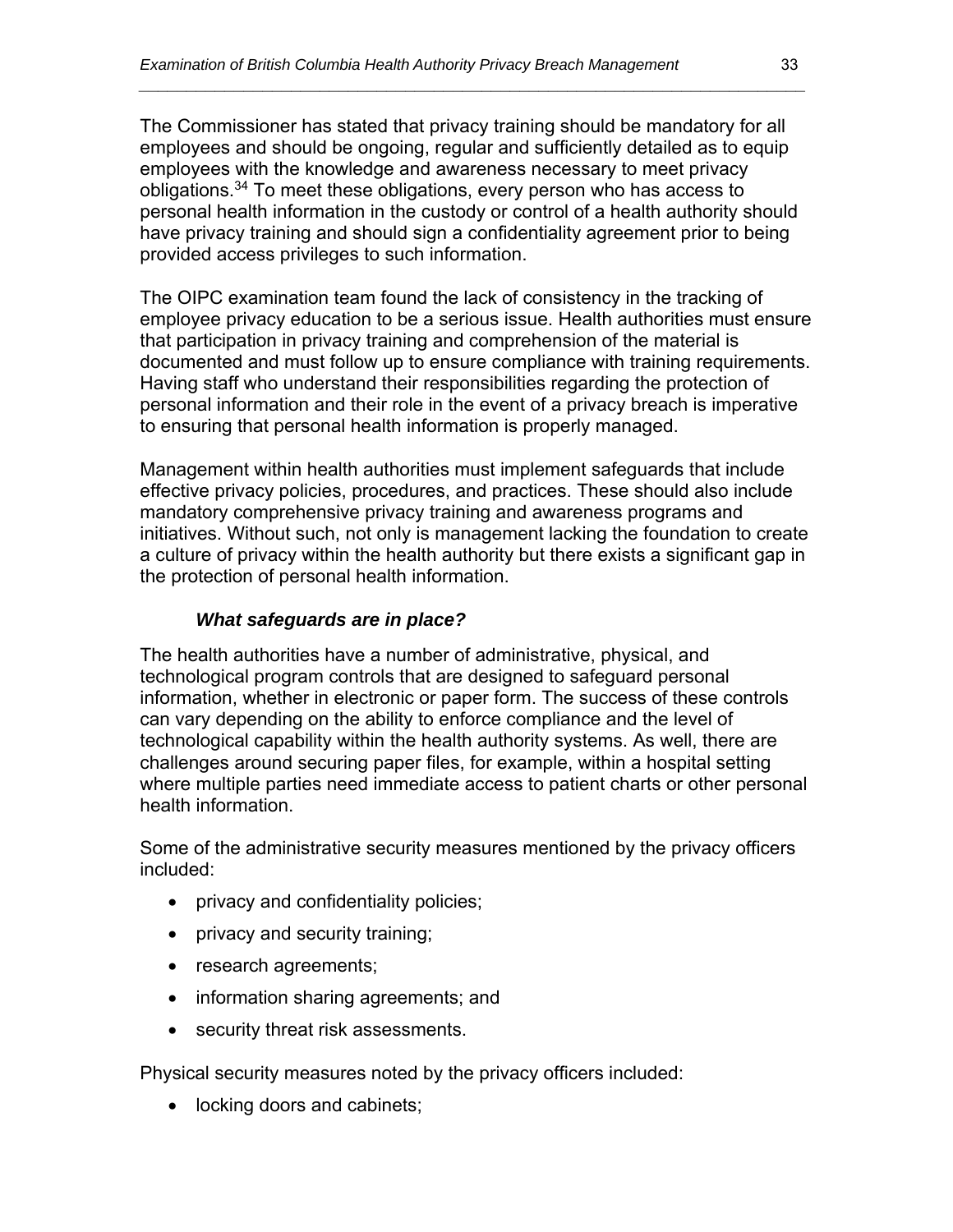- issuing photo identification;
- having rooms that are only accessible using swipe-cards;
- different levels of physical access for users with more or less privileges;

*\_\_\_\_\_\_\_\_\_\_\_\_\_\_\_\_\_\_\_\_\_\_\_\_\_\_\_\_\_\_\_\_\_\_\_\_\_\_\_\_\_\_\_\_\_\_\_\_\_\_\_\_\_\_\_\_\_\_\_\_\_\_\_\_\_\_\_\_\_\_* 

- closed-circuit television cameras; and
- building lock-down methods and protocols.

Physical security measures can be challenging in a healthcare setting because public access is an essential part of the service. For example, PHSA stated that it is different for every building, noting that the Centre for Disease Control requires visitors to check-in with a security guard who will then issue a pass, whereas some of the Cancer Centres are attached to major hospitals which are fully open to public access after-hours and on weekends. In contrast, Vancouver Coastal pointed out that older buildings, such as Vancouver General Hospital, don't have pass-card security.

Privacy officers stated that some of the technological controls utilized within the health authorities include:

- password protection on computer systems containing personal information;
- authentication and access control protocols;
- system flags to protect confidential information within databases;
- organization-issued smart phones or laptops;
- encryption of mobile devices such as laptops and USB sticks; and
- firewalls and anti-virus software.

Technological controls vary between health authorities. Based on the interviews, it appears that all health authorities are in compliance with role-based access requirement from a policy perspective. However, some of the legacy systems and databases still in use do not have the option of having such security protocols installed. In addition, modern EHR systems may be limited in their ability to allow for role-based access authorizations or health authorities may not be employing this capability.

According to the OIPC, health authorities must implement role-based access as a security control.35 Role-based access protocols restrict user access based on the least-privilege principle, ensuring that users have the lowest clearance possible that will still allow them to complete their authorized work. One privacy officer noted it is important not to frame this issue as an access control model and instead to consider it an "access optimization model" that focuses on optimizing the sharing of relevant and necessary information to enable efficient and effective quality care, while also protecting privacy interests and rights. In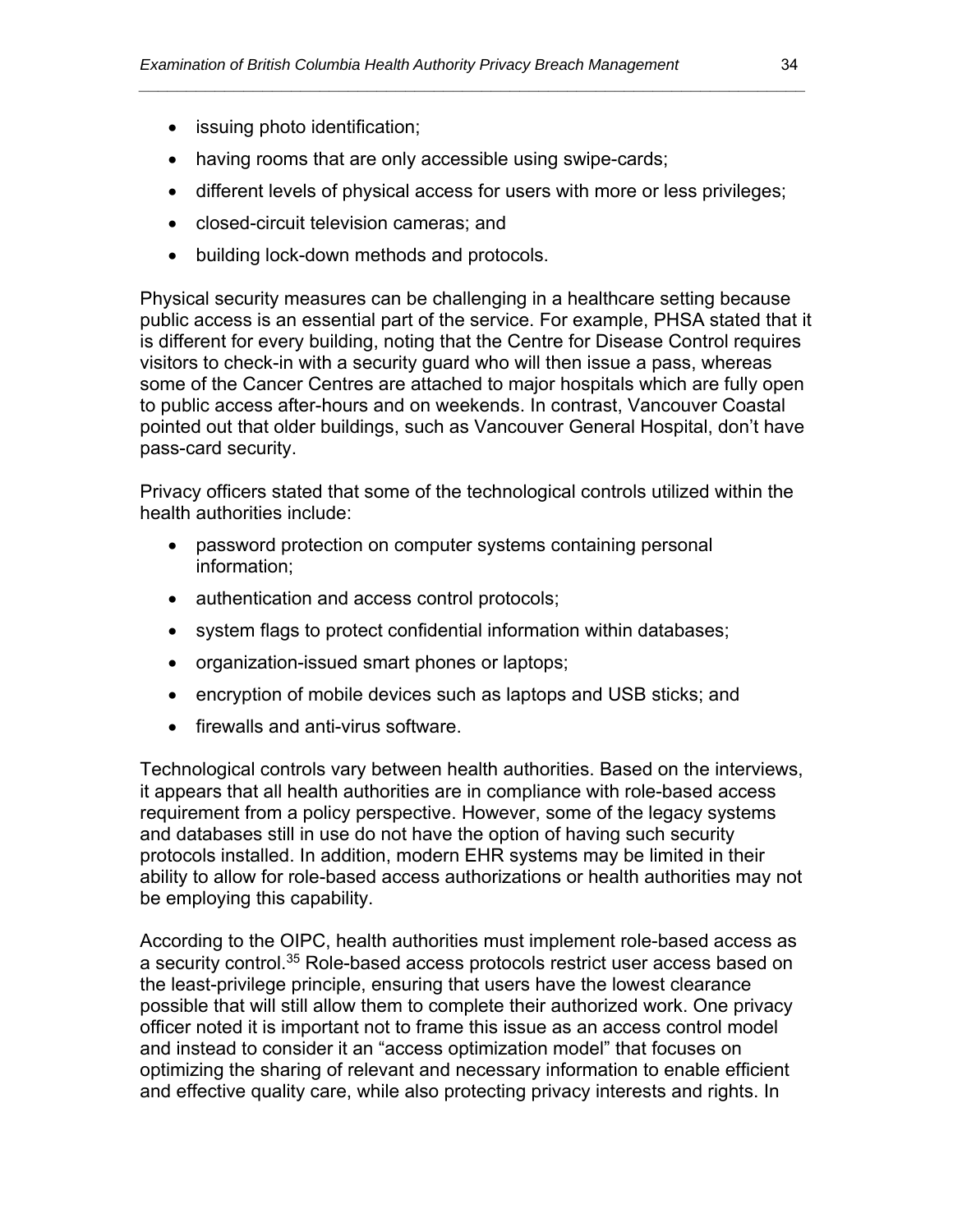this way, the health authority seeks to ensure a balance between expectations for safe quality patient care and privacy protection.

*\_\_\_\_\_\_\_\_\_\_\_\_\_\_\_\_\_\_\_\_\_\_\_\_\_\_\_\_\_\_\_\_\_\_\_\_\_\_\_\_\_\_\_\_\_\_\_\_\_\_\_\_\_\_\_\_\_\_\_\_\_\_\_\_\_\_\_\_\_\_* 

The OIPC examination team recognizes the importance of ensuring efficient and effective access to required information, while also recognizing that more can be done across the health authorities to protect the sensitive personal health information of patients and other health centre visitors.

Additional challenges with role based access or access optimization are present with the move toward Lower Mainland Consolidation ("LMC"). Fraser Health, Providence Health Care, PHSA and Vancouver Coastal Health, along with the B.C. Ministry of Health, initiated LMC in August of 2009. Some of the intentions of LMC were to affect standardization, collaboration, integration and cost savings. Through LMC, certain services (for example, medical imaging, health information management, facilities management, and protection services) are led by one of the health authorities, with relevant staff transferred to that lead organization.36 Privacy officers noted that LMC is guided by a master services agreement with schedules for each of the consolidated services and a general health information sharing agreement. Separate privacy impact assessments, security threat risk assessments, and data sharing agreements are in place for any initiatives that require the sharing of personal health information.

Privacy officers did, however, note that program staff are able to sign into other health authorities' systems, which (while allowing for greater work efficiencies) creates a situation where access controls may not be effective. Privacy officers also stated that LMC highlighted inconsistencies in the treatment and discipline of staff who were caught accessing personal health information without being authorized to do so and requested that guidelines be provided with regard to discipline for staff who are caught snooping. OIPC examiners agree that province-wide guidelines may be of assistance for privacy officers and human resource teams within the health authorities but believe that HIPSSC may be better placed to provide this guidance.

In response to general challenges with implementing role-based access within legacy systems and current patient information systems, the Commissioner has previously called for the B.C. government to enact a new detailed and comprehensive health information privacy law that includes, among other requirements, role-based access models (based on need to know and least privilege privacy principles) with as much granularity as possible and attach penalties for users who violate their conditions of access and that audits should be required.<sup>37</sup>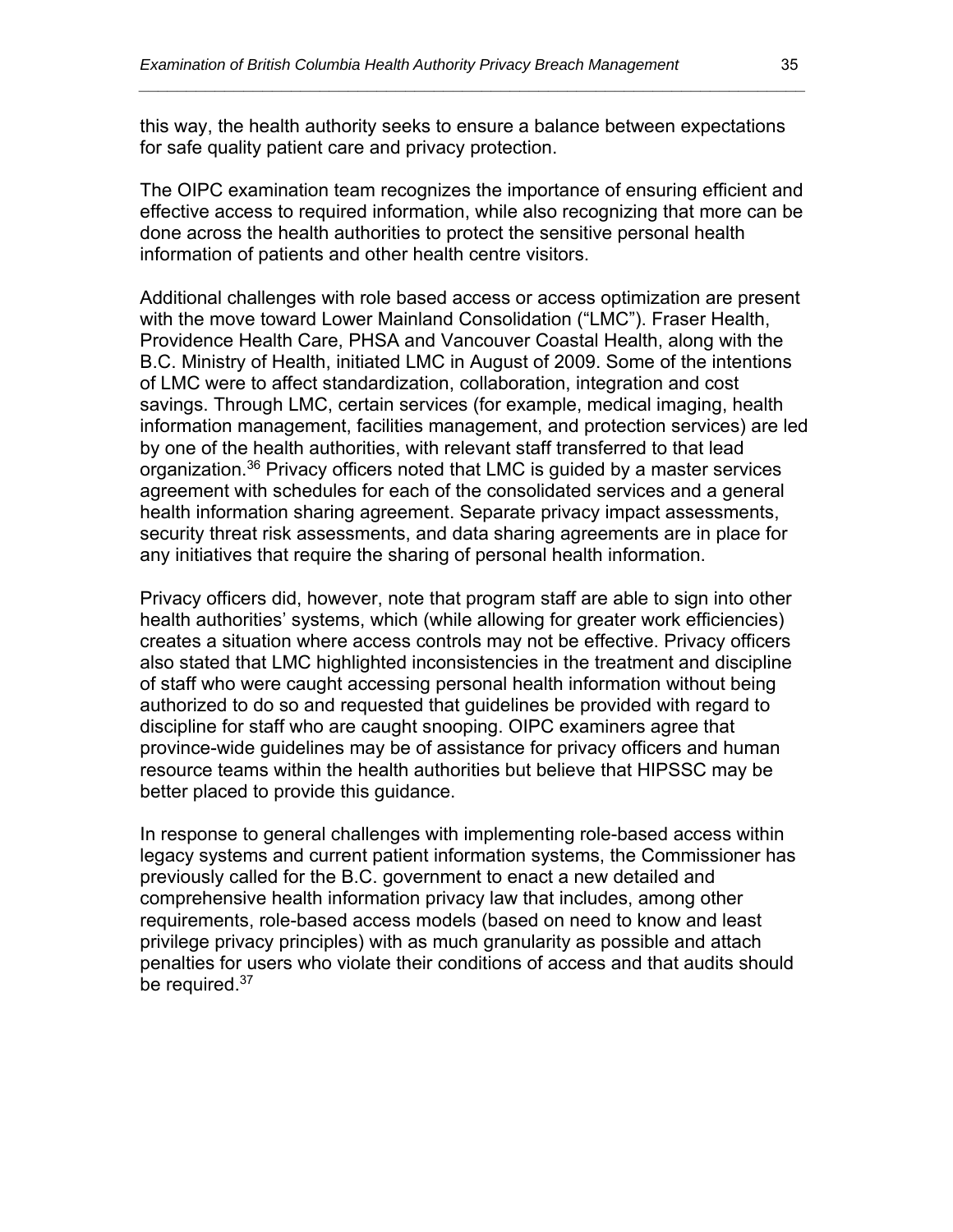#### **4.6 Compliance Monitoring**

According to the OIPC's guidance document, *Accountable Privacy Management in BC's Public Sector*,

*\_\_\_\_\_\_\_\_\_\_\_\_\_\_\_\_\_\_\_\_\_\_\_\_\_\_\_\_\_\_\_\_\_\_\_\_\_\_\_\_\_\_\_\_\_\_\_\_\_\_\_\_\_\_\_\_\_\_\_\_\_\_\_\_\_\_\_\_\_\_* 

A privacy management program's controls need to include several types of reporting mechanisms. The goal should be to ensure that the Privacy Officer and executive management are informed, on a regular basis, whether the program is functioning as expected, how and why it is not, and of the proposed fixes (p7).

The OIPC expects that public bodies and organizations will proactively analyze and report the root causes of privacy breaches; explore potential solutions to systemic issues; share this information across the health authority; publicly disclose summaries for openness and accountability purposes; and incorporate findings into training programs and other communications.

#### *Are audits of privacy controls conducted?*

The OIPC examination team found that health authorities referred to audits of privacy controls in only half of the policies provided for examination. Policy statements ranged from simply noting that reviews and audits of operational areas are to be conducted to more thorough statements citing specific areas that will be reviewed and the steps for undertaking such activities. Audit policies tended to point more toward audits of appropriate access and client privacy than toward audits of safeguards and compliance with security provisions.

The OIPC's *Accountable Privacy Management in BC's Public Sector* 38 states that internal audits of security safeguards should form a key component in a privacy management program. In addition to internal audits of electronic access to client information, an effective audit program will also enable a health authority to determine whether they are complying with their duties under s. 30 of FIPPA or s. 34 of PIPA to protect personal information by making reasonable security arrangements against unauthorized access or disclosure.

When asked whether or not audits are being conducted within the health authorities, all privacy officers noted that there are regular audits of access to electronic health records. Privacy officers within each of the health authorities reported that they conduct regular audits of IT systems (such as EHR database systems like Cerner and Meditech). Most of the privacy officers mentioned reviewing audit log extracts of access to client records over a period of time. They may send the extracts relating to a number of employees to the relevant managers and request a review of the employees' access to ensure that it was consistent with their job duties and respective patients.

Privacy officers from most health authorities noted that the variety of automatic audit controls are limited in utility and require manual follow up. Some privacy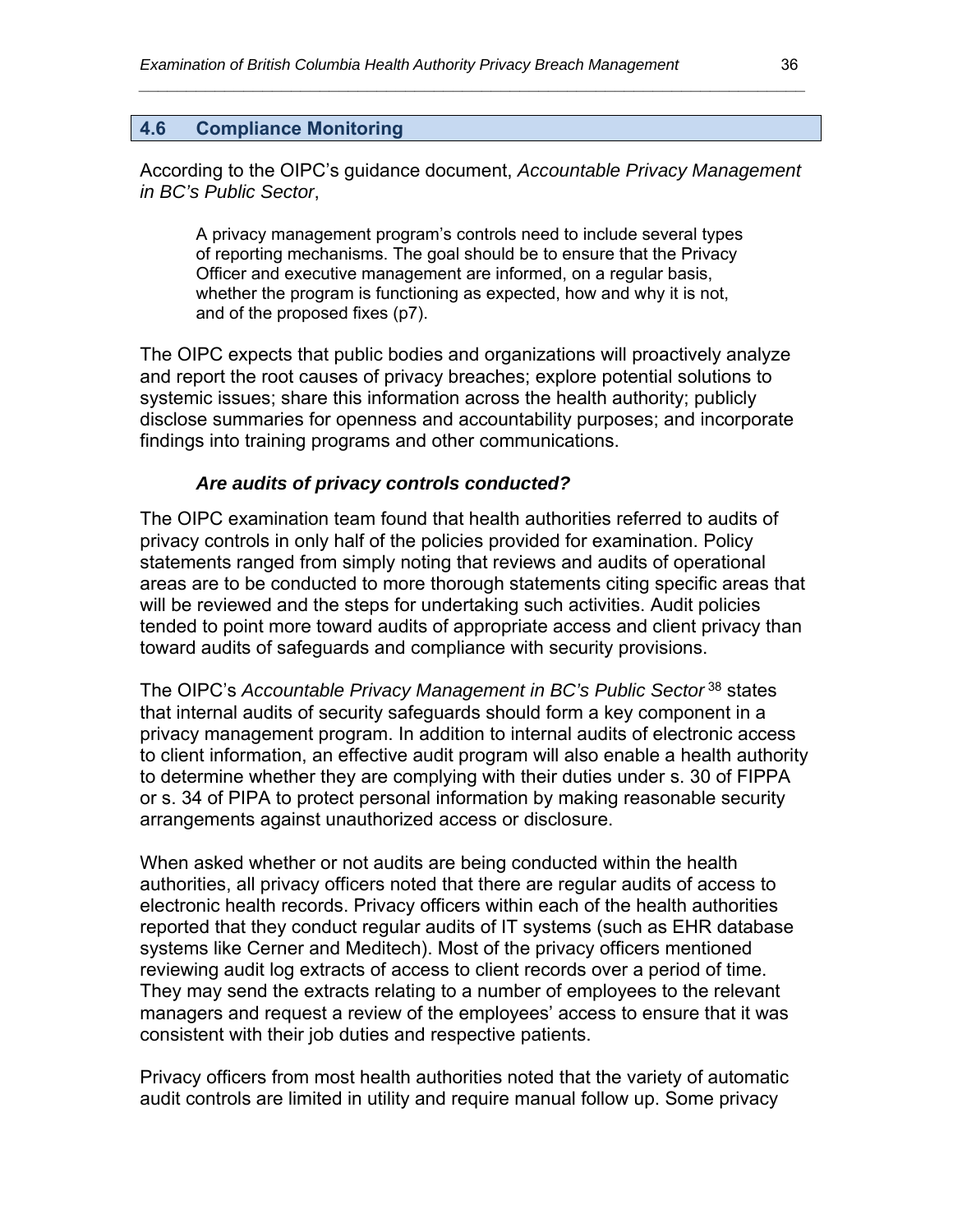officers noted that they are not satisfied with the audit capabilities and are looking to upgrade their systems. One privacy officer noted that the existing software was just not designed for auditing purposes and noted that it might be useful for health authorities or the provincial government to look into a province-wide solution that permits auditing multiple systems in a single report.

*\_\_\_\_\_\_\_\_\_\_\_\_\_\_\_\_\_\_\_\_\_\_\_\_\_\_\_\_\_\_\_\_\_\_\_\_\_\_\_\_\_\_\_\_\_\_\_\_\_\_\_\_\_\_\_\_\_\_\_\_\_\_\_\_\_\_\_\_\_\_* 

In addition, not all facilities or staff within the health authorities access patient records through an electronic database. For example, some of the rural facilities within Northern Health may not have broadband or cable connection to the health authority's database and access via satellite technology can be sporadic. Reliance on paper records means that electronic audits, whether reactive or proactive, will not be relevant in these areas.

Only the privacy officers of Interior Health and Island Health confirmed that they do on-site physical inspections as part of a routine audit function. Fraser Health, FNHA and Northern Health noted that they have not conducted physical on-site audits or inspections.39 Privacy officers from Northern Health noted that the rural northern climate makes it difficult to travel to remote locations for in-person assessments. The remaining privacy officers did not provide comment regarding whether or not they conduct physical audits.

It is critical that public bodies and organizations conduct both physical and electronic audits of compliance with policies and safeguards. The quality of patient care includes the safeguarding and appropriate use of personal health information. Physical and electronic audits to identify potential breaches and other weaknesses in security safeguards should be a regular part of any health authority's risk assessment and risk management processes.

The utility and effectiveness of privacy audits could be enhanced by a functional relationship between internal auditors, risk management units, and the privacy office. The expertise and approach from risk management and internal audit may benefit privacy officers in conducting reviews of privacy issues. In turn, closer connection between the privacy office and risk management and internal audit could raise the profile of privacy within these other processes and allow privacy officers to lend their expertise. In addition, greater exposure of privacy issues across the health authority would be of benefit to risk management and, ultimately, to enhancing the quality of patient care.

#### *What types of analyses and reporting are conducted regarding breaches?*

Overall, based on interviews with privacy officers, the majority of the health authorities are not conducting regular systematic analysis or reporting of the breaches occurring within their own regions. Exceptions to this include Island Health, Fraser Health and the PHSA.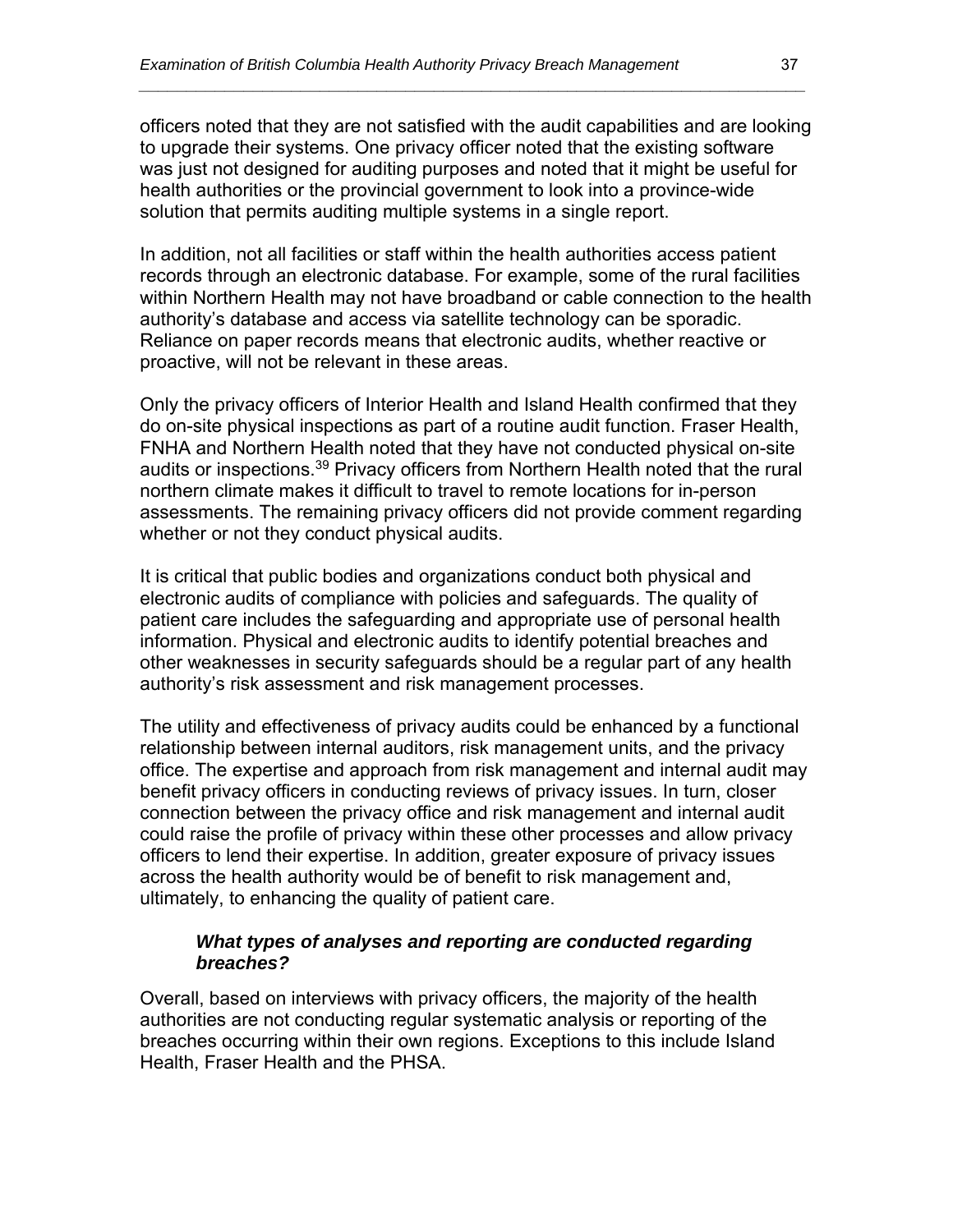Island Health appears to have an extensive program for analyzing patterns or themes in breach reports and extend the research beyond their own jurisdiction to consider trends in breaches reported internationally through regular environmental scan.

*\_\_\_\_\_\_\_\_\_\_\_\_\_\_\_\_\_\_\_\_\_\_\_\_\_\_\_\_\_\_\_\_\_\_\_\_\_\_\_\_\_\_\_\_\_\_\_\_\_\_\_\_\_\_\_\_\_\_\_\_\_\_\_\_\_\_\_\_\_\_* 

Island Health's privacy officers indicated that if they find particular issues through environmental scanning, they raise the topics with information stewards within the health authority as a pre-emptive warning and reports may be sent to the executive with messaging regarding how Island Health is performing in comparison. The environmental scan may provide an idea of leading cases (for example, with regard to snooping breaches), how such breaches have been managed by the entities, the sanctions or remedies that were applied postbreach, and how the issues have been managed within Island Health. They also presented an analysis of snooping breaches at a management forum in order to raise awareness about the issue to boost local accountability.

Privacy officers within Fraser Health reported that they analyse breaches on a monthly basis to determine whether there are systemic issues or particular areas of concern. If an issue or concern is raised through the analysis, a briefing note is drafted for review by the executive member responsible for the particular program area to draw attention to the issue and to implement solutions.

PHSA privacy officers noted that they conduct a monthly review of breach categories and meet with specific agencies to discuss relevant themes for that agency. Results of monthly reviews may also be used for developing targeted education. The privacy officer reported that these analyses are provided to the PHSA executive committee on a regular basis.

Privacy officers from other health authorities noted that they do not conduct proactive analysis or produce such reports on a regular basis but indicated that they are aware of the themes or trends in breaches because, due to the small size of the privacy office, they have reviewed all of the breaches that have been reported.

However, the lack of regular analysis of the numbers and types of breaches, the services or facilities where breaches occur, and the themes or trends taking place constitutes a major gap in the privacy management programs within health authorities. This means that health authorities are missing critical opportunities to address the root causes of privacy breaches within their own jurisdictions; and the chance to develop shared learning with staff across their own entities and across the health care sector.

#### *What information gets reported to the head of the health authority?*

As discussed in section 2 of this report, s. 30.5(2) of FIPPA requires that employees immediately report unauthorized disclosures of personal information in the custody or control of the public body to the head of the public body. OIPC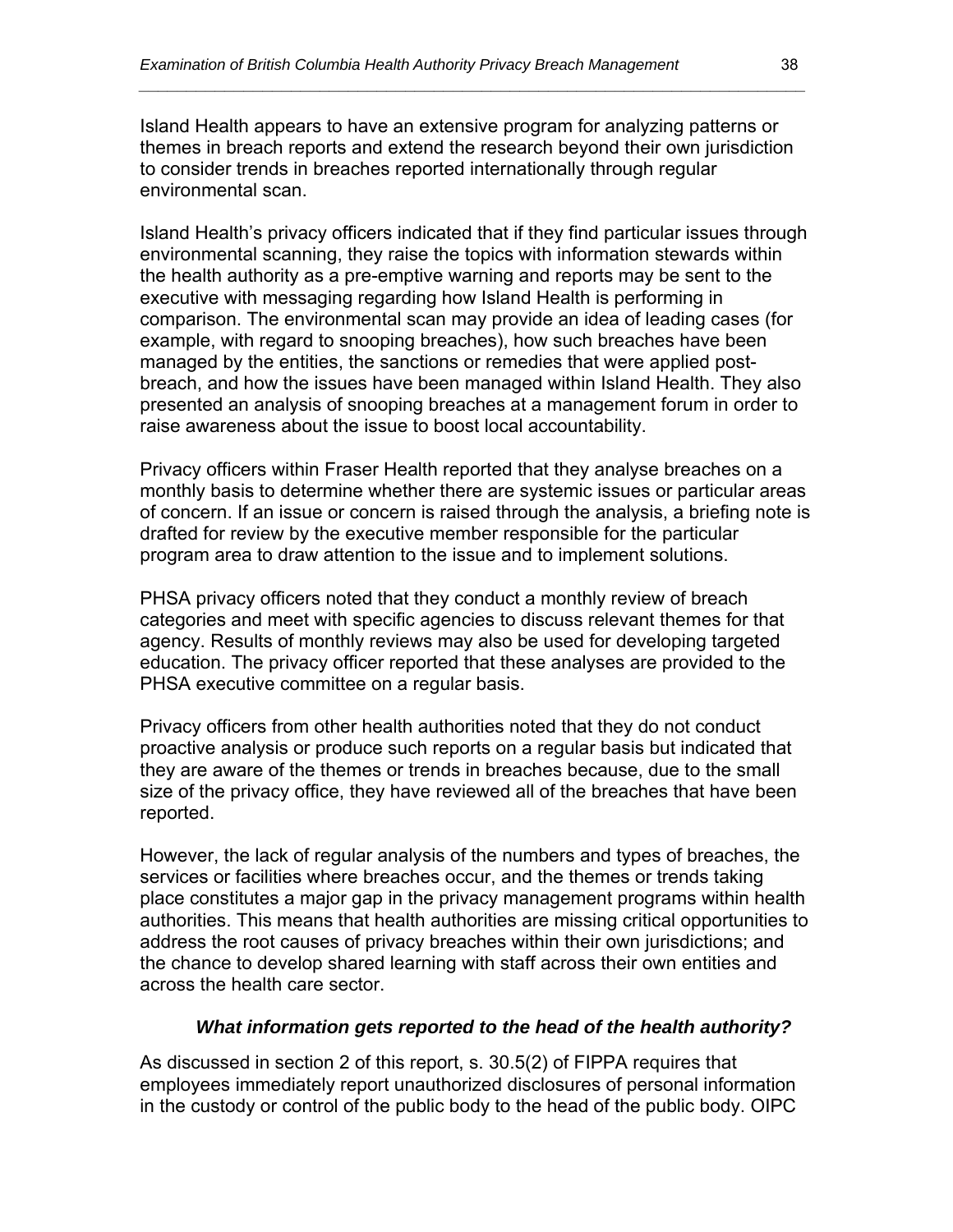guidance dictates that privacy management programs must clearly define when and how a matter is to be escalated, and to whom.<sup>40</sup>

*\_\_\_\_\_\_\_\_\_\_\_\_\_\_\_\_\_\_\_\_\_\_\_\_\_\_\_\_\_\_\_\_\_\_\_\_\_\_\_\_\_\_\_\_\_\_\_\_\_\_\_\_\_\_\_\_\_\_\_\_\_\_\_\_\_\_\_\_\_\_* 

In most cases, the responsibilities for privacy programs have been delegated to the privacy officer. While six of the eight health authorities examined have policy requiring that staff report suspected breaches to the privacy office, heads of the health authorities (generally the CEO) receive little of this information. When asked about the kinds of information they provide to the CEO regarding breaches, most of the privacy officers mentioned that they only report the significant breaches to the CEO, while Fraser Health stated that the CEO is made aware of each breach incident. Interior Health also noted that they report the number of privacy breaches requiring patient notification on a monthly basis.

There is a gap in providing details related to the numbers and types of breaches received by the health authorities. Without this reporting, the head of the health authority may be unaware of systemic issues or resource needs, including additional training or other resources, that may be required to prevent future breaches from occurring.

#### *Is there public reporting?*

Similar to the lack of details regarding the numbers and types of breaches being reported to the CEO, there is also no regular public reporting of information relating to breaches, entities responsible, numbers and types, causes, or preventative measures.

As discussed in the examination of the B.C. government's privacy breach management program, detailed public reporting of privacy breach information would provide increased transparency, accountability, and public confidence in the health sector.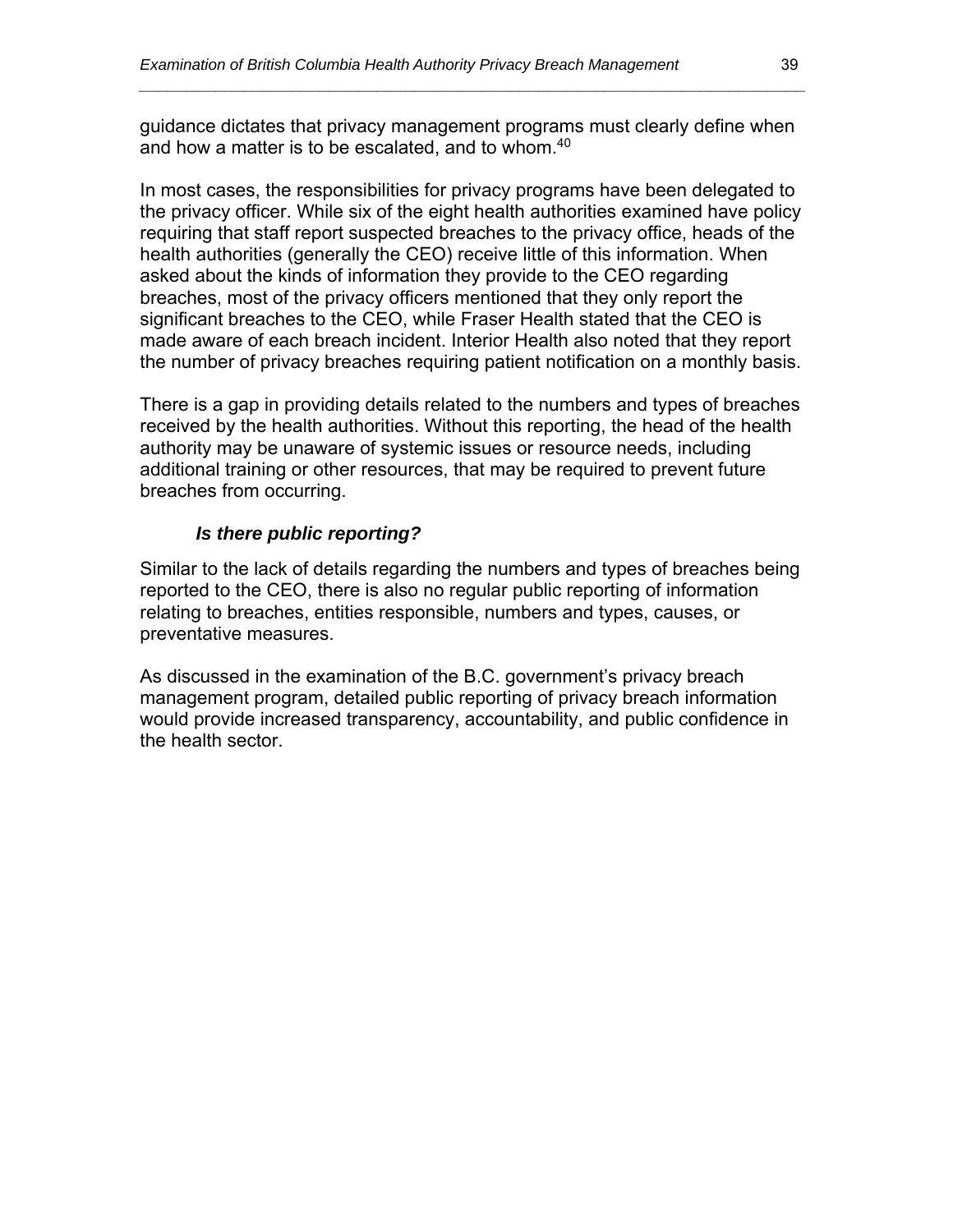### **5.0 RECOMMENDATIONS**

The following recommendations stem from the findings in this report. They comprise a mixture of best practices that, if implemented, will help to ensure health authorities are in compliance with their legislative obligations for protecting personal information. To assist health authorities with implementation of the recommendations, they have been sorted into the following thematic groupings:

*\_\_\_\_\_\_\_\_\_\_\_\_\_\_\_\_\_\_\_\_\_\_\_\_\_\_\_\_\_\_\_\_\_\_\_\_\_\_\_\_\_\_\_\_\_\_\_\_\_\_\_\_\_\_\_\_\_\_\_\_\_\_\_\_\_\_\_\_\_\_* 

- Governance and Resourcing;
- Compliance Monitoring;
- Notification and Reporting; and
- **•** Training and Confidentiality Agreements.

#### **Recommendations: Governance and Resourcing**

Health authorities should ensure adequate governance and resourcing by:

- 1. Reviewing the organizational position and level of authority of the privacy officer within the entity and ensure adequate placement and authority to facilitate the performance of duties.
- 2. Ensuring that the privacy officer has adequate resources and staff to fulfill the duties of the role.
- 3. Ensuring that the privacy office is equipped with software to effectively track the reporting of breaches, the progress of breach investigations, and details relating to each breach; and analyze aggregate results.
- 4. Ensuring breach investigators, whether within the privacy office or throughout the entity, receive adequate training to effectively fulfill the duties of the role.

#### **Recommendations: Compliance Monitoring**

Health authorities should establish an ongoing privacy compliance monitoring function that includes:

- 5. Ensuring fulsome and accurate documentation of privacy breach incidents and investigations; including but not limited to risk evaluation processes and decisions relating to the notification of affected individuals and the reporting of breaches to the OIPC.
- 6. Following up with program areas to ensure full implementation of prevention strategies and recommendations provided through breach investigation processes.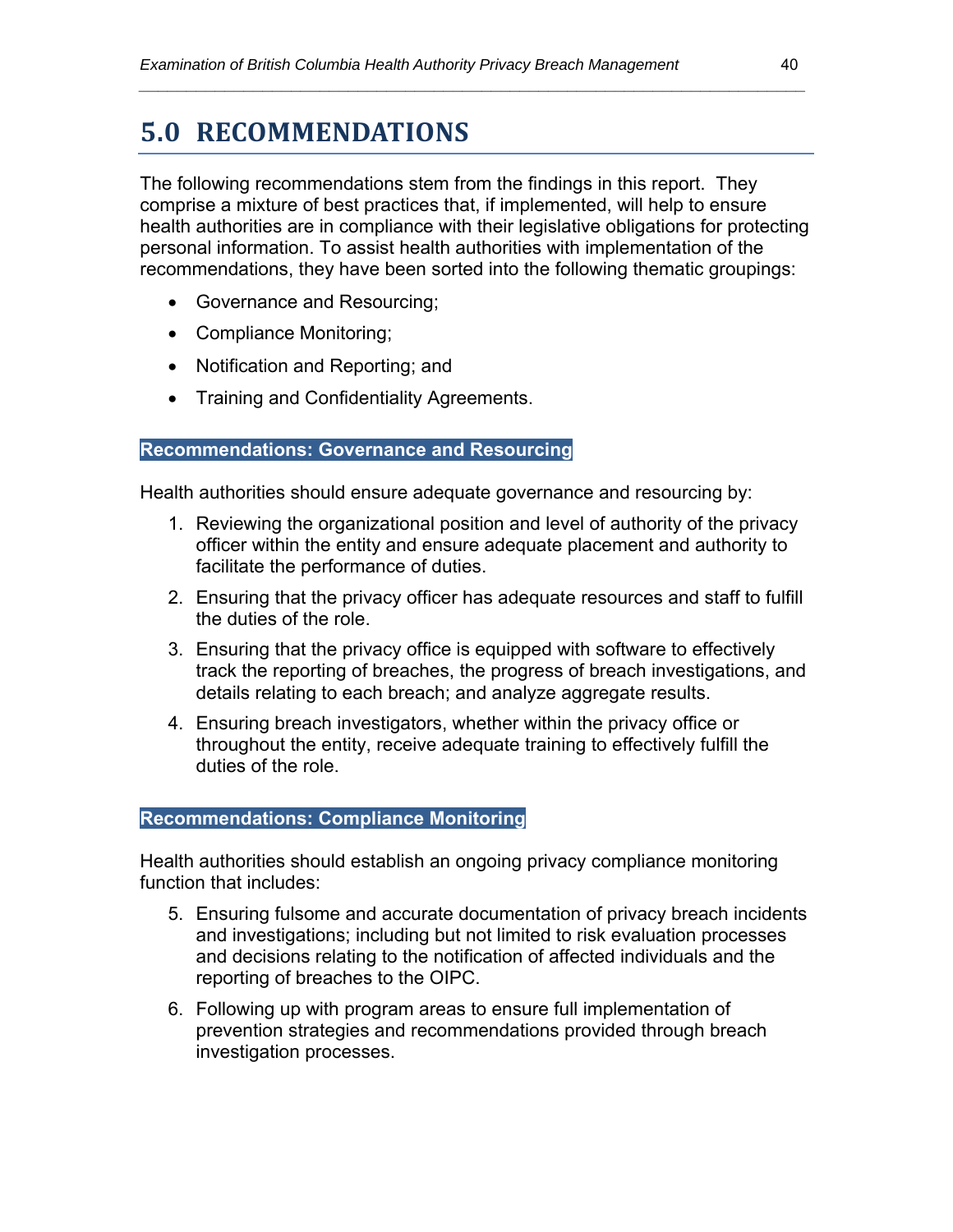7. Conducting and documenting regular region-wide analysis relating to the numbers of breaches, services or facilities responsible, types and causes of breaches, and preventative measures undertaken.

*\_\_\_\_\_\_\_\_\_\_\_\_\_\_\_\_\_\_\_\_\_\_\_\_\_\_\_\_\_\_\_\_\_\_\_\_\_\_\_\_\_\_\_\_\_\_\_\_\_\_\_\_\_\_\_\_\_\_\_\_\_\_\_\_\_\_\_\_\_\_* 

- 8. Conducting regular audits of privacy and security safeguards including:
	- a. Compliance with privacy and security policies;
	- b. Physical locations and records, including the transport of records;
	- c. IT controls; and
	- d. Access provisions.
- 9. Providing detailed information relating to the numbers of breaches, services or facilities responsible, types and causes of breaches, and preventative measures undertaken to the CEO of the health authority on a regular and timely basis.

#### **Recommendations: Breach Notification and Reporting**

Health Authorities should adopt the following interim breach notification and reporting requirements:

- 10. Promptly and directly notify individuals whose personal information was involved in a suspected breach if the suspected breach could reasonably be expected to cause significant harm to the individual.
- 11. Promptly report all suspected breaches to the OIPC if the suspected breach:
	- a. involves personal information; and
	- b. could reasonably be expected to cause harm to the individual and/or involves a large number of individuals.

#### **Recommendations: Training and Confidentiality Agreements**

Health authorities should require, provide and track the completion of:

- 12. Mandatory training and routine refresher training to ensure that all staff understand:
	- a. the importance of protecting personal information; and
	- b. the breach reporting and management processes.
- 13. Confidentiality agreements to be signed by everyone with access to personal information in the custody or control of the health authority, or to information systems containing personal information, prior to gaining access.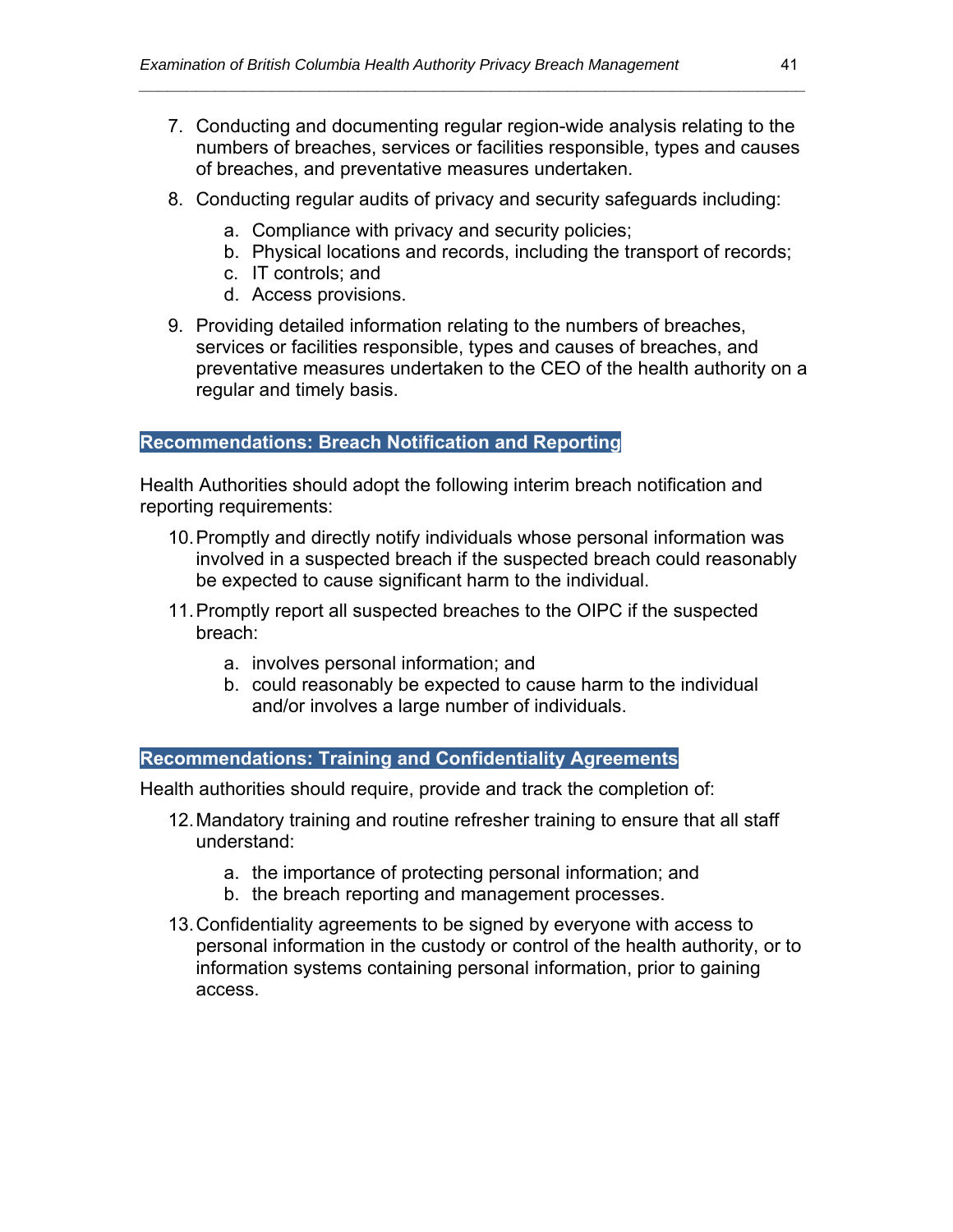### **6.0 CONCLUSION**

Effective privacy breach management forms part of the duties of public bodies and organizations to protect personal information as contemplated by s. 30 of FIPPA and s. 34 of PIPA. Health authorities employ a vast array of programs and services at a multitude of locations across each of their respective regions. Each of the health authorities in B.C. has developed a centralized model for the majority of their privacy management programs, in particular, breach investigations processes.

*\_\_\_\_\_\_\_\_\_\_\_\_\_\_\_\_\_\_\_\_\_\_\_\_\_\_\_\_\_\_\_\_\_\_\_\_\_\_\_\_\_\_\_\_\_\_\_\_\_\_\_\_\_\_\_\_\_\_\_\_\_\_\_\_\_\_\_\_\_\_* 

Privacy officers from all health authorities across the province have also established a community of practice that meets regularly to coordinate actions, share information, and strengthen the value of the individual privacy management programs.

However, this examination has revealed that there are some fundamental gaps in the foundation of privacy management programs across the health authorities in BC. Namely, findings from this report pointed to a need in many health authorities for:

- stronger governance and leadership in creating a culture of privacy;
- a review of resources to ensure that privacy officers are equipped with the staff and tools needed to build and maintain adequate privacy management programs;
- greater awareness by all staff across the health authorities, through regular mandatory training, regarding their duties and responsibilities for ensuring privacy and security of personal information; and
- increased compliance monitoring and risk assessment across entities in order to identify gaps in privacy management programs and proactively resolve issues before breaches occur.

Many jurisdictions around the world are implementing explicit accountability requirements into their legislation and policies, including mandatory breach reporting for the public sector. It is time to for all public bodies and private sector organizations in B.C. to move from simply reacting to events like breaches to undertaking a strong proactive role. Health authorities need to implement the accountability measures outlined in this report, along with the provisions contemplated in the OIPC's *Accountable Privacy Management in BC's Public Sector*, in order to meet their legislative obligations.

Health authorities hold some of the most sensitive personal information and, as such, leadership, accountability, compliance monitoring and adequate privacy and security training are necessary to preserve and enhance the privacy rights of the citizens of B.C.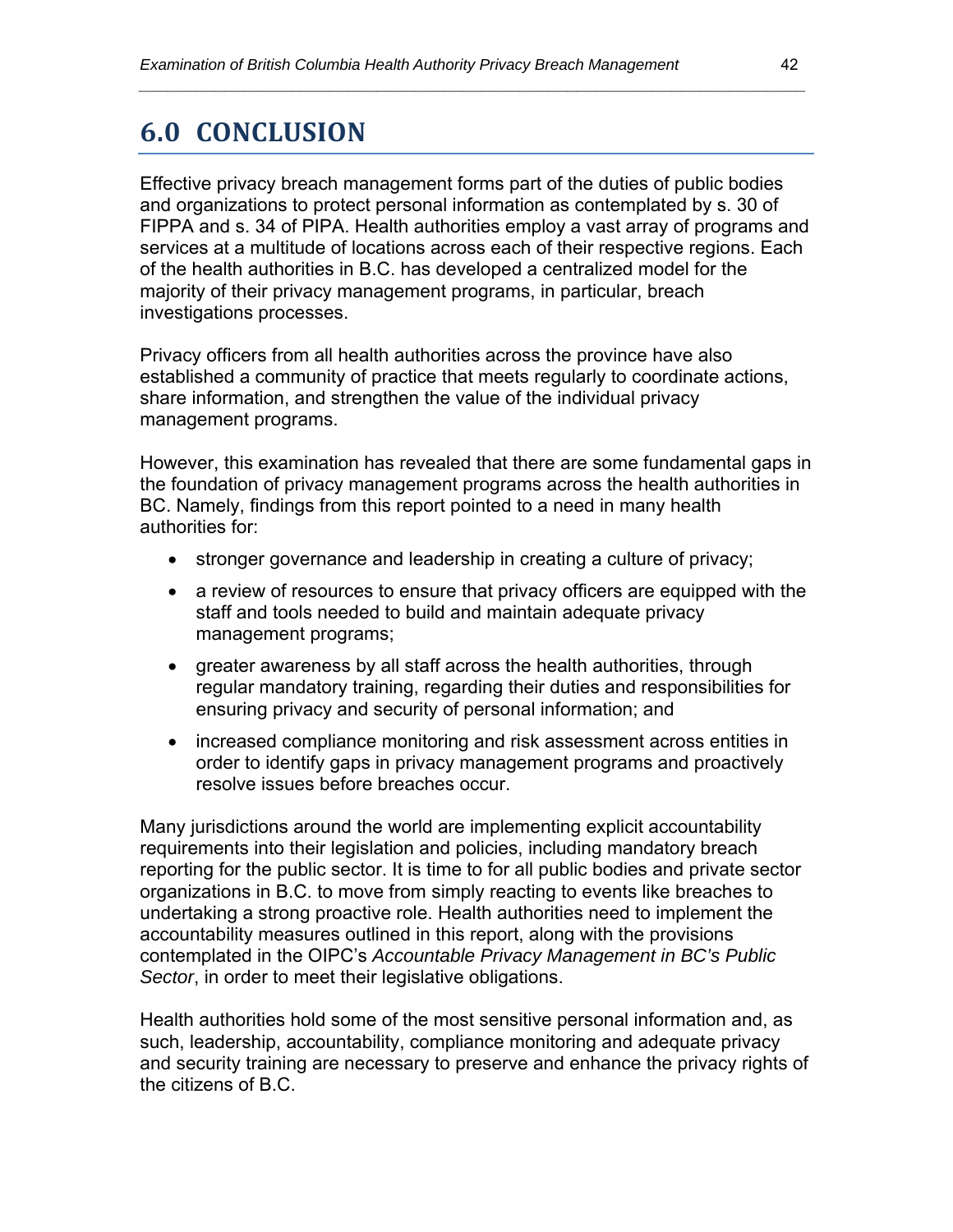### **7.0 ACKNOWLEDGEMENTS**

The CEOs, privacy officers and other staff from each of the health authorities cooperated fully with my office's investigation.

*\_\_\_\_\_\_\_\_\_\_\_\_\_\_\_\_\_\_\_\_\_\_\_\_\_\_\_\_\_\_\_\_\_\_\_\_\_\_\_\_\_\_\_\_\_\_\_\_\_\_\_\_\_\_\_\_\_\_\_\_\_\_\_\_\_\_\_\_\_\_* 

I would like to thank Tanya Allen, Senior Investigator, and Monique LeBlanc, Investigator, who conducted this examination and contributed to this report.

September 30, 2015

#### **ORIGINAL SIGNED BY**

Elizabeth Denham Information and Privacy Commissioner for British Columbia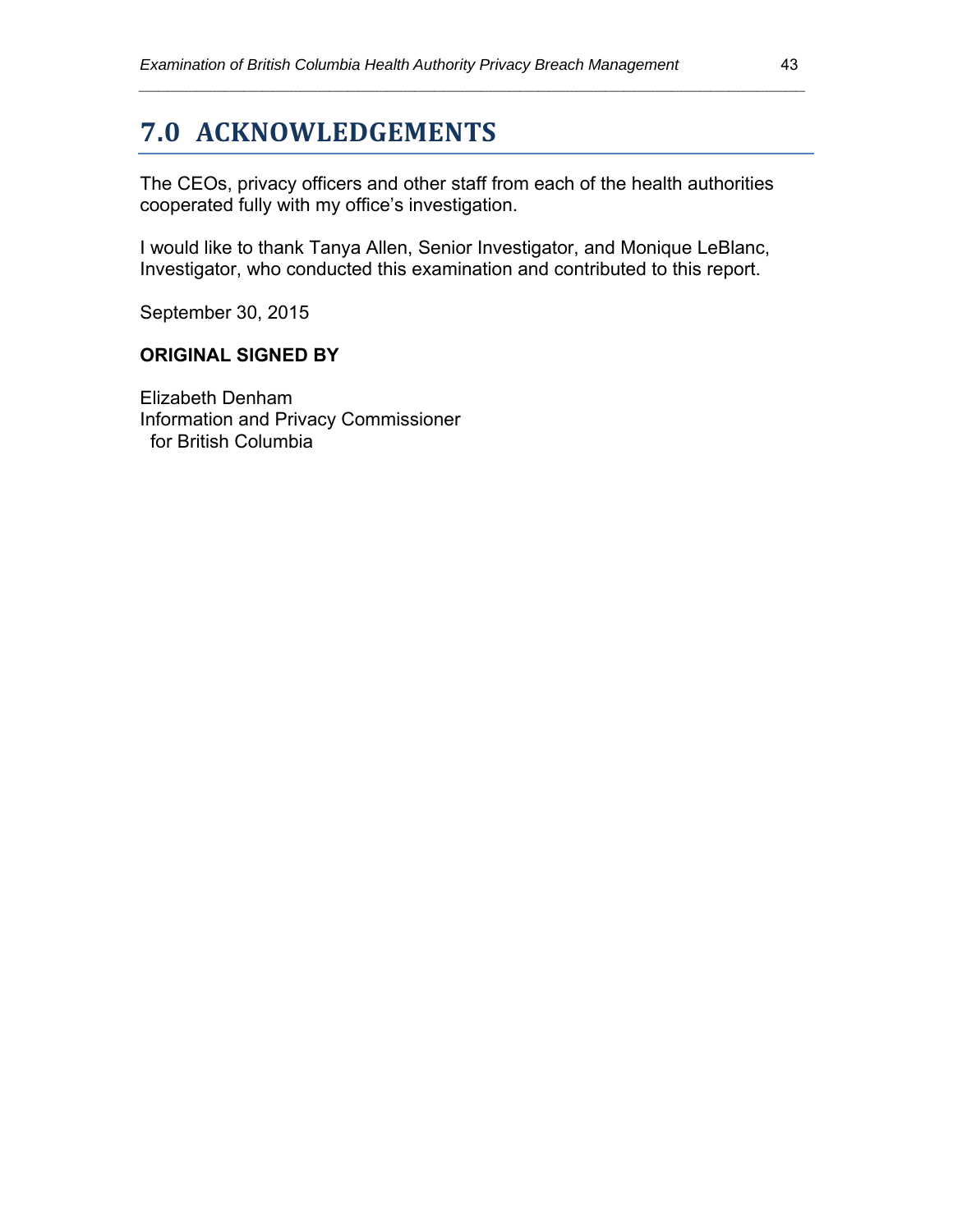## **APPENDIX A: DESCRIPTION OF B.C.'S HEALTH AUTHORITIES**

**Fraser Health** provides a wide range of integrated health care services to more than 1.6 million people living in communities from Boston Bar in the Fraser Canyon down the Fraser River Valley to Burnaby and Delta. It is the largest health authority by population in B.C. Fraser Health employs 27,293 people in its facilities, which include 12 hospitals, one ambulatory centre, and numerous clinics, community health care centres, residential care and assisted living homes.

*\_\_\_\_\_\_\_\_\_\_\_\_\_\_\_\_\_\_\_\_\_\_\_\_\_\_\_\_\_\_\_\_\_\_\_\_\_\_\_\_\_\_\_\_\_\_\_\_\_\_\_\_\_\_\_\_\_\_\_\_\_\_\_\_\_\_\_\_\_\_* 

**Interior Health** serves approximately 750,000 B.C. residents within a large geographic area covering almost 215,000 square kilometres. This includes larger cities such as Kelowna, Kamloops, Cranbrook, Penticton and Vernon, as well as a multitude of rural and remote communities. A wide range of health services are provided by more than 21,917 employees at 22 hospitals and dozens of service facilities.

**Island Health** serves more than 765,000 people on Vancouver Island, the Island in the Salish Sea and Johnstone Strait, and in the mainland communities north of Powell River and south of Rivers Inlet. Island Health employs nearly 18,000 staff at 12 hospitals and more than 100 clinics, health centres and care facilities.

**Northern Health** covers the largest geographical area of the regional health authorities, providing health services to 300,000 people over an area of 600,000 square kilometers from Quesnel to Fort Nelson and including Haida Gwaii. Northern Health's 7,000 employees staff two dozen hospitals and 14 long term care facilities serving British Columbia's northern cities and a large proportion of rural and remote communities.

**Vancouver Coastal Health** serves more than one million of B.C.'s residents from Vancouver and Richmond up through the Sunshine Coast as far as Bella Bella and Bella Coola. Vancouver Coastal Health has approximately 14,300 employees, 13 hospitals, and several other services and programs such as community-based residential and home health care, and mental health and addiction services.

**Provincial Health Services Authority (PHSA)** employs approximately 9,600 staff and operates provincial agencies including BC Children's Hospital, BC Centre for Disease Control, BC Emergency Health Services and the BC Cancer Agency. PHSA is also responsible for specialized health services and programs which are delivered in all regions across the province. It provides advice and guidance but does not have authority over regional health authorities. PHSA is unique in Canada as the only health authority having a province-wide mandate for specialized health services.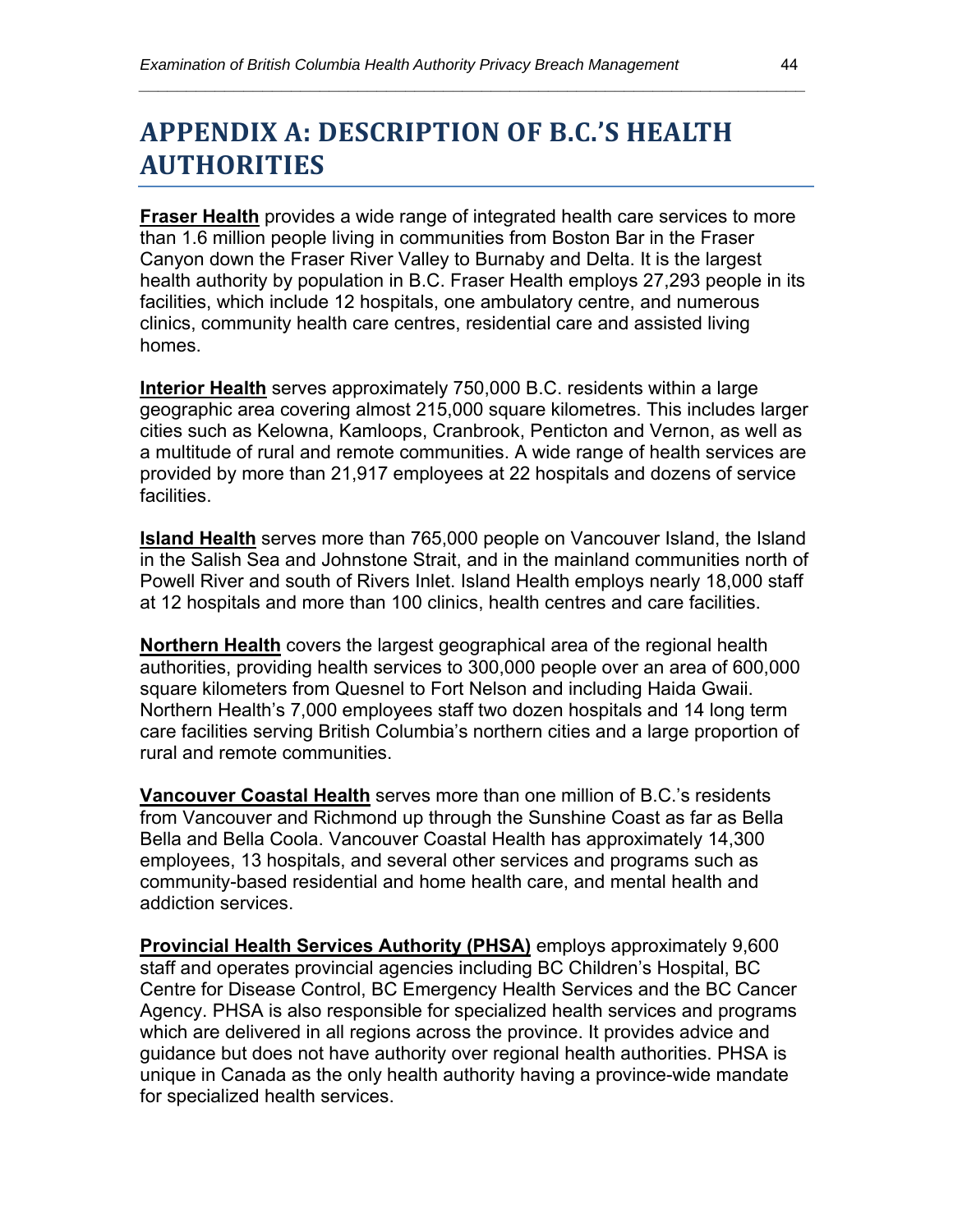**Providence Health Care** is a faith-based non-profit organization that provides services in partnership with Vancouver Coastal Health and the PHSA. With 6,654 employees, the private sector organization operates under an agreement between the Province of B.C. and the Denominational Health Association to operate and manage 11 Catholic hospitals and health service facilities within the coastal region.

*\_\_\_\_\_\_\_\_\_\_\_\_\_\_\_\_\_\_\_\_\_\_\_\_\_\_\_\_\_\_\_\_\_\_\_\_\_\_\_\_\_\_\_\_\_\_\_\_\_\_\_\_\_\_\_\_\_\_\_\_\_\_\_\_\_\_\_\_\_\_* 

**First Nations Health Authority (FNHA)** is the first province-wide health authority of its kind in Canada. FNHA plans, designs, manages, and funds the delivery of health programs and services to First Nations populations in both urban and rural communities throughout B.C. These community-based services employ nearly 500 people and are largely focused on health promotion and disease prevention but do not replace the roles or services of the regional and provincial health authorities.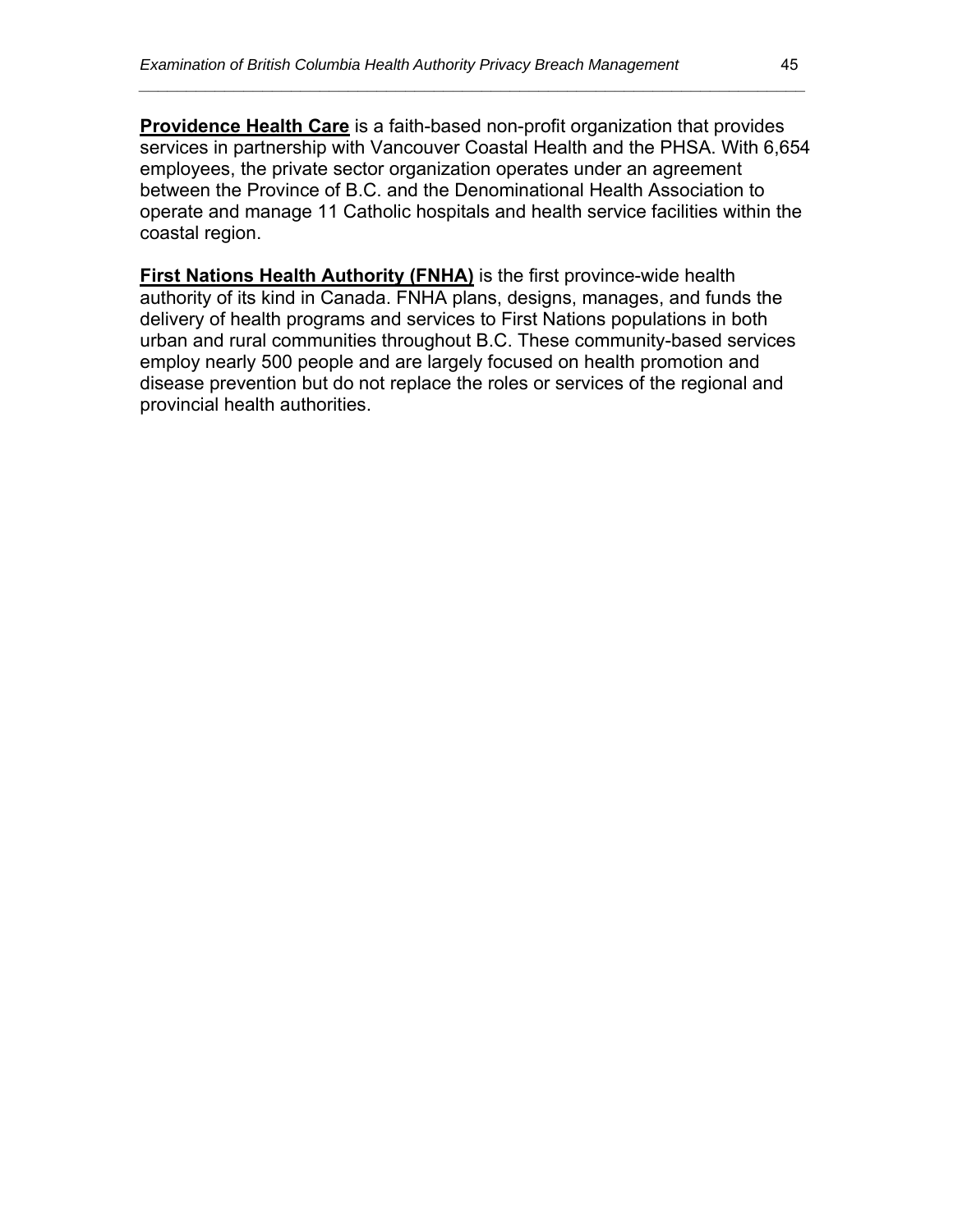#### **Endnotes**

 $\overline{a}$ 

1 Office of the Information and Privacy Commissioner. 2015. *An Examination of BC Government Privacy Breach Management*. www.oipc.bc.ca/special-reports/1749.

*\_\_\_\_\_\_\_\_\_\_\_\_\_\_\_\_\_\_\_\_\_\_\_\_\_\_\_\_\_\_\_\_\_\_\_\_\_\_\_\_\_\_\_\_\_\_\_\_\_\_\_\_\_\_\_\_\_\_\_\_\_\_\_\_\_\_\_\_\_\_* 

- 2 Office of the Information and Privacy Commissioner. 2015. *An Examination of BC Government Privacy Breach Management*. www.oipc.bc.ca/special-reports/1749.
- 3 Office of the Information and Privacy Commissioner. 2014. *A Prescription for Legislative Reform: Improving Privacy Protection in BC's Health Sector.* https://www.oipc.bc.ca/specialreports/1634*. p. 6.*

4 Office of the Information and Privacy Commissioner. 2014. *A Prescription for Legislative Reform: Improving Privacy Protection in BC's Health Sector.* P.19. https://www.oipc.bc.ca/special-

reports/1634.<br><sup>5</sup> Office of the Information and Privacy Commissioner. 2012. *Privacy Breaches: Tools and*<br>*Resources. https://www.oipc.bc.ca/guidance-documents/1428.* 

<sup>6</sup> Office of the Information and Privacy Commissioner. *Accountable Privacy Management in BC's Public Sector*, pp. 14, 15. (https://www.oipc.bc.ca/guidance-documents/1545).

7 Office of the Information and Privacy Commissioner. 2015. *An Examination of BC Government Privacy Breach Management*. www.oipc.bc.ca/special-reports/1749.

<sup>8</sup> Office of the Information and Privacy Commissioner. Investigation Report F06-02, paragraph 81. (www.oipc.bc.ca/investigation-reports/1233).

Office of the Information and Privacy Commissioner. Investigation Report F13-02, section 2.2, p 20. (https://www.oipc.bc.ca/investigation-reports/1546).

9 Office of the Information and Privacy Commissioner. Investigation Report F06-02, paragraph 55. (www.oipc.bc.ca/investigation-reports/1233).

Office of the Information and Privacy Commissioner. Investigation Report F08-02; p 12. (https://www.oipc.bc.ca/investigation-reports/1236).

10 Office of the Information and Privacy Commissioner. *Accountable Privacy Management in BC's Public Sector*, pp 14-15. (https://www.oipc.bc.ca/guidance-documents/1545).

Office of the Information and Privacy Commissioner. 2012. *Privacy Breaches: Tools and Resources*, pp. 7-9. (http://www.oipc.bc.ca/guidance-documents/1428).

Office of the Information and Privacy Commissioner. 2013. *Accountable Privacy Management in BC's Public Sector*. https://www.oipc.bc.ca/guidance-documents/1545.

Office of the Privacy Commissioner of Canada, Office of the Information and Privacy Commissioners of Alberta and Office of the Information and Privacy Commissioners of British Columbia. 2012. *Getting Accountability Right with a Privacy Management Program.* https://www.oipc.bc.ca/guidance-documents/1435.<br><sup>11</sup> Office of the Information and Privacy Commissioner. 2014. *A Prescription for Legislative* 

*Reform: Improving Privacy Protection in BC's Health Sector.* https://www.oipc.bc.ca/specialreports/1634. 12 Office of the Information and Privacy Commissioner. 2014. *Submission to the Special* 

*Committee to Review the Personal Information Protection Act.* https://www.oipc.bc.ca/special-<br>reports/1717.

<sup>13</sup> Government of British Columbia. 2015. *Report of Proceedings (Hansard Blues). Special Committee to Review the* Freedom of Information and Protection of Privacy Act. Tuesday, July 21. 2015. http://www.leg.bc.ca/cmt/foi/documents-proceedings.asp#. 14 Office of the Information and Privacy Commissioner. 2015. *An Examination of BC Government* 

*Privacy Breach Management*. www.oipc.bc.ca/special-reports/1749.

15 The language in section 10(1) Saskatchewan's *Health Information Protection Act* refers to trustees being able to inform affected individuals but does not require mandatory notification: "10(1) A trustee must take reasonable steps to ensure that the trustee is able to inform an

individual about any disclosures of that individual's personal health information made without the individual's consent…."

16 Government of Yukon. 2013. *Health Information Privacy and Management Act*. Section 30(1). http://www.canlii.org/en/yk/laws/stat/sy-2013-c-16/latest/sy-2013-c-16.html.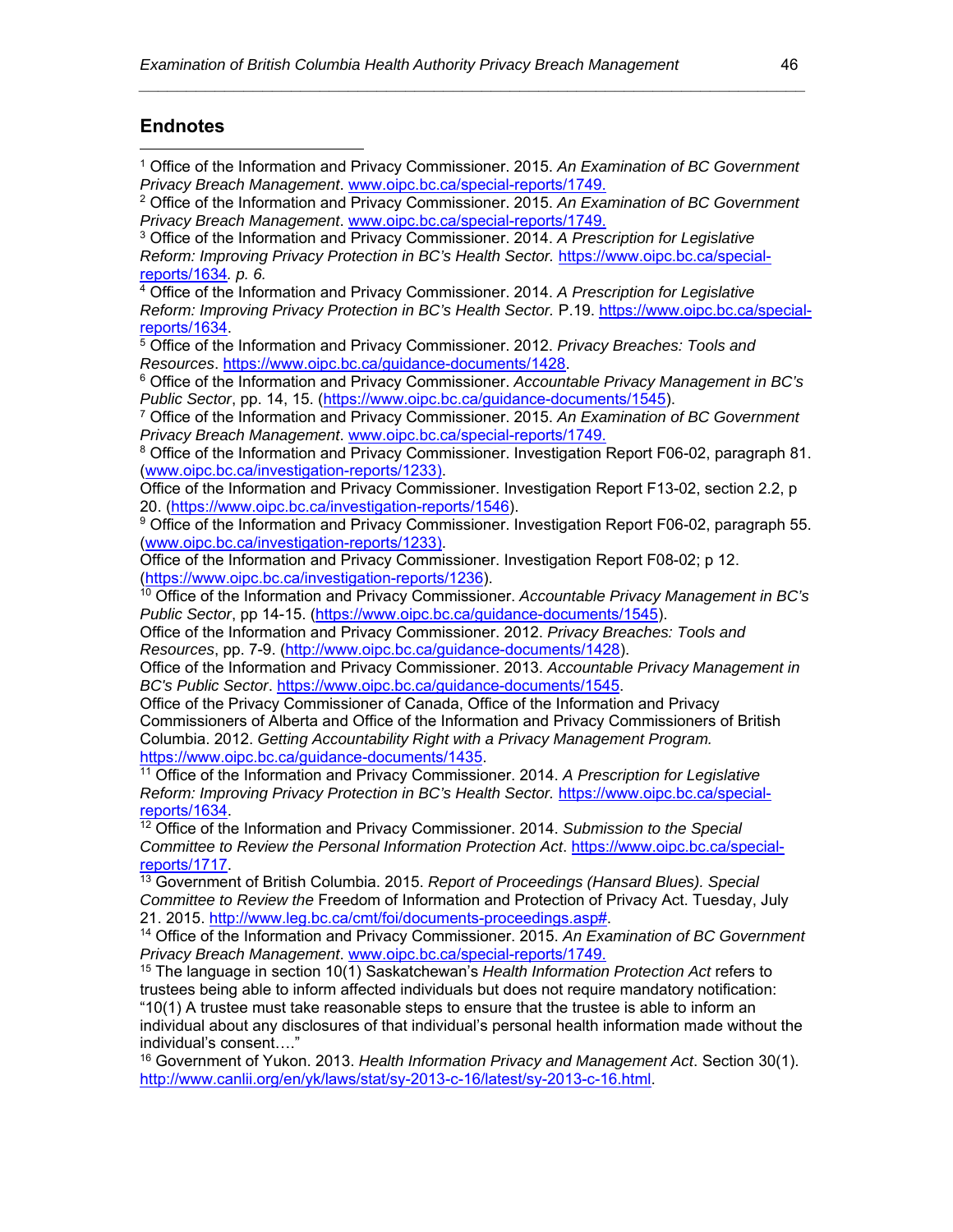17 Office of the Information and Privacy Commissioner. 2012. *Privacy Breaches: Tools and Resources*, p. 8. (http://www.oipc.bc.ca/guidance-documents/1428).

| <sup>18</sup> Office of the Information and Privacy Commissioner. Accountable Privacy Management in BC's |  |
|----------------------------------------------------------------------------------------------------------|--|
| Public Sector, p. 11. (https://www.oipc.bc.ca/guidance-documents/1545).                                  |  |

*\_\_\_\_\_\_\_\_\_\_\_\_\_\_\_\_\_\_\_\_\_\_\_\_\_\_\_\_\_\_\_\_\_\_\_\_\_\_\_\_\_\_\_\_\_\_\_\_\_\_\_\_\_\_\_\_\_\_\_\_\_\_\_\_\_\_\_\_\_\_* 

19 With information received from Island Health on June 19, 2015: *Table Summary of Prominent* 

*Canadian EHR Snooping Breaches Reported in the Media from 2012-2015*.<br><sup>20</sup> The Government of Ontario has recommended, in Bill 78, the increase of fines from \$50,000 to \$100,000 for individuals. The Government of Saskatchewan also announced will make health record snooping a specific offence in the *Health Information Protection Act* later this year. 21 Office of the Information and Privacy Commissioner. 2012. *Privacy Breaches: Tools and* 

*Resources*. http://www.oipc.bc.ca/guidance-documents/1428.

22 Office of the Information and Privacy Commissioner. *Accountable Privacy Management in BC's Public Sector*, p. 6. (https://www.oipc.bc.ca/guidance-documents/1545).

23 Office of the Information and Privacy Commissioner. 2014. *A Prescription for Legislative Reform: Improving Privacy Protection in BC's Health Sector. p.5.* https://www.oipc.bc.ca/special-reports/1634.

<sup>24</sup> Office of the Information and Privacy Commissioner. *Accountable Privacy Management in BC's Public Sector*, p. 6. (https://www.oipc.bc.ca/guidance-documents/1545).

25 Office of the Information and Privacy Commissioner. 2015. *An Examination of BC Government Privacy Breach Management*. www.oipc.bc.ca/special-reports/1749. Pp 26-27.

<sup>26</sup> Office of the Information and Privacy Commissioner. 2012. *Privacy Breaches: Tools and* Resources. P.18. http://www.oipc.bc.ca/quidance-documents/1428.

<sup>27</sup> Investigation Report F08-02; pp 12 (https://www.oipc.bc.ca/investigation-reports/1236).

28 Office of the Information and Privacy Commissioner. 2012. *Privacy Breaches: Tools and Resources.* p.9. http://www.oipc.bc.ca/guidance-documents/1428.<br><sup>29</sup> Office of the Information and Privacy Commissioner. *Accountable Privacy Management in BC's* 

*Public Sector*, Pp. 14, 15 (https://www.oipc.bc.ca/guidance-documents/1545). and

Investigation Report F08-02; pp 10.

<sup>30</sup> Office of the Information and Privacy Commissioner. 2012. *Privacy Breaches: Tools and* Resources. P. 18. http://www.oipc.bc.ca/guidance-documents/1428.

*Resources*. P. 18. http://www.oipc.bc.ca/guidance-documents/1428. 31 Office of the Information and Privacy Commissioner. 2012. *Privacy Breaches: Tools and Resources*.

<sup>32</sup> Office of the Information and Privacy Commissioner. 2012. *Privacy Breaches: Tools and Resources*. P. 10. http://www.oipc.bc.ca/guidance-documents/1428.

33 Office of the Information and Privacy Commissioner. 2014. *A Prescription for Legislative Reform: Improving Privacy Protection in BC's Health Sector.* p. 5. https://www.oipc.bc.ca/specialreports/1634*.*

34 Office of the Information and Privacy Commissioner. *Accountable Privacy Management in BC's Public Sector*, p.13. (https://www.oipc.bc.ca/guidance-documents/1545).

35 Office of the Information and Privacy Commissioner. *Accountable Privacy Management in BC's Public Sector*, p 11. (https://www.oipc.bc.ca/guidance-documents/1545).

<sup>36</sup> Provincial Health Services Authority. 2014. Improving efficiency through Lower Mainland Consolidation: An Overview. http://www.phsa.ca/about-<br>site/Documents/LMCOverviewOct2014.pdf.

<sup>37</sup> Office of the Information and Privacy Commissioner. 2014. *A Prescription for Legislative Reform: Improving Privacy Protection in BC's Health Sector. Pp.29-30.*  https://www.oipc.bc.ca/special-reports/1634. 38 Office of the Information and Privacy Commissioner. *Accountable Privacy Management in BC's* 

*Public Sector*, p 6. (https://www.oipc.bc.ca/guidance-documents/1545).

<sup>39</sup> FNHA reported that a privacy and security risk assessment is conducted within specific community sites to identify gaps and provide recommendations.